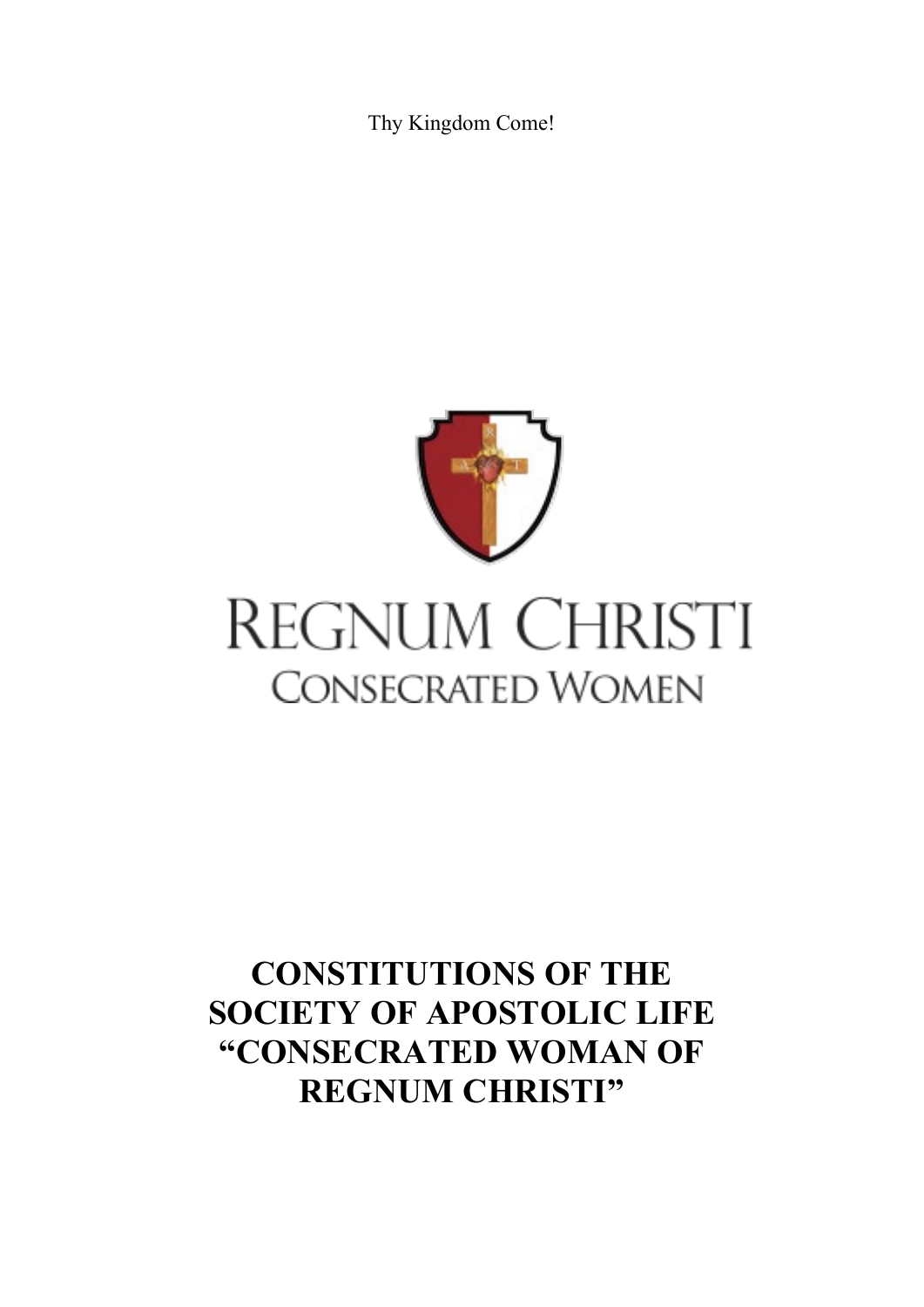¡Venga Tu Reino!

#### CONSAGRADAS DEL REGNUM CHRISTI

DIRECTORA GENERAL

Acto de gobierno DG CRC 005-2022 Clas. I.2

#### **DECRETO**

La directora general de la Sociedad de Vida Apostólica "Consagradas del Regnum Christi", Nancy Nohrden,

- recibida la petición el de Katheleen Murphy, directora territorial de Norteamérica, el 18 de  $\overline{a}$ noviembre de 2021 (Prot. DT NA CRC 0650-2021) para solicitar la aprobación de la traducción al inglés de los textos de las Constituciones de la Sociedad en su versión ad experimentum aprobada por la Santa Sede el 12 de mayo de 2021;
- habiendo consultado a la Congregación para los Institutos de Vida Consagrada y las Sociedades de Vida Apostólica sobre la autoridad competente para la aprobación de traducciones a otros idiomas del derecho propio;
- realizadas las debidas revisiones al texto presentado;
- con el consentimiento del consejo general dado con la resolución n. 007-2022 del 5 de enero  $\overline{a}$ de 2022,

#### **APRUEBA**

el texto en inglés de las Constituciones de la Sociedad de vida apostólica "Consagradas del Regnum Christi", según el ejemplar que se anexa a este decreto.

Dado en Sterling, 15 Lakeshore Drive, 7 de enero de 2022



Nancy Notuber

Directora general

mito Lourdes Santos Fernández

Secretaria general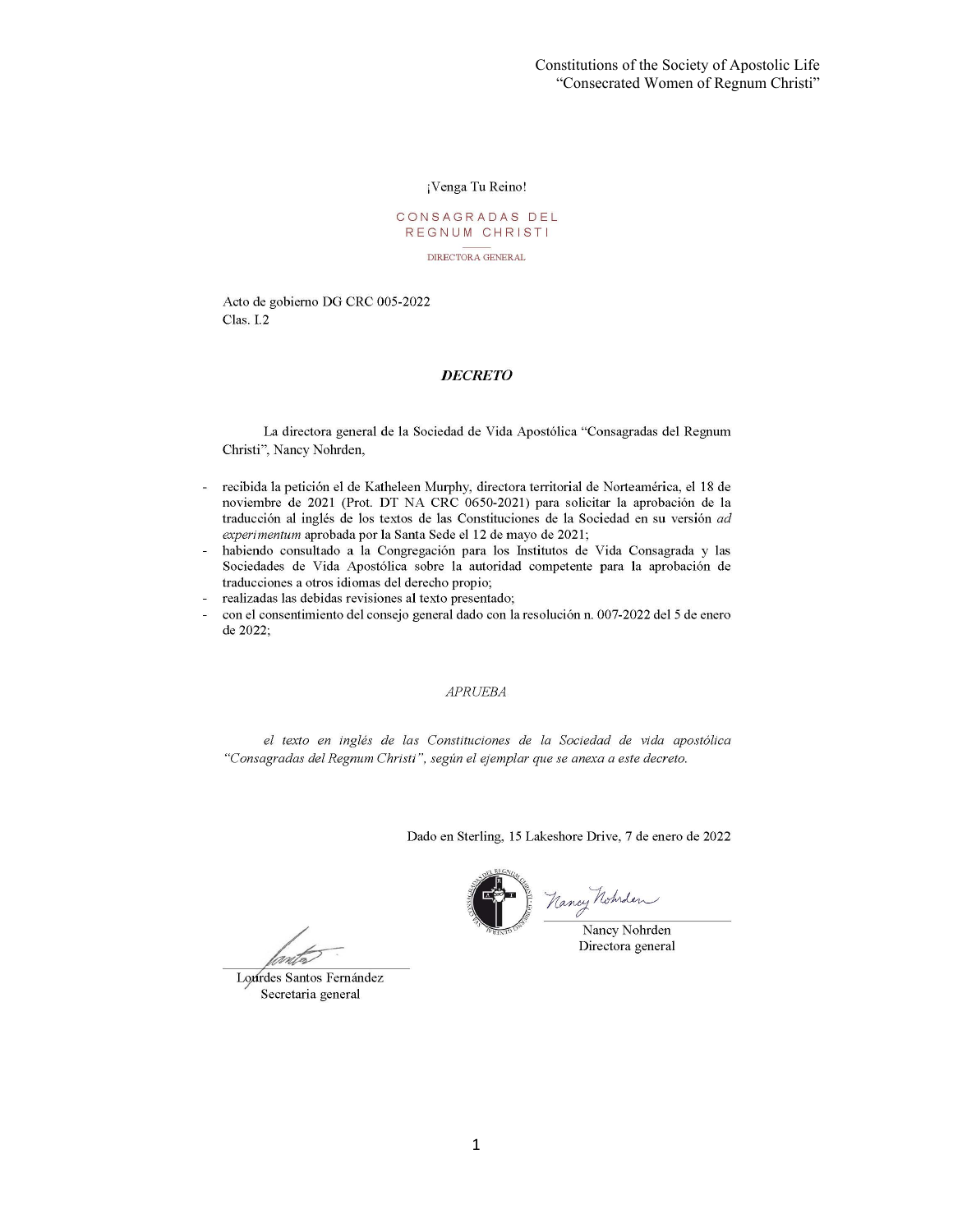## **CHAPTER I**

## **NATURE, PURPOSE AND SPIRIT**

## **Art. 1. Nature**

### *Nature*

- 1. §1. The Society of Apostolic Life "Consecrated Women of Regnum Christi" is a Society of pontifical right, whose members assume the evangelical counsels, constituted according to the norms of the Code of Canon Law<sup>[1](#page-2-0)</sup>, with Constitutions approved by the Holy See. §2. The Society is federated with the Religious Congregation of the Legionaries of Christ and the Society of Apostolic Life of the Lay Consecrated Men of Regnum Christi. Together with them and the laity, who are individually associated with the Federation, it forms part of Regnum Christi, a spiritual family and an apostolic body, that shares the same
	- charism.
- 2. The members of the Society are women who, freely responding to a divine vocation, consecrate themselves to God in the lay state by assuming the evangelical counsels of chastity, poverty, and obedience through private vows. They dedicate themselves entirely to the service of the Church and all people according to their charism and live fraternal life in common.
- 3. §1. A person is admitted to the Society at the moment in which the competent major director accepts her request for admission to the Candidacy.

 §2. A person is incorporated into the Society at the moment she makes temporary vows.

 §3. A person definitively joins the Society at the moment she makes her final vows.

 §4. On the part of the members, admission and incorporation bring with them the obligations and rights determined by proper law, and, on the part of the Society, the attentivenessto guide its members towards the fulfillment of their own vocation, in accordance with proper law<sup>[2](#page-2-1)</sup>.

 $1$  c. 731-746

<span id="page-2-1"></span><span id="page-2-0"></span> $2c.737$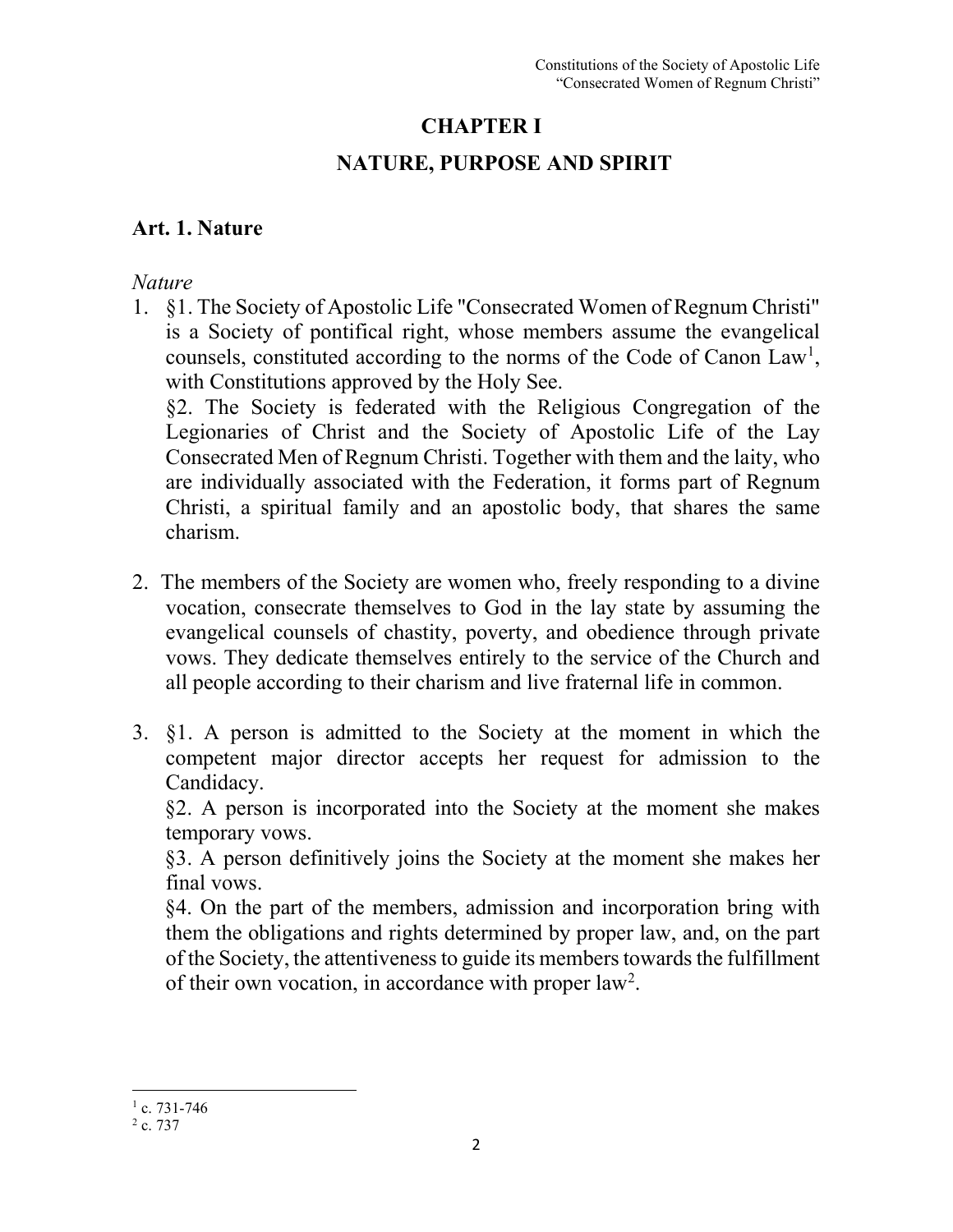## **Art. 2. Purpose**

## *Specific Purpose*

4. §1. The purpose of the Society is to give glory to God and make the Kingdom of Christ present in the hearts of people and in society, by the sanctification of each Consecrated Woman and through personal and communal apostolic action.

 §2. The Consecrated Woman lives this purpose through her lay consecration, being a sign of the Kingdom in the midst of temporal realities, by:

- 1º. the spousal consecration to Christ through the evangelical counsels, being a reminder in the world of Christ's way of living and acting;
- 2º. the witness and proclamation of the merciful love of Christ to all people through her spiritual motherhood, with the ardent soul of an apostle;
- 3º. an evangelizing action that, based on a reading of the signs of the times, seeks to be an ever-timely response to the needs of the world and of the Church.

## **Art. 3. Mission and Apostolate**

### *Basis of the Mission*

5. The mission of the Consecrated Women, like that of every baptized person and member of the Church, is to participate in the mission of Christ, sent by the Father to announce the Good News of the Kingdom, to reconcile mankind with God and recapitulate all things in him.

### *Mission of the Consecrated Women*

6. The mission of the Consecrated Women is to make present the mystery of Christ who goes out to meet people in the concrete realities of their lives, reveals the love of his heart to them, gathers them together and forms them as apostles, Christian leaders, sends them out, and accompanies them as they collaborate in the evangelization of people and of society.

### *To Make the Kingdom of Christ Present*

7. "*Caritas Christi urget nos*": The experience of the personal love of Christ generates in each Consecrated Woman the interior urgency to give herself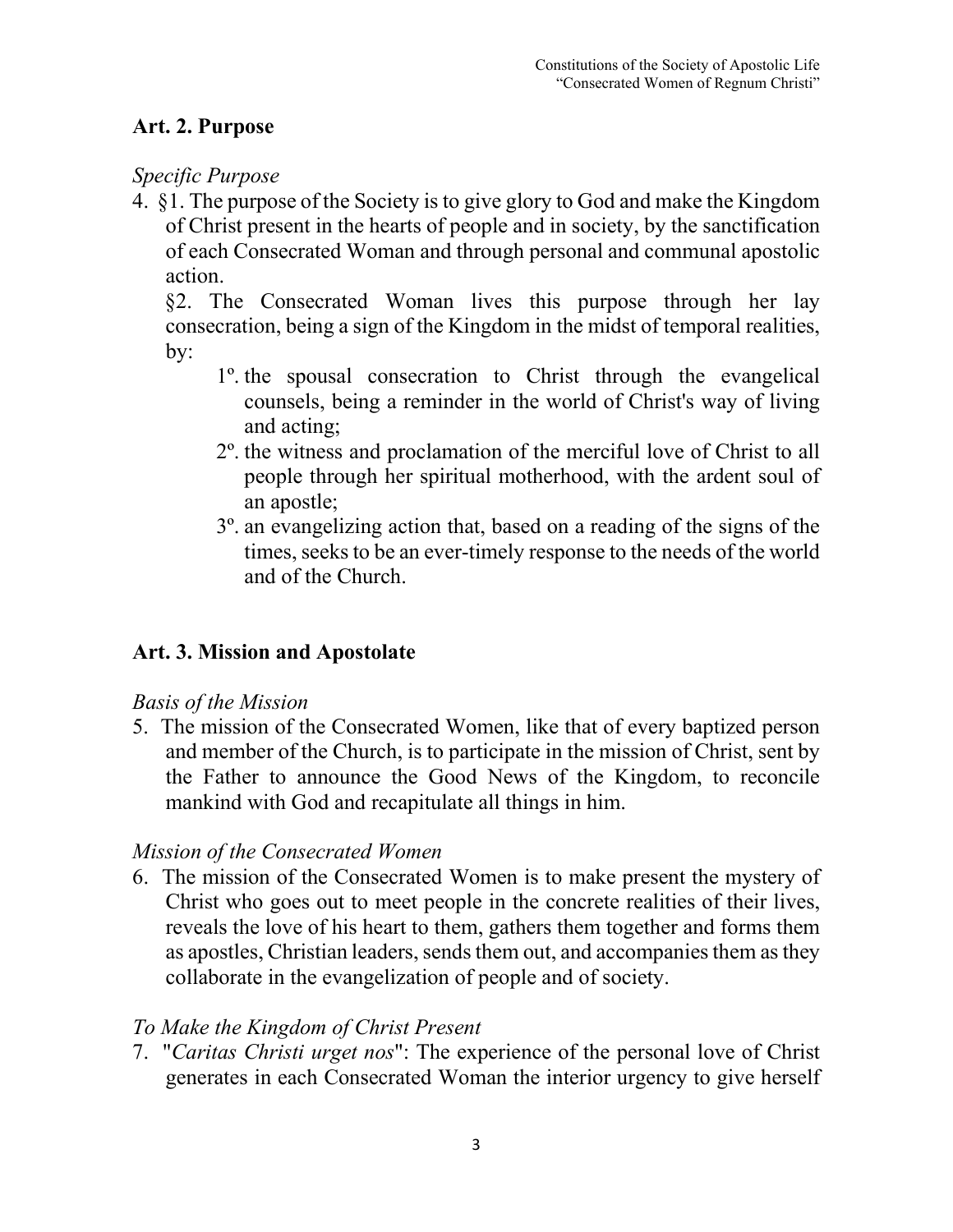to the mission through prayer and the offering of her life, undertaking those actions that most contribute to making the Kingdom present. Thus she:

- 1º. seeks that Christ reign in the hearts of people through the progressive development of baptismal grace in them;
- 2º. collaborates with the Holy Spirit by forming and accompanying people so that they may be configured to Christ and learn to build their life and the society in which they live, according to Him;
- 3º. seeks that Christ reign in society, being an apostle inserted in temporal realities and the different social environments, ordering and enlightening them based on the criteria of the Gospel through the witness of her life and apostolic action;
- 4º. is always a bearer of the Gospel and of the charism of the Society;
- 5º. promotes and builds communion and collaboration among the federated institutes of the Regnum Christi Federation and gives her specific contribution, as a woman, in the life of the Church and society.

#### *The Apostolate of the Consecrated Women of Regnum Christi*

8. The mission is an essential part of the identity of the Consecrated Women and permeates their being and action. The apostolate they carry out should be an expression and concrete reflection of this mission and should be adapted to the needs of the world, the Church, and the Regnum Christi Federation.

#### *Style and Areas of Evangelization*

9. §1. The Consecrated Women offer the Church a style of evangelization according to their charism, without excluding any type of apostolate. They carry out their work of evangelization especially through the proclamation of the faith and the spread of Catholic doctrine; the formation and education of children, adolescents, and young people; the formation of women and of consecrated persons; the promotion of marriage and the family; vocation ministry; the evangelization of professional environments, culture, and the mass media; the promotion of social justice and the practice of the works of mercy.

 §2. The Society assumes as its own the common mission of the Federation and of Regnum Christi, committing itself actively in their works, especially in the formation of the associated lay members.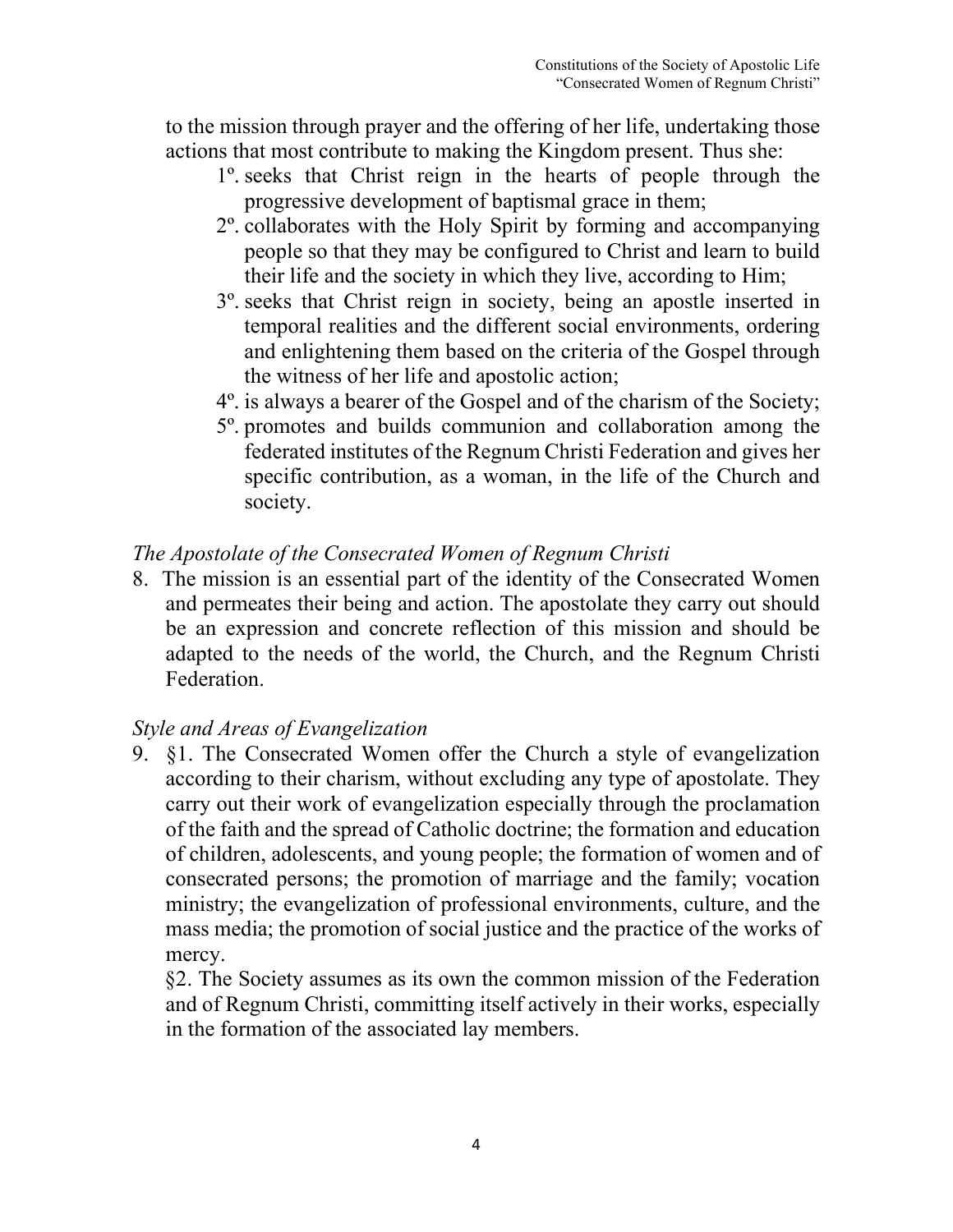#### *Apostolic Fruitfulness*

10. Aware that the Kingdom of Christ is a gift and cannot be built by human strength alone, a Consecrated Woman seeks to remain in communion with Christ in his Church, as the branch is united to the vine (Jn 15:5) and allows the Holy Spirit to be the protagonist of her mission. She is aware that prayer, participation in the cross of Christ, gratuitous service to others and the witness of an authentically Christian life must precede and accompany every apostolic action.

### *Principles of Apostolic Action in the Society*

11. §1. The Consecrated Women, moved by the desire to make the Kingdom of Christ present so that it may renew society, and aware that God counts on the free collaboration of each person to carry out his plan of salvation, adopt some principles which guide the choice of apostolic activities and the way they are carried out.

 §2. These principles are reflected in the Statutes of the Regnum Christi Federation.

## **Art. 4. Spirit**

### *Christ-centeredness*

12. The spirituality of the Society is eminently Christ-centered. A Consecrated Woman lives from an experience of the personal, real, passionate and faithful love of Christ. She fixes her gaze on the heart of Christ the King who came to this world to establish his Kingdom among all people and in society, revealing the merciful love of his heart manifested from the Incarnation to the culminating moment of the cross and resurrection. She allows herself to be penetrated by the love of Christ, conforming herself to his sentiments, thus associating herself with the work of redemption.

## *Contemplative and Ardently Evangelizing*

13. At the foot of the cross, from the Eucharist and nourished by the Word, the Consecrated Woman derives the contemplative spirit that moves her and gives her life. From the open side of Christ, she gathers the treasures of the Kingdom which she feels called to bring to others. Together with Mary, her Mother, she becomes a witness of God's love and a herald of the resurrection. From this experience, lived and contemplated, a style of selfgiving arises and is nourished which leads her to preach the love of Christ and to collaborate passionately with the Holy Spirit in making the Kingdom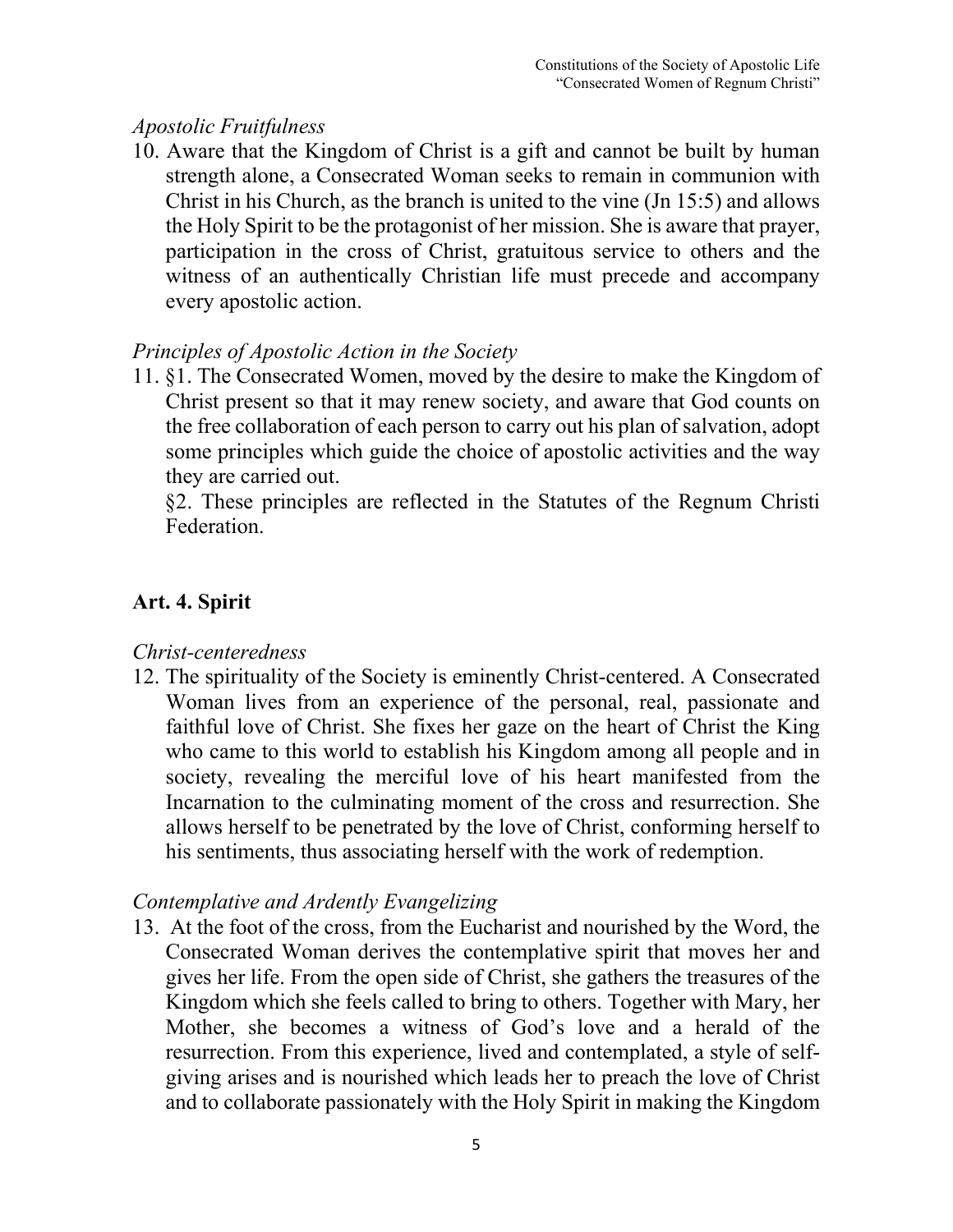present, making the experience of St. Paul alive in the world: *"Caritas Christi urget nos."*

#### *Charity*

14. The Consecrated Women have a specific calling to imbue all the dimensions of their lives with Christ's charity and with his humanizing and merciful gaze towards all people. Seeking to form a humble heart like Christ's, they live charity through attentive service, understanding, and joyful, detached and loving self-giving for the good of their brothers and sisters. As an expression of this same charity, they seek to live and build unity and family spirit in the Regnum Christi Federation and in the Church.

### *The Loves of Regnum Christi*

15. The spirituality of the Society is expressed in the loves that the members of the Regnum Christi Federation share and are inspired by: Christ and what he loves: the Father who sends him; the Blessed Virgin Mary, his mother and ours; the Church, his mystical body, and the Pope; all people, his brothers and sisters for whom he gives his life; and the Regnum Christi spiritual family, as a way to make his Kingdom present in our hearts and in society.

## *Love for Mary*

16. The Virgin Mary models in each of her daughters, virginity, spousal love and spiritual motherhood, and teaches them to welcome the action of God in their souls, so that they may be transformed into Christ. The Consecrated Women find in Mary a mother, friend, and companion on their journey of following Christ, and, for this reason, they have a tender, filial, and close relationship with her. She is a model of virtues to imitate, above all her humility in serving others, her loving availability, and her docility to the Father's plan.

## *Love for the Church and the Pope*

- 17. The life and mission of the Consecrated Women only has meaning in the heart of the Church and for the Church. For this reason:
	- 1° they love her deeply, feeling in solidarity with her sorrows and joys, and they give themselves to her, in a spirit of service and with a profound awareness of their mission within her;
	- 2° they adhere to the Supreme Pontiff, seeking to know, live and spread his Magisterium;
	- 3° they respect and support the orientations and pastoral plans of the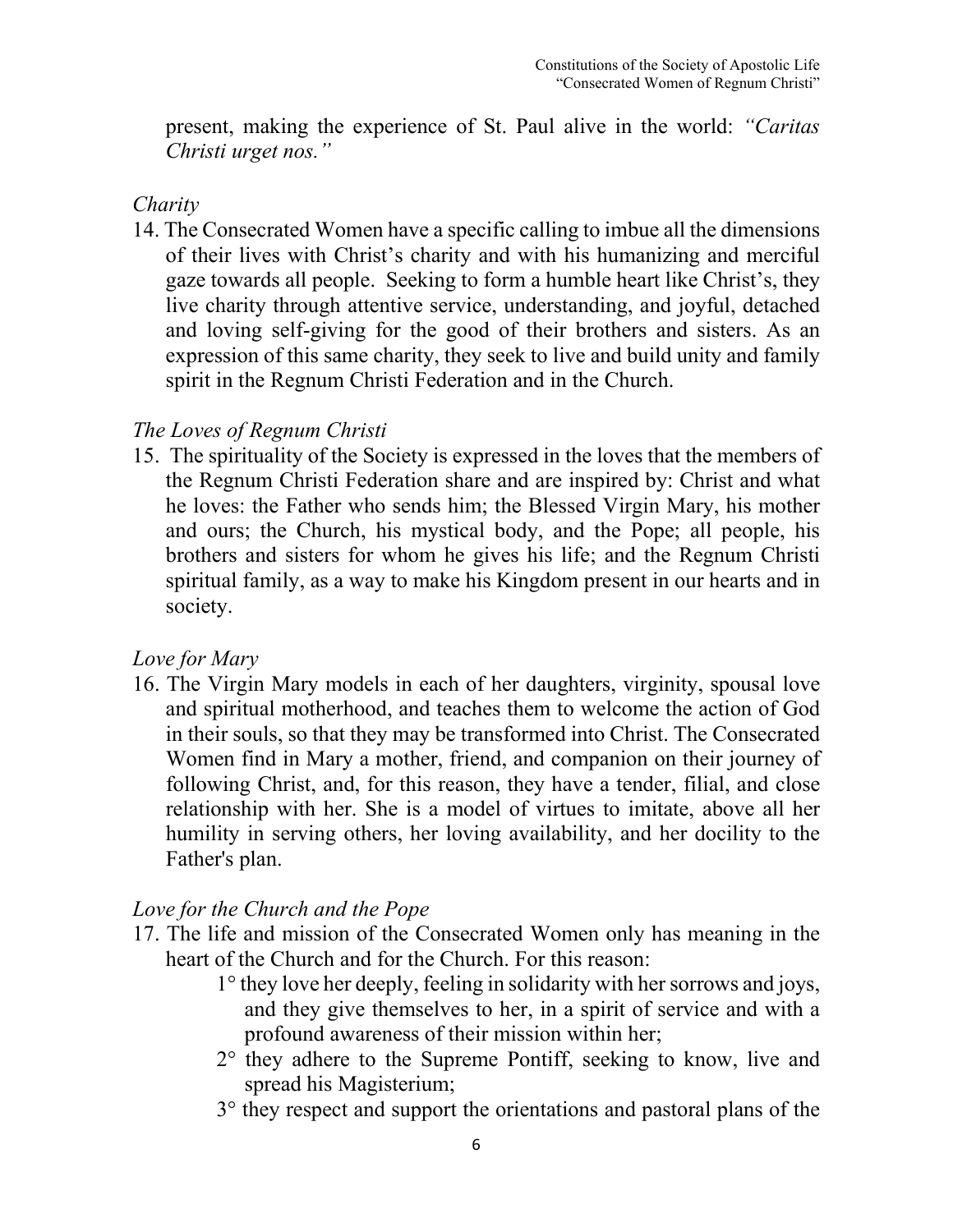bishops, as the successors of the apostles. They participate with interest in their initiatives and collaborate with the local Church in a spirit of service by offering their charism.

*Patrons*

18. The Society, dedicated to the Sacred Heart of Jesus and Our Lady of Sorrows, recognizes St. John the Evangelist and St. Paul the Apostle as their patrons. They invoke St. Joseph, spouse of Mary, and St. Michael, the Archangel, as special protectors.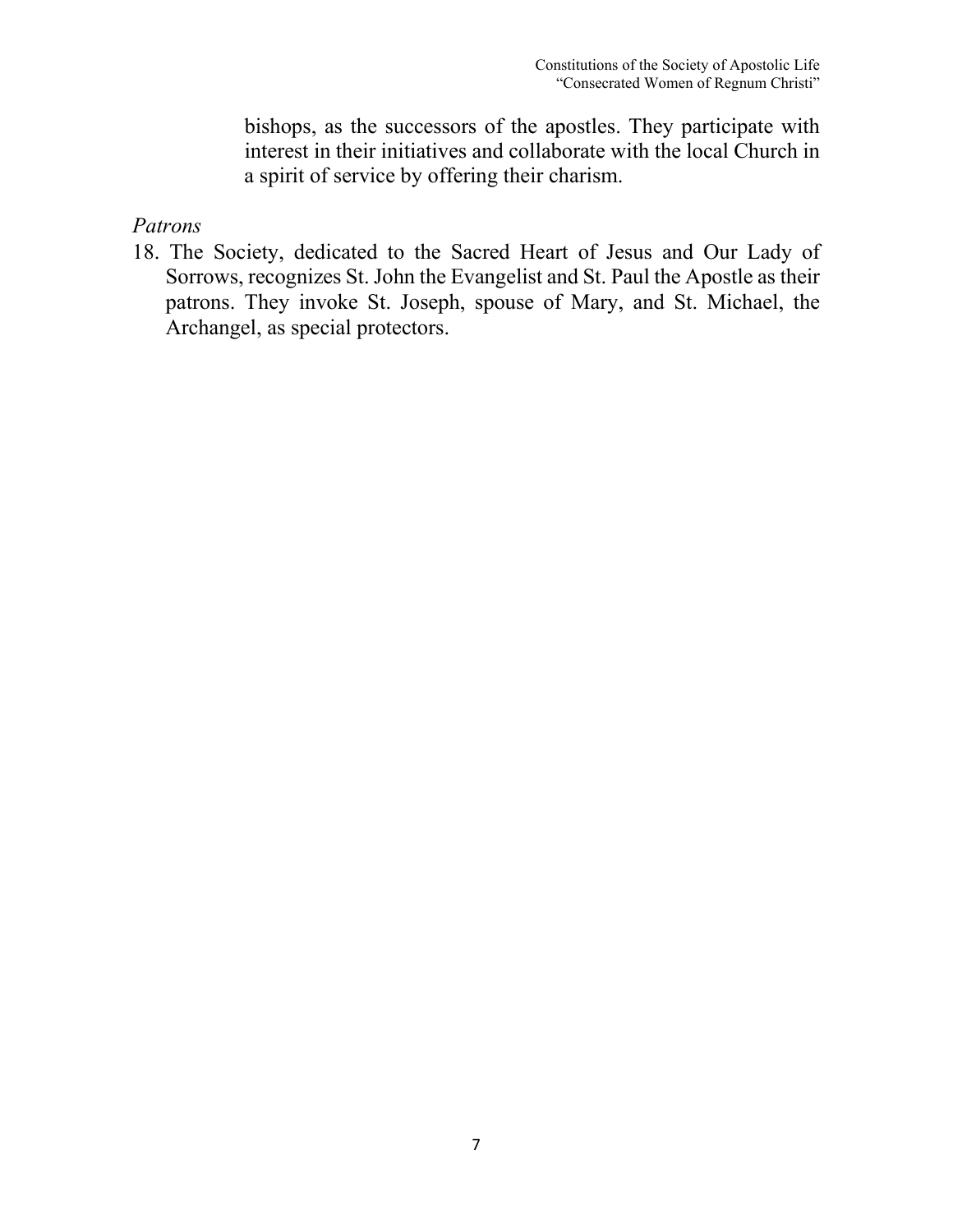## **CHAPTER II**

## **LIVING THE EVANGELICAL COUNSELS**

#### **Art. 1. The Evangelical Counsels**

#### *The Evangelical Counsels*

19. §1. Responding to the call of God, the Consecrated Women assume the evangelical counsels of poverty, chastity and obedience freely and out of love. They consecrate themselves totally and exclusively to God in a closer following of Christ who, virgin and poor, redeemed and sanctified mankind through his obedience to the Father, until death on the cross.

§2. In this way they are conformed to Christ, for the glory of the Father, as a living memory in the world of his way of living and acting, and they consciously and lovingly dedicate their entire lives to service of the Lord, the Church, their brothers and sisters, and Regnum Christi.

§3. This consecration makes the Kingdom of God present, revealing the ultimate meaning of temporal realities, manifesting the face of Christ in the daily life of men and women, and makes real the full apostolic availability of the Consecrated Women.

### *A Chaste Life[3](#page-8-0) : Object and Benefits*

- 20. The Consecrated Women of Regnum Christi, by assuming the evangelical counsel of chastity, make present in the world the pure and universal way of loving with which one loves in the Kingdom of Heaven. To this end:
	- 1° They consecrate themselves totally and definitively, with an undivided heart, to the supreme love of Christ, being a source of fruitfulness in the Church.
	- 2° They free their hearts for a total dedication to all people, thus enjoying full affective and real availability at the service of the Kingdom.
	- 3° They make present the beatitude of the pure in heart, and invite others, with their witness of joy and fulfilment to the contemplation and hope of future goods.
	- 4° They voluntarily embrace the observance of perfect continence in celibacy and the exercise of the virtue of chastity as befits their condition.

<span id="page-8-0"></span> $3$  c. 599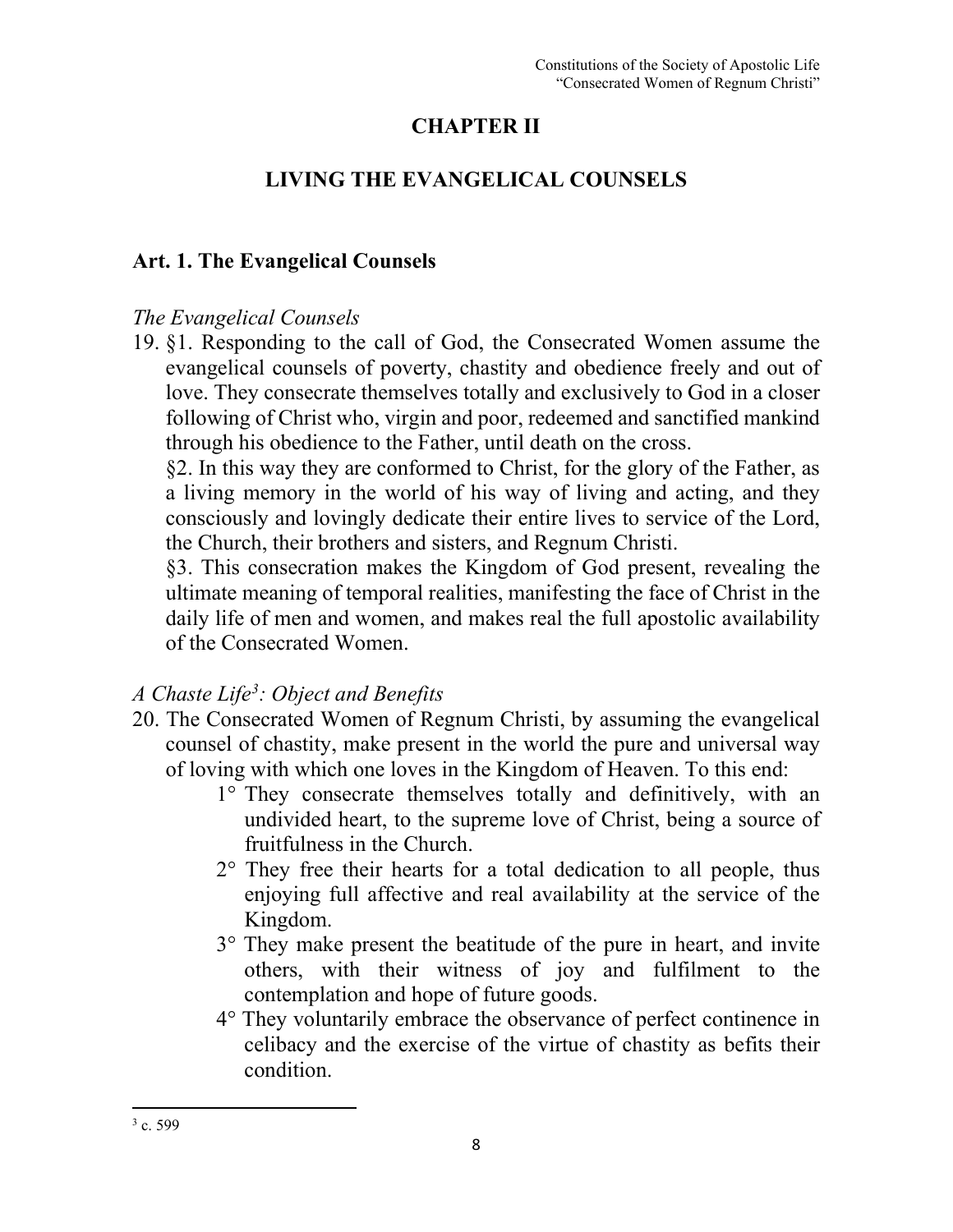## *A Life in Poverty[4](#page-9-0) : Object and Benefits*

- 21. §1. The Consecrated Women promise God voluntary poverty for love of Christ, seeking to have him as their only treasure. To this end:
	- 1° They seek to live, in spirit and in fact, the poverty of Christ, who being rich, became poor in order to enrich us all.
	- 2° They channel their heart's desires to spiritual goods and the treasures of heaven, placing themselves in the hands of the providence of their heavenly Father.
	- 3° They seek to live a temperate life, being detached from earthly goods, using and disposing of them with the limitation and dependence described in the proper law.

 §2. Thus, poverty lived out of love, keeps the soul open to God and to others, and is a source of joy and interior freedom.

## *Particular Expressions*

- 22. As an expression of the charism, the Consecrated Women also live poverty by means of:
	- 1° Moderation, simplicity and dignity on the personal and community level.
	- 2° The good use of time, as a gift received for the service of the Kingdom, conscious of the fleeting nature of life;
	- 3° gratuity in the gift of self, placing their gifts and talents at the service of others;
	- 4° the use of temporal goods as gifts of God, to the extent that they serve the purpose and mission of the Society, using the means at their disposal to make the Kingdom present.

## *Sustainability and Co-responsibility*

23. §1. Each Consecrated Woman is co-responsible for the sustenance of her community, for the development of the Society and the Regnum Christi Federation. She lives the communion of goods, is subject to the common law of work, and shares in the common standard of living of the community. §2. The Society sees to it that Consecrated Women have the means necessary for their sustenance and lead a life that enables them to fulfill the purpose of their vocation<sup>[5](#page-9-1)</sup>.

<span id="page-9-0"></span> $4c.600$ 

<span id="page-9-1"></span> $5 c. 670$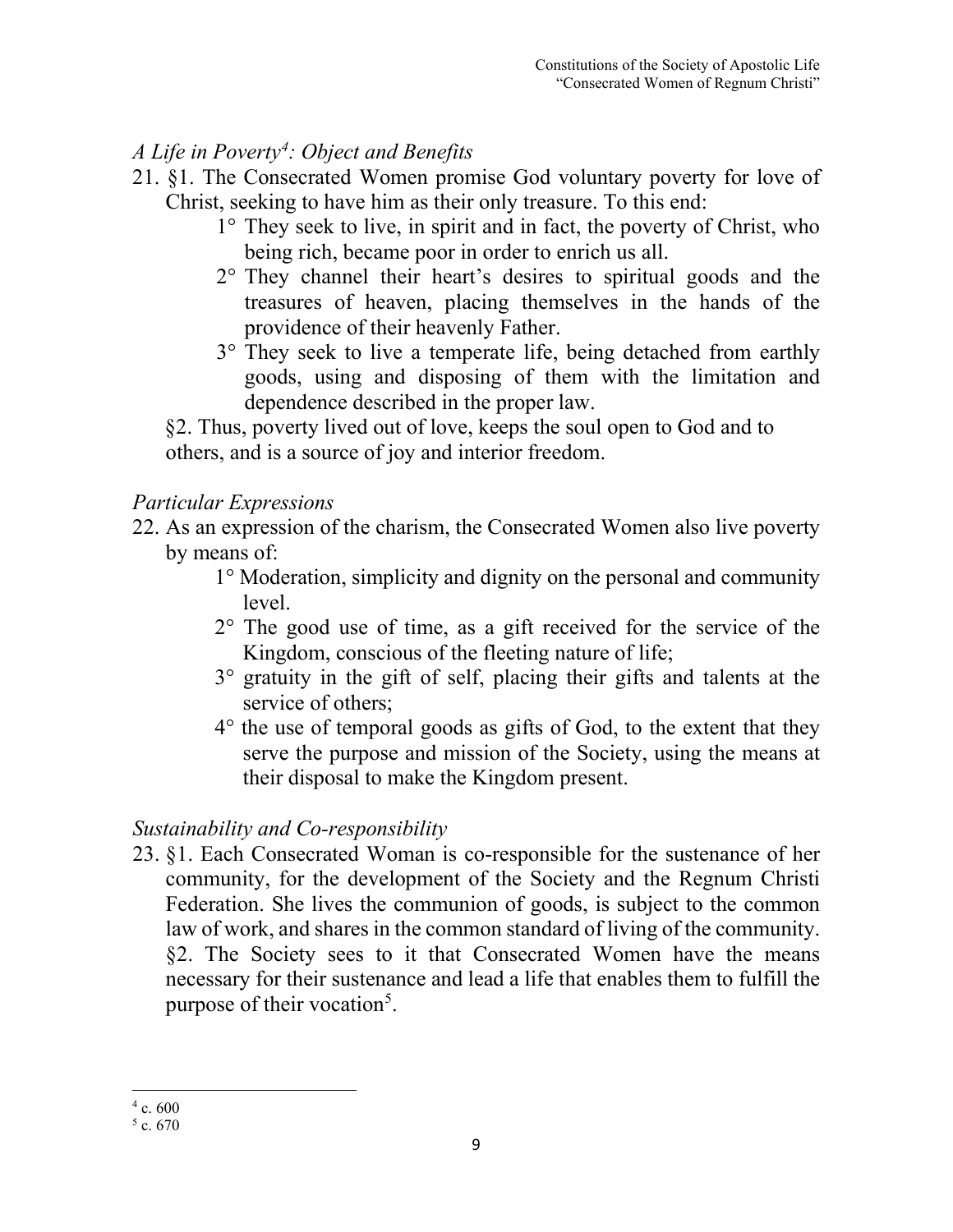#### *Regarding the Administration of Personal Material Goods*

24. With a spirit of poverty and being responsible for the demands of her vocation:

§1. The Consecrated Woman retains the ownership of her goods and the right to acquire, possess, administer and dispose of them.

§2. Before making final vows, the Consecrated Woman makes a will that is civilly valid, according to current legislation in her country of origin.

§3. All that a Consecrated Woman receives, earns, or obtains because of the Society, she acquires for the Society<sup>[6](#page-10-0)</sup>.

## *A Life of Obedience[7](#page-10-1) : Object and Fruits*

- 25. The Consecrated Women, by assuming the evangelical counsel of obedience:
	- 1° freely and lovingly offer the total surrender of their will to God, aware of its redemptive value, like Jesus Christ obedient unto death on the cross;
	- 2° following the example of Jesus Christ with his Father, live filial obedience motivated by faith, trust, and love;
	- 3° contract the obligation to obey their directors, who act as legitimate instruments of God, when they mandate something according to the Constitutions.

### *How to Live Obedience*

- 26. The Consecrated Women seek to live obedience with availability, a spirit of service, initiative in community life and the mission, and freedom of conscience.
- 27. The relationship between the director and the Consecrated Woman is characterized by mutual trust and listening, openness, and discernment.

### *Obedience to the Pope*

28. The Consecrated Women obey the Supreme Pontiff as the supreme authority of the Church, by virtue of their vow of obedience<sup>[8](#page-10-2)</sup>.

<span id="page-10-0"></span> $6$  c. 741 §2

<span id="page-10-1"></span> $7$  c. 601

<span id="page-10-2"></span> $8c.59082$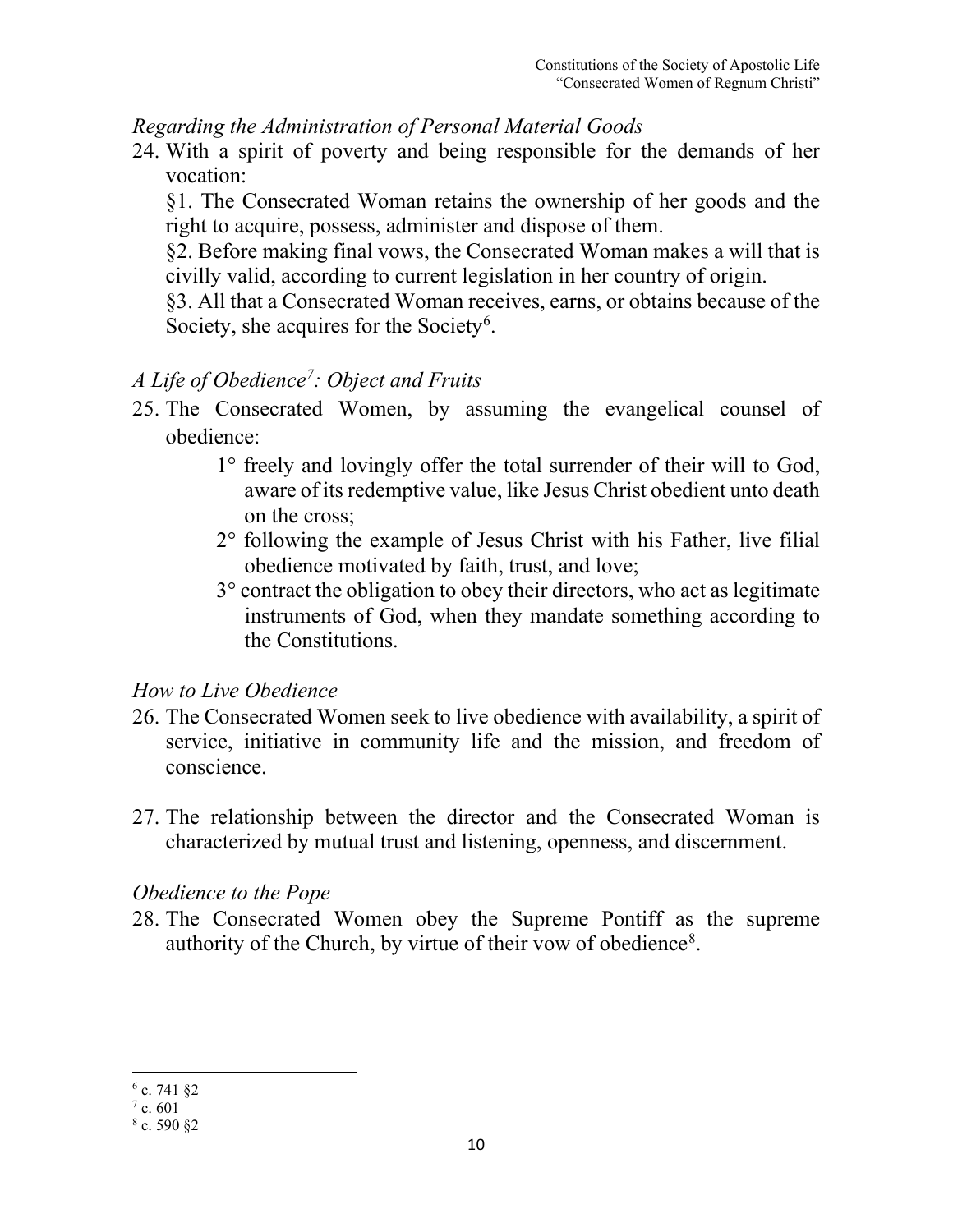#### **Art. 2. The Specific Promises of the Society**

#### *The Specific Promises*

- 29. The person who consecrates her life to God in the Society ought to make these specific promises on the same day she makes her vows of chastity, poverty, and obedience, and in the presence of the competent director, namely:
	- 1° to live the mission of making the Kingdom of Jesus Christ present with an attitude of service, humility, and availability.
	- 2° to live the spirit of communion in the Society, the Regnum Christi Federation, and in the Church, by bearing witness of charity in word and in deed with those who live and work at her side.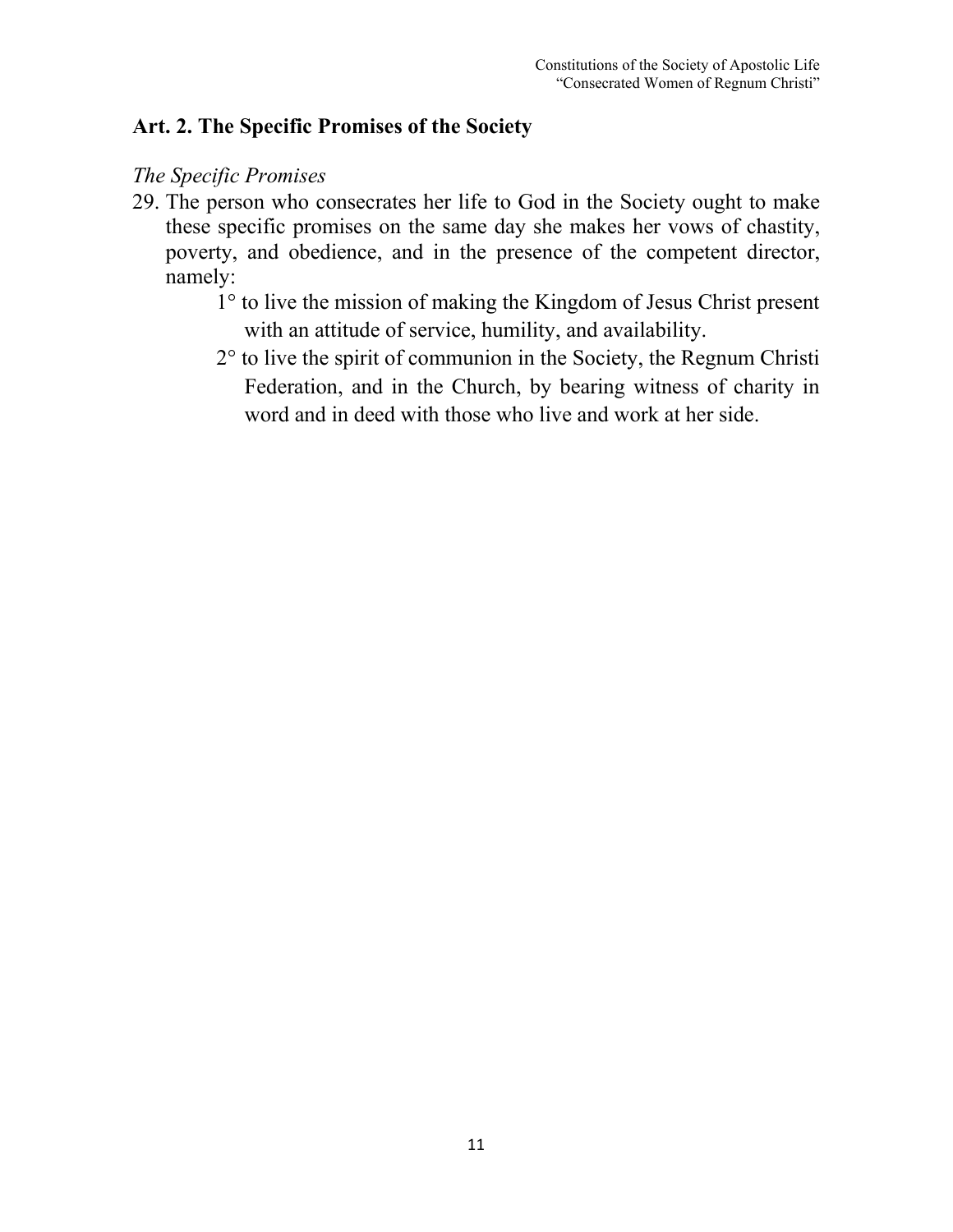## **CHAPTER III**

## **FRATERNAL LIFE IN COMMON**

#### *Theological Basis*

30. §1. The Consecrated Women of Regnum Christi, aware that fraternal life in community is a gift of the Holy Spirit and a means of perseverance in the vocation, seek to be a living reflection of Trinitarian communion and a prophecy of eschatological unity. Therefore, in their deepest values, motivations, and ways of organizing themselves, they seek to make visible the gift of communion on which the Church is founded.

§2. The bonds of communion which unite the Consecrated Women are eminently spiritual because they are born from sharing the same vocation and charism in the Society. These bonds make them true sisters in Christ, rooted in a profound and authentic supernatural charity, which leads them to live as the first Christian communities, with one heart and one soul.

§3. The exclusivity proper to a virginal love for Jesus Christ is the source of fruitfulness in love and enables the Consecrated Women to establish deep and mature fraternal relationships with others and to be able to love all persons fully.

### *Life in Common[9](#page-12-0)*

- 31. Fraternal life in common is expressed in a style of life resulting in rights and obligations for which all feel co-responsible:
	- 1° living in the same house, under the authority of a director;
	- 2° sharing the charism and misión;
	- 3° being spiritually united by personal and community prayer;
	- 4° with common norms and goods.
- 32. The competent director, with the consent of her council and for a just cause, can permit a Consecrated Woman to live outside a house of the Society for a determined period of time as established in the Rule of Life. In such cases, she shall be assigned to a community, to whose director she shall report.

<span id="page-12-0"></span> $9$  can. 740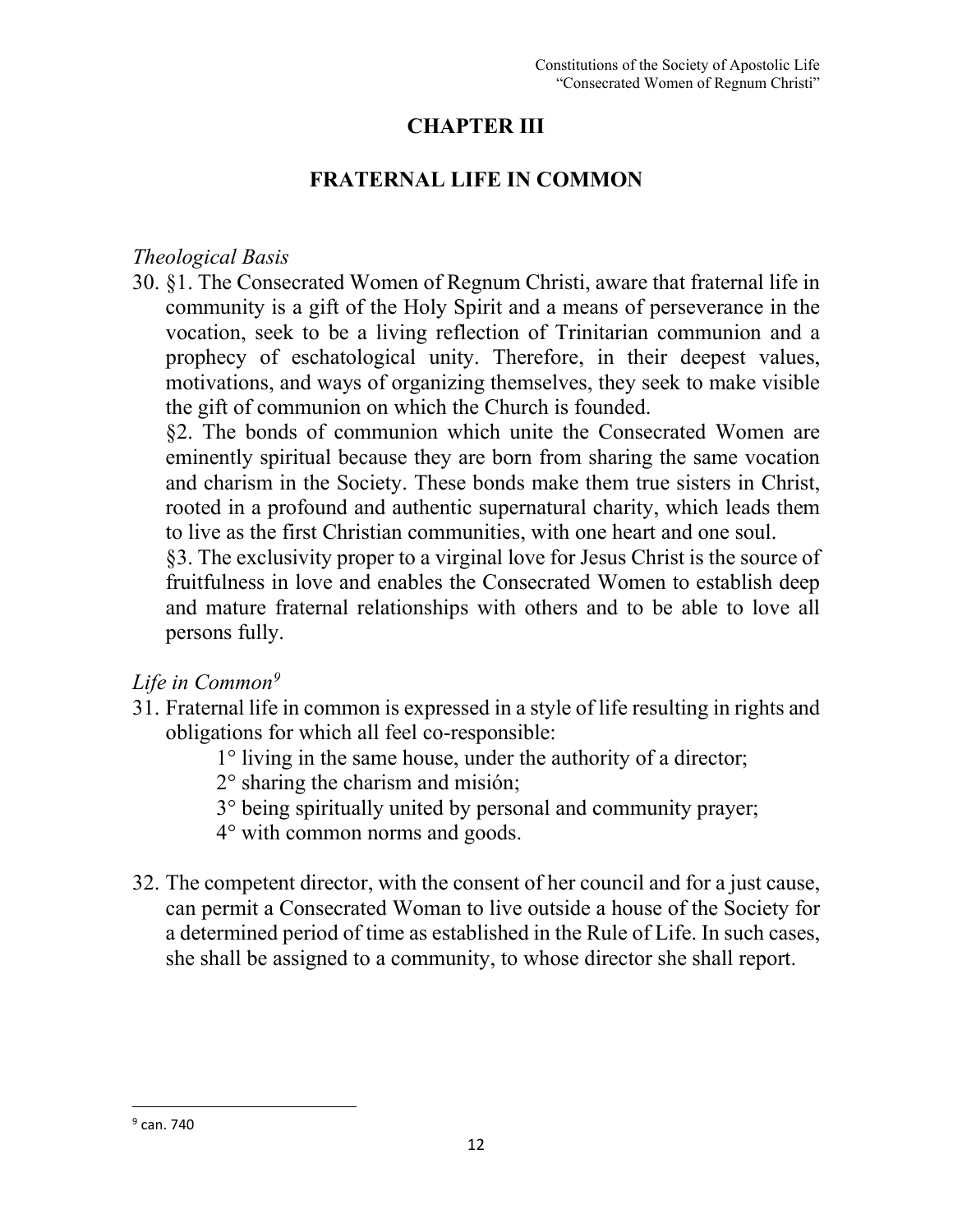## *How to Live Fraternal Life*

- 33. The Consecrated Women live fraternal life rooted in an authentic spirituality of communion, aware that it is a task that demands abnegation, realism, joy and the desire to build. For this reason:
	- 1° They help each other in the pursuit of holiness and the imitation of Jesus Christ;
	- $2^{\circ}$  They see each other as sisters, bearing with one another in their joys, sufferings, and weaknesses. They are attentive to their desires and needs, giving space for the development of true and deep friendships;
	- 3° They learn to build fraternal relationships where deep communication, attentive listening, and open dialogue reign, as well as the sincere acceptance of others, mercy and forgiveness, valuing each one as she is;
	- 4° They help one another with universal service and self-giving.

### *Fraternal Life and Mission*

- 34. The Consecrated Women live their mission of making the Kingdom of Christ present as a responsibility that is shared by all, knowing that their witness of charity and communion in the community has in itself a great evangelizing power. They live this missionary communion with a profound awareness of being sent by Christ.
- 35. The apostolate in the Society forms part of its very nature. Accordingly, the entire life of Consecrated Women should be filled with an apostolic spirit; and all their apostolate should be pervaded by their consecration. Fraternal life is to be organized in such a way that it favors and stimulates the mission.

#### *Fraternal Correction*

36. The Consecrated Women mutually help each other in the journey of transformation in Jesus Christ and in building community life by the evangelical practice of fraternal correction. Whoever considers it necessary to correct another proceeds with authentic charity, with purity of intention and in truth, so as not to omit what in conscience should be pointed out, and with gentleness, so as not to hurt or humiliate.

#### *Internationality*

37. As an expression of the unity and universality of the Church, care should be taken to ensure that communities be international and intercultural.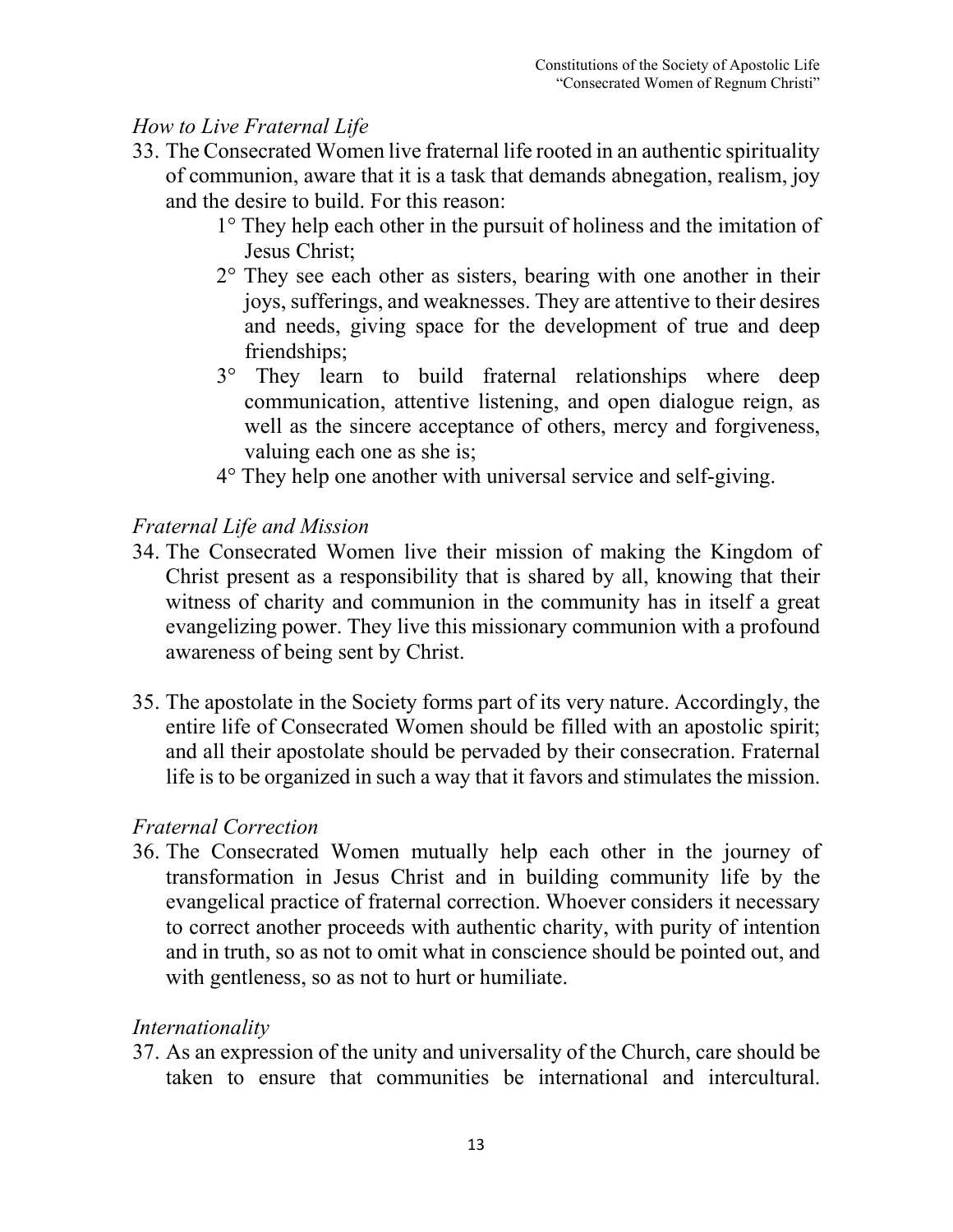Internationality and interculturality are a source of enrichment and foster respect and esteem for diverse cultural heritages.

#### *Official Language*

38. The Society adopts Spanish as its official language in order to preserve and increase communion among Consecrated Women throughout the world and throughout the length of time.

#### *Consecrated Women who are Elderly or Sick*

- 39. §1. In old age and in sickness, the Consecrated Women live their consecration and mission united to the suffering Christ, conscious of the redeeming value that suffering has for the salvation of souls. For this reason:
	- 1° The community values, integrates and accompanies them, with appreciation for their dignity and the mission that they continue to have within the Society;
	- 2° Directors and communities consider the solicitous attention to the spiritual, physical, psychological, and material needs of the elderly and sick as a primary duty of charity, providing them with the care they need;
	- 3° The Consecrated Women, with gratitude and charity, pay special attention to the elderly Consecrated Women who have spent their life and energy at the service of the Kingdom of Christ in the Society, treating them with patience, respect and understanding, valuing them, and asking for their advice mindful of the wisdom and experience life has given them.

 §2. There is no stipulated age for retirement from active life in the Society. With due prudence and discernment, directors offer the elderly and sick Consecrated Women opportunities to continue collaborating in some apostolate appropriate to their situation and possibilities.

#### *Deceased Consecrated Women*

40. The Consecrated Women offer prayers and sacrifices, especially the Eucharistic Sacrifice, on behalf of deceased Consecrated Women, so that those who have died with Christ may be definitively united to their Lord and possess the Kingdom of God in fullness.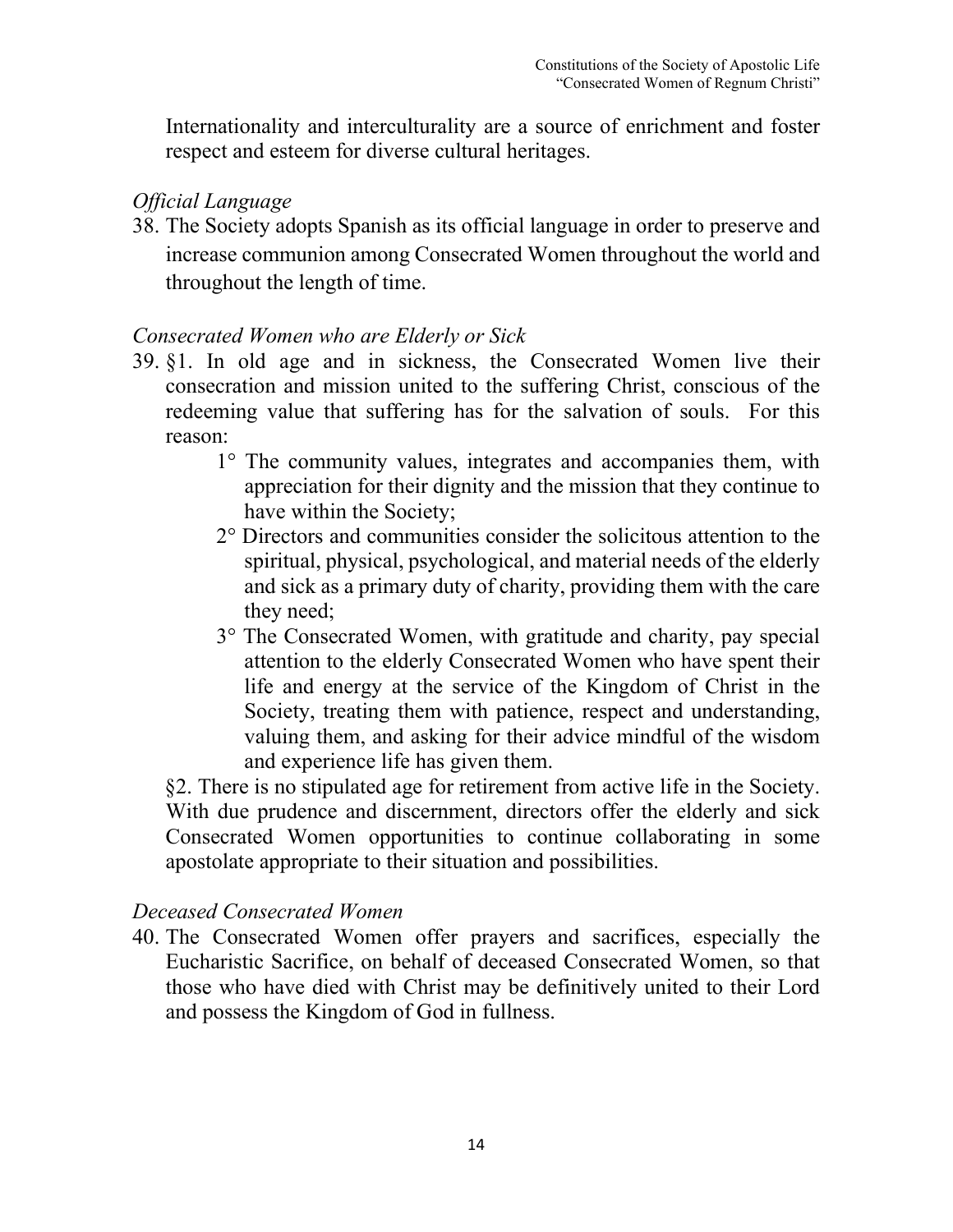## **CHAPTER IV**

#### **THE SPIRITUAL LIFE**

#### *Introduction*

- 41. The Consecrated Woman conceives the spiritual life as a progressive development of the gift of the indwelling of the Holy Trinity, which leads her to be configured to Christ. Accordingly, she lives it as a dynamic relationship of love with God which is nourished by the sources of grace and strengthened by the exercise of the virtues; and, which permeates and harmonizes all areas of her personal and apostolic life.
- 42. The means of spiritual growth seek to keep the spirituality of the Society always alive and operative in the hearts of the Consecrated Women, that is, the living and personal relationship of love with the heart of Christ the King, which impels them to make his Kingdom present for the glory of God.

#### *Eucharistic Life*

- 43. Since the Eucharistic sacrifice is the source of the Christian life, the culmination of the action by which God sanctifies the world in Christ and of worship that people offer to the Father, the Consecrated Women
	- 1° participate daily in the Eucharistic celebration;
	- 2° make the Eucharist the spiritual center of their community and of their own lives. They offer fervent and devoted worship through adoration and visits to the Eucharist, where Christ, full of grace and truth, orders habits, forges character, nourishes virtues, consoles the afflicted, strengthens the weak and invites all those who draw near to imitate him.

### *Liturgical Life*

44. The Consecrated Women prepare their entire person to welcome the saving action of God through active, conscious and fervent participation in the liturgy, the primary and indispensable source of the genuine Christian spirit. They are nourished by it for their spiritual life and apostolic charity, and in communion of faith with the Church, they live the various periods of the liturgical year, the solemnities and feasts of the Church, with a profound sense of the mystery being celebrated.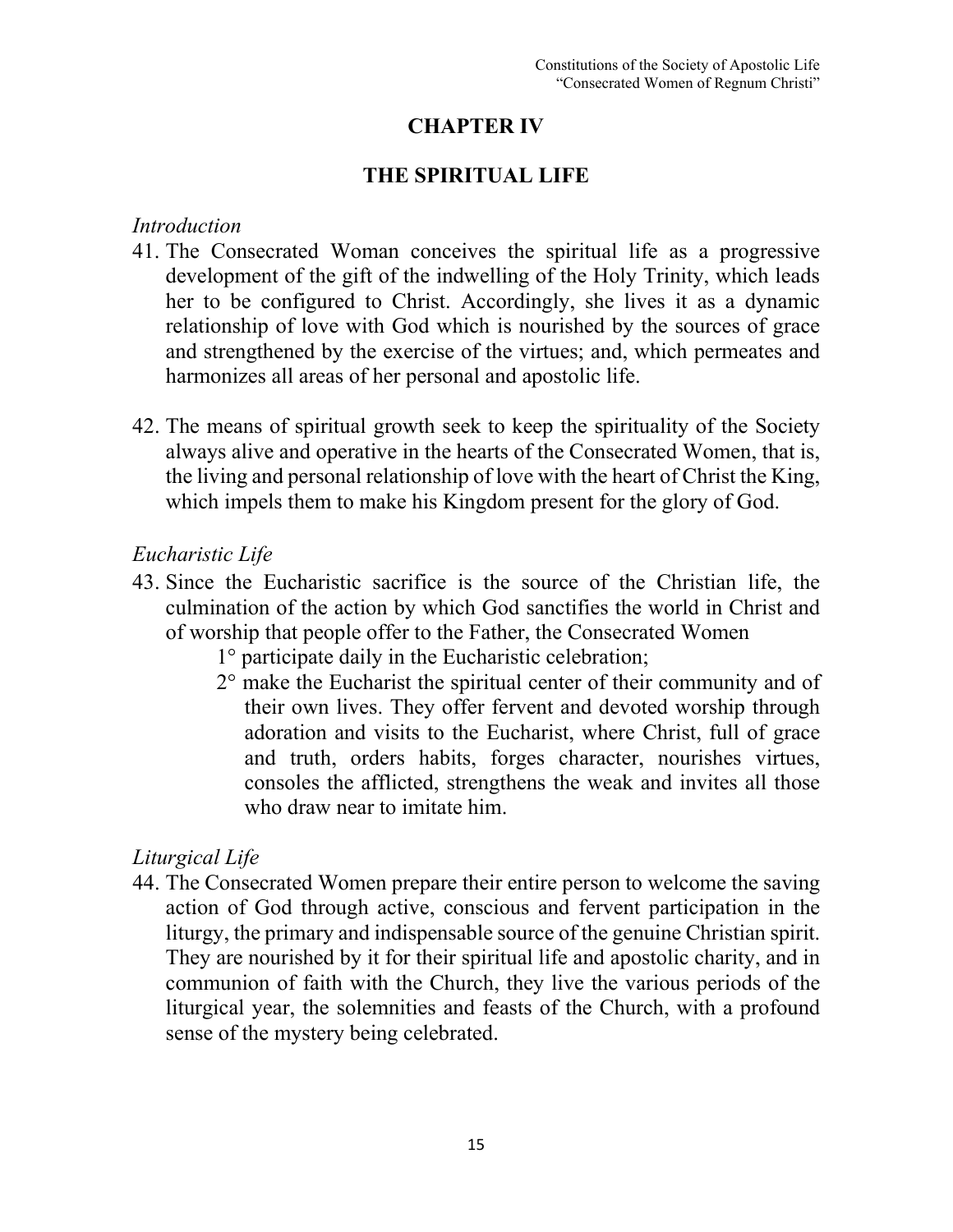## *Life of Grace*

45. Through the life of grace, the Consecrated Women are united to Christ as a branch to the vine, in a special relationship of intimacy with him. They are mindful that in their spiritual growth as well as in the fruits of their apostolic action, the action of grace united to the free and loving collaboration of each person comes first.

## *Theological Virtues*

46. The theological virtues constitute the source of the interior and apostolic life of the Consecrated Women. The living of these virtues enables them to walk in the light of a living and operative faith, a joyful and unwavering hope, and an ardent and generous charity in self-giving to others.

## *Life of Prayer*

47. The contemplation of divine things and assiduous union with God in prayer is the first and principal duty of every Consecrated Woman<sup>[10](#page-16-0)</sup>. She lives communion with him in daily prayer, on a personal and community level, nourishing her interior life with the practices of the spiritual life set down in the Rule of Life.

## *Docility to the Holy Spirit*

48. The Holy Spirit, the artisan of holiness, is the one who engenders the life of Christ in the soul and makes it fruitful in its spiritual and apostolic life. For this reason, the Consecrated Woman seeks to maintain an attentive listening to his voice and simple docility to his action so that, enlightened and strengthened by him, she may discern his voice, walk faithfully along the path of God's will and give herself in service to all people, her brothers and sisters, so that Christ may reign in them.

## *Knowledge of Sacred Scripture*

49. The Consecrated Women listen to and meditate on the Word of God, the primary source of spirituality for their life and prayer on their day-to-day path. Sacred Scripture is also a source of union of mind and heart in the community, and the inspiration for continual interior renewal and apostolic creativity.

## *Sacrament of Penance*

50. The sacrament of penance is the place where the Consecrated Woman experiences the triumph of the merciful love of Christ over sin as a way to

<span id="page-16-0"></span> $10$  c. 663  $$1$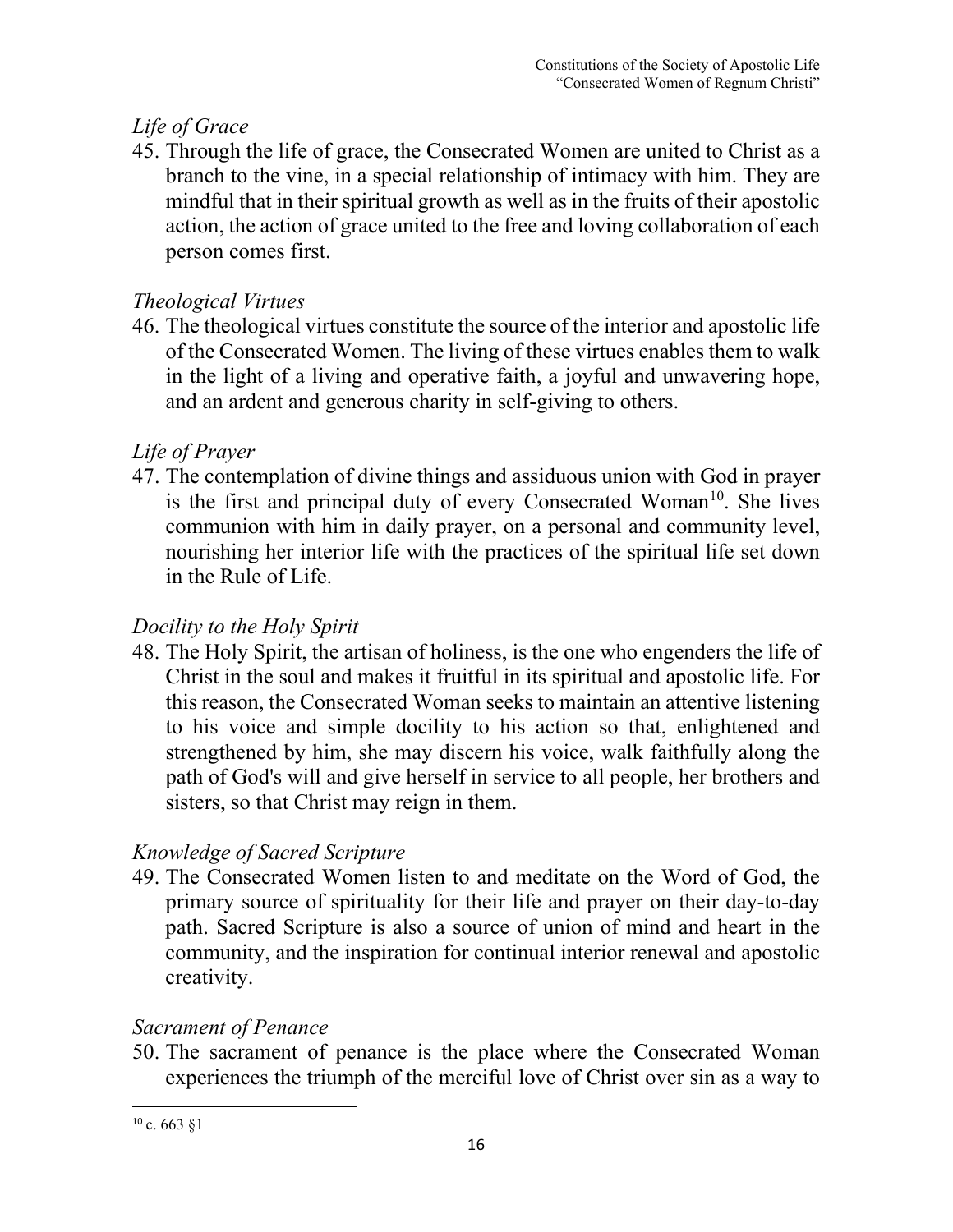establish his Kingdom in her own heart. This reconciling encounter with God and the Church fosters conversion, interior renewal, and the progressive identification with Jesus Christ. Accordingly, a Consecrated Woman tries to receive this sacrament frequently, with a profound attitude of faith, repentance, and simplicity.

#### *Devotion to Mary*

51. As Mary is the creature who is most conformed to Christ, devotion to her configures Consecrated Women to him in a special way. In particular, in praying the rosary, Mary proposes the mysteries of her son in order to learn from her how to contemplate the beauty of Christ's face.

#### *The Interior Life*

52. The interior life is necessary for union with God. For this reason, the Consecrated Women seek to encounter and contemplate God in prayer, the sacraments, the world, other people, circumstances, silence, and solitude, which is freely assumed.

#### *The Ascetical Life*

53. The Holy Spirit requires the collaboration of people to form and bring about growth in the interior life. For this reason, any serious commitment in the spiritual life has an implicit ascetical dimension since we are disciples of the Crucified One whom we follow in order to share ever more consciously in his passion, death and resurrection. In the Consecrated Women, this ascetical life is expressed by exercising the virtues which, by the action of grace, frees them interiorly from those tendencies that prevent them from reaching the fullness of Christ to which they are called.

#### *Spiritual Direction*

54. The Consecrated Women appreciate and value spiritual direction as a necessary means for their spiritual growth.

§1. Through it they learn to discern and recognize the voice of God and respond to him with loving adherence.

§2. They go with confidence to their spiritual director, moved by faith and love, in a climate of freedom and respect, to receive appropriate accompaniment.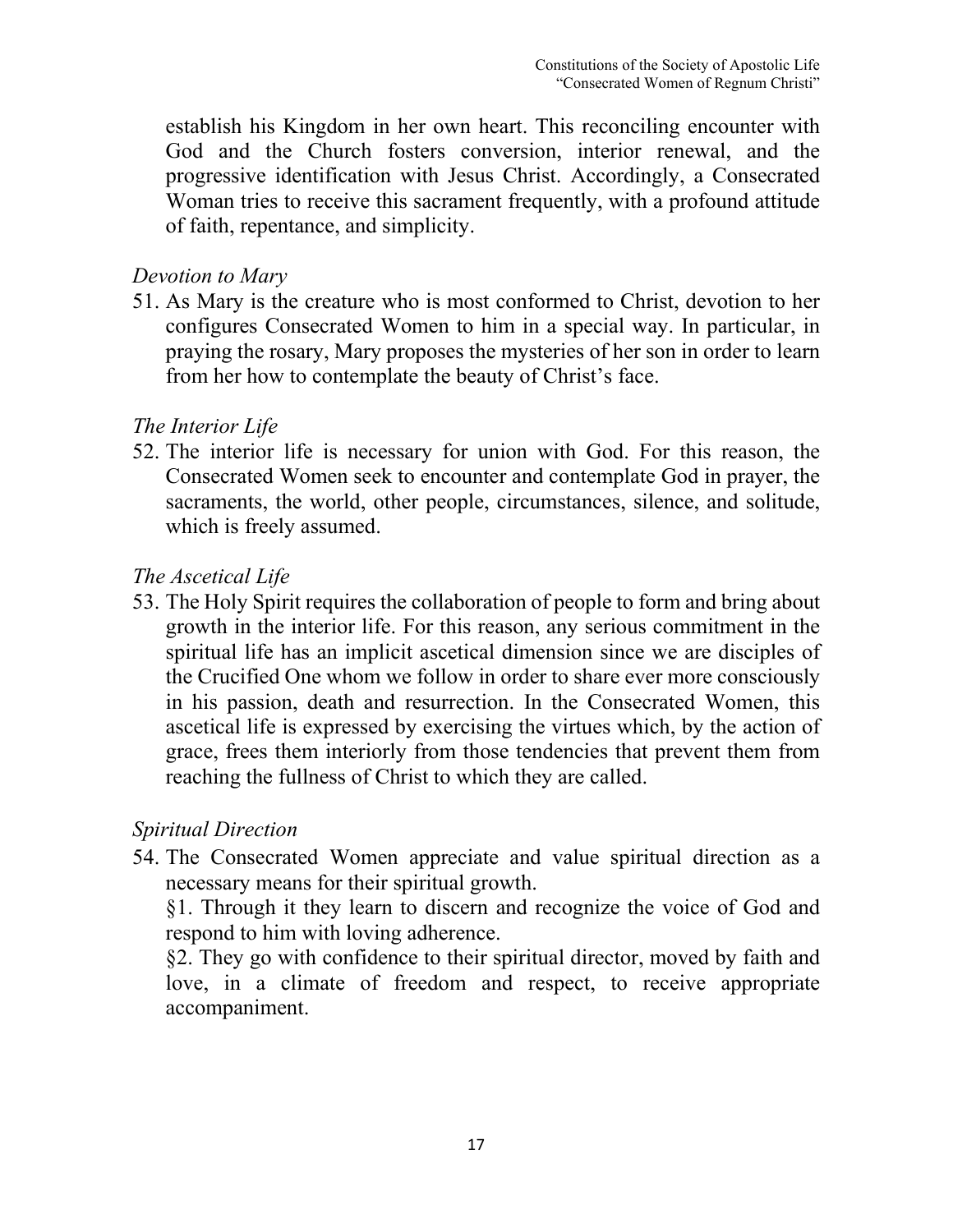## *Chaplains of the Houses*

55. The chaplains for houses of formation and apostolate are Legionaries of Christ. In carrying out this mission, they should take into account c. 567 §2 of the Code of Canon Law.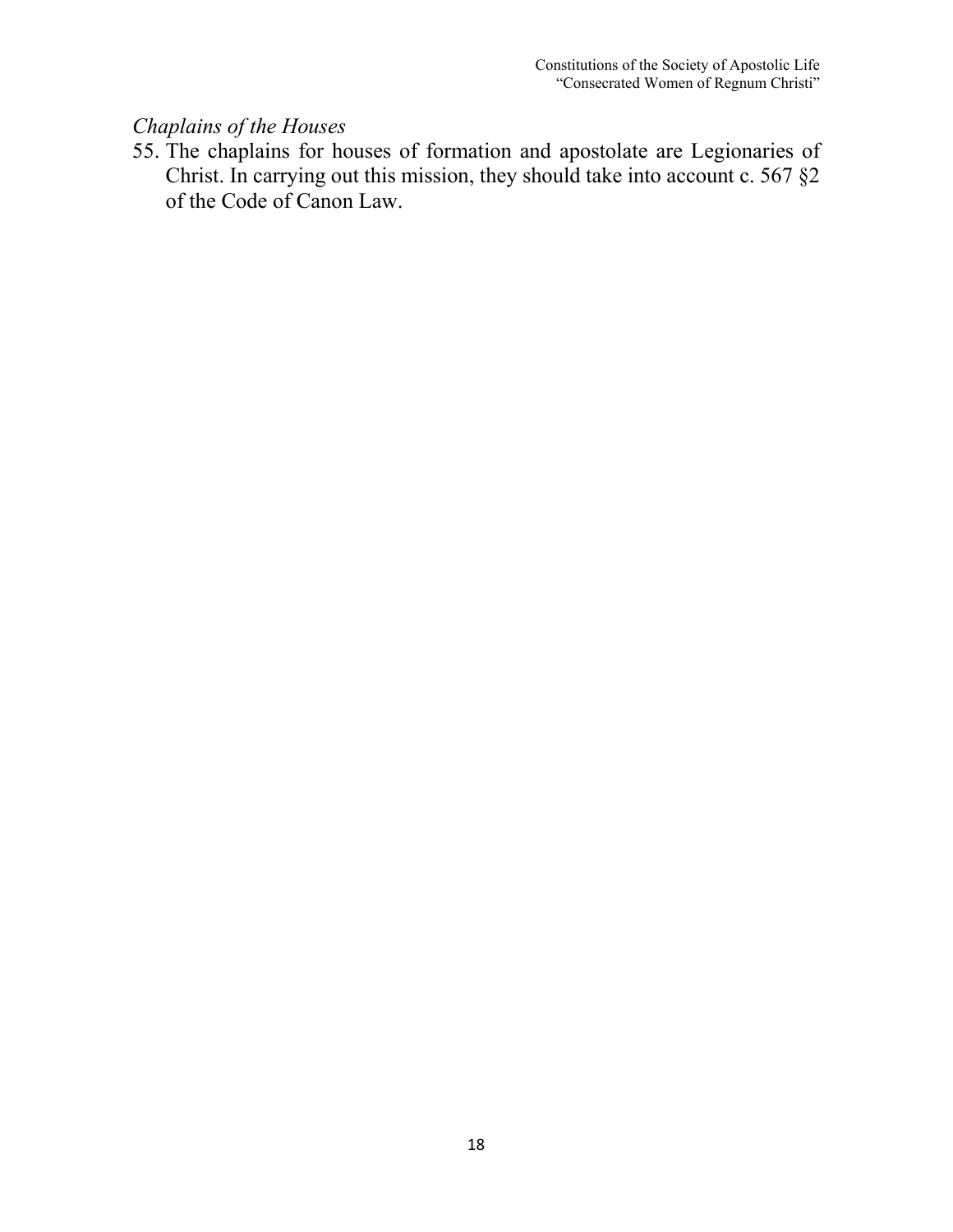## **CHAPTER V**

## **THE STAGES OF LIFE AND FORMATION**

## **Art. 1. Formation**

## *The Purpose of Formation*

56. The formation of Consecrated Women has as its purpose their transformation into Christ and their preparation as apostles of the new evangelization, according to their identity and specific mission.

## *General Principles*

57. The general principles that guide the formation of the Consecrated Women are, among others: formation that is personalized, gradual and on-going, integral and integrating; based on love, truth, beauty and freedom. It is a formation that keeps up-to-date and includes a profound knowledge of the human person and his or her circumstances.

## *Dialogue with the Director*

58. As a means of accompaniment and formation:

§1. The Consecrated Women have dialogue with their director or corresponding formator, according to the frequency set in the Rule of Life for each stage of consecration;

§2. The dialogue is an encounter in the light of faith about fundamental aspects of the life of consecration according to the charism;

§3. With confidence, the Consecrated Women approach their directors, to whom they can open their hearts freely and voluntarily. Nevertheless, directors and formators, should in no way induce them to manifest their conscience to them $11$ .

## **Art. 2. The Candidacy**

## *The Course Prior to the Candidacy*

59. §1. Before entering the Candidacy, the persons who feel called to consecration in the Society should have a course on vocational discernment. §2. In this course prior to the Candidacy, through dialogue with the person, an effort is made to bring to light a possible call of God and to see if she

<span id="page-19-0"></span> $11$  c. 630  $$5$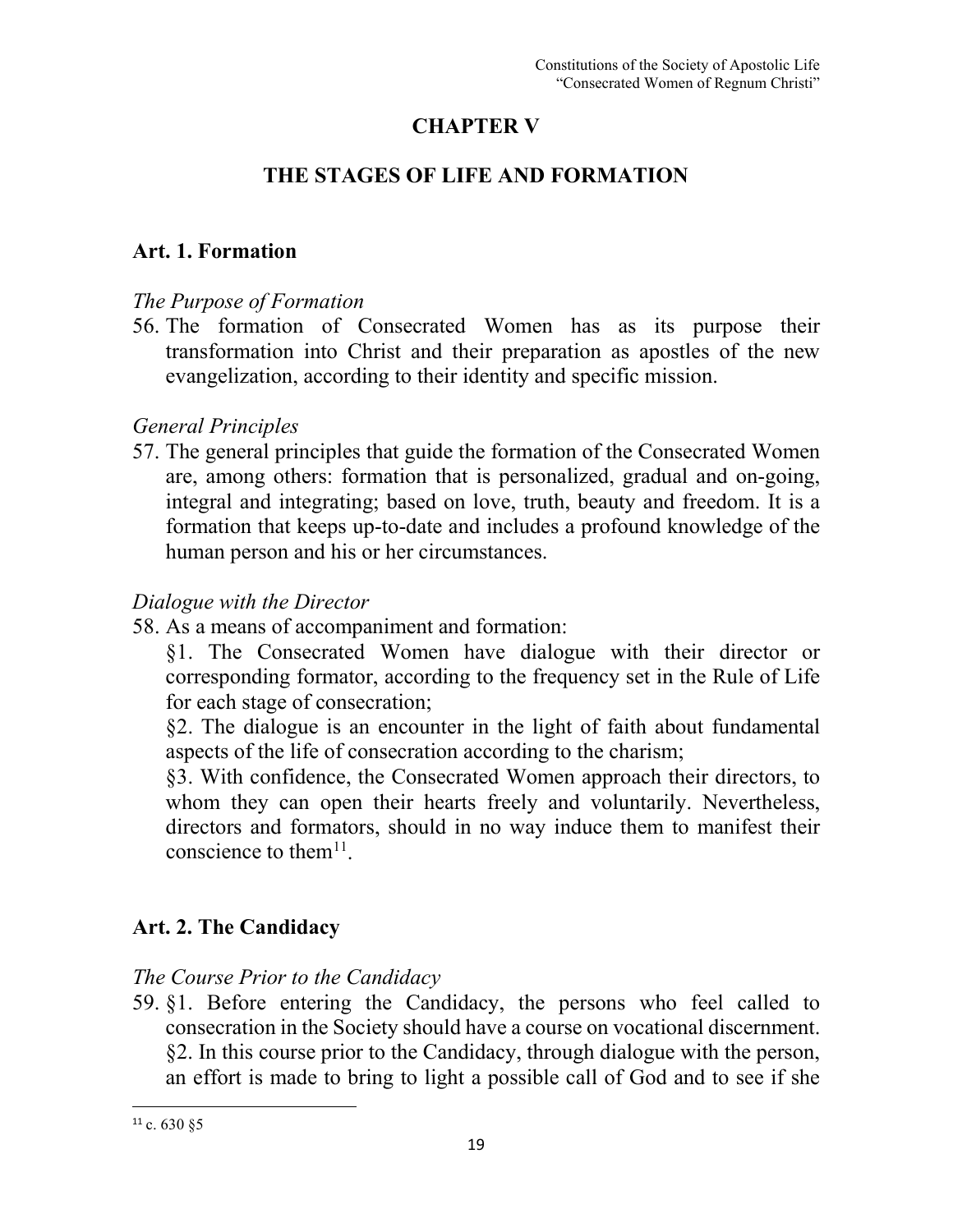meets the requirements for beginning the Candidacy, in conformity with number 61 of these Constitutions.

#### *Admission to the Candidacy*

- 60. The territorial director has the authority to admit a person to the Candidacy, with the opinion of her council, and having heard the opinion of the director of the course prior to the Candidacy and the director of the Candidacy.
- 61. §1. By universal<sup>[12](#page-20-0)</sup> and proper law, the necessary requirements for admission to the Candidacy are:
	- 1° knowledge and practice of the faith: sacramental life, spirit of prayer, knowledge of Catholic doctrine and morality;
	- 2° knowledge and initial identification with the charism of Regnum Christi;
	- 3° affective and emotional maturity consonant with one's age: capacity for self-giving, openness to others and integration with one's own sexuality;
	- 4° good health and psychological balance which allows them to assume the demands proper to consecration in the Society;
	- 5° good intellectual ability.

 §2. To corroborate a candidate's suitability, consult experts in what corresponds to them, while respecting the individual's right to privacy.

- 62. By universal law, the following are admitted to the *Regnum Christi*  candidacy invalidly<sup>[13](#page-20-1)</sup>:
	- 1° one who has not yet reached the age of seventeen;
	- $2^{\circ}$  a spouse, while the marriage continues to exist;
	- 3° one who has concealed, or at that moment is bound by, a sacred bond to an institute of consecrated life, to a society of apostolic life, or an association of the faithful that has some form of consecration, except analogously what is contemplated in can. 684 of the Code of Canon Law;
	- 4° one who enters the Society induced by force, grave fear, or deceit; or she whom the director admits, having been induced in this same way.

<span id="page-20-0"></span> $12$  c. 642

<span id="page-20-1"></span> $13 c. 643$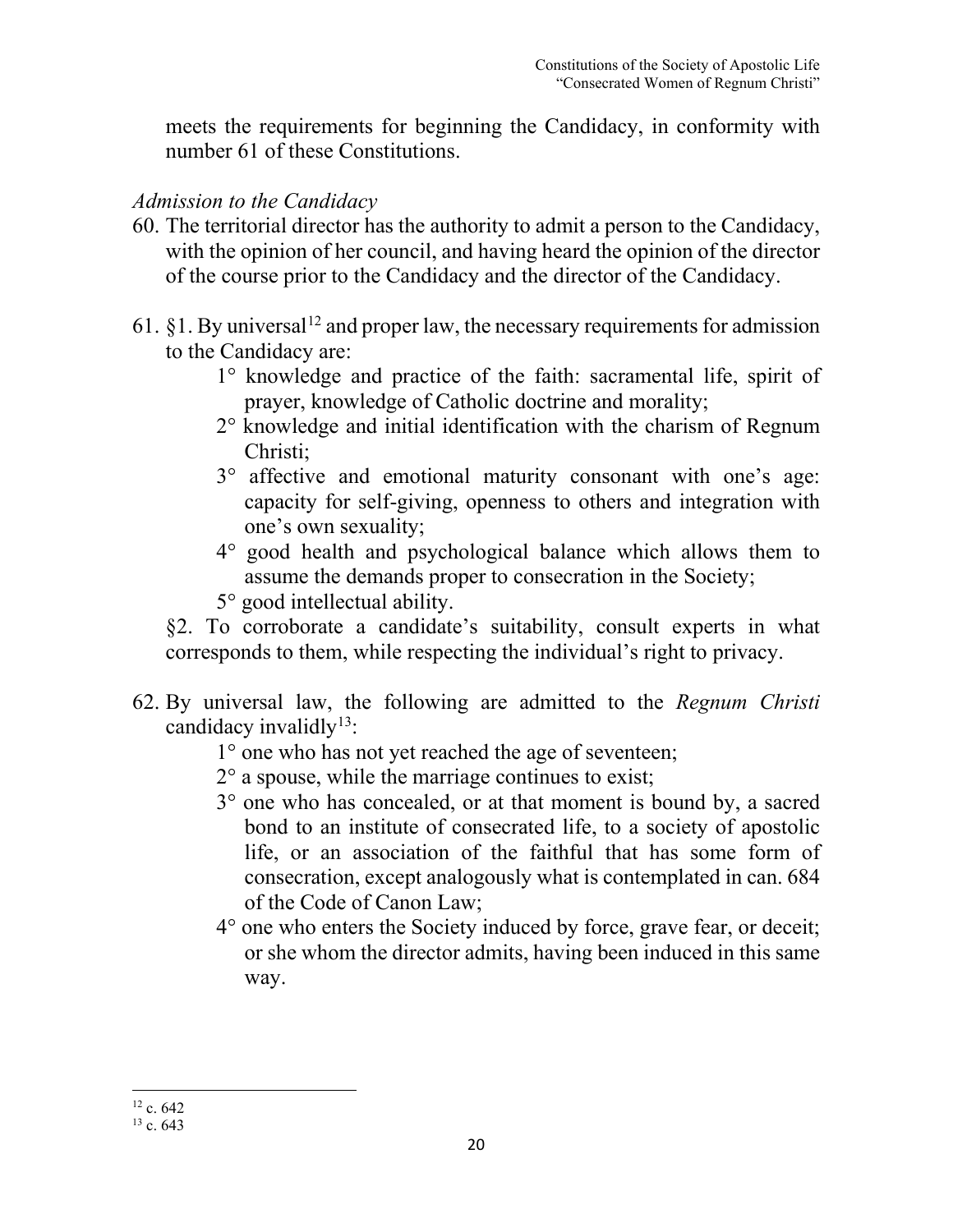- 63. In addition to considering the impediments set down by universal law, the following are not to be admitted to the Candidacy<sup>[14](#page-21-0)</sup>:
	- 1° those with habitual behaviors that impede the fulfilling of obligations that derive from consecration in the Society;
	- 2° Those who have not obtained a high school diploma;
	- $3^{\circ}$  Those who have debts they cannot pay<sup>[15](#page-21-1)</sup> or who have commitments which could involve the Society in lawsuits or problems.

#### *Duration of the Candidacy*

64. §1. Whoever, at the end of the course prior to the Candidacy, asks for admission to the Society and is admitted, begins a period of formation of two years called the Candidacy.

§2. Extraordinarily, the general director, with the consent of her council, can reduce the duration of the Candidacy for a candidate, but it must never last less than twelve months.

#### *The Director of the Candidacy*

65. The formation of the candidates is reserved to the director of this stage under the authority of the major directors.

### *Objective of the Stage*

66. The Candidacy has as its purpose to have a better understanding of the vocation to consecration in the Society, to experience the Society's way of life and identify with its spirit; and, on the part of the Society, to verify the intention and suitability of the candidate.

### *Formation during the Candidacy*

- 67. §1. During the Candidacy, candidates are to receive an eminently Christcentered formation, devoting themselves principally to:
	- 1° the personal and profound knowledge of Jesus Christ, Sacred Scripture, and the spiritual life, particularly through living the liturgy, prayer, and the practice of the human and Christian virtues;
	- 2° seeking to grow in the knowledge and appreciation of the divine vocation and of the evangelical counsels, as well as getting to know the spirit and purpose of the Regnum Christi Federation and the Society;
	- 3° learning to value and live fraternal life in common and the observance of discipline in the living of the consecration;

<span id="page-21-0"></span> $14$  c. 643  $82$ 

<span id="page-21-1"></span> $15$  c. 644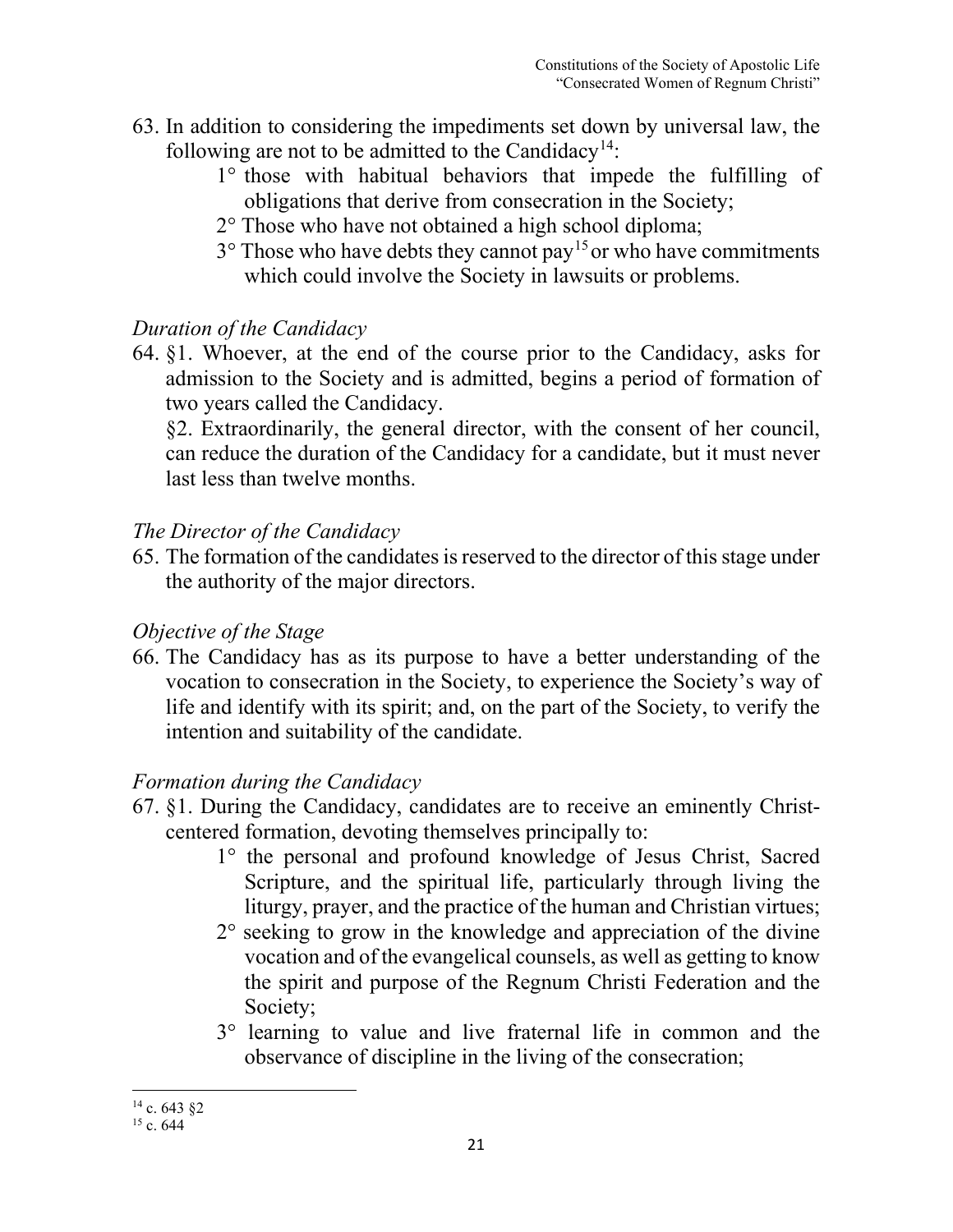4° growing in knowledge of the human person and of oneself. §2. The formators should see to it that the candidates seek to fulfill the objectives of this stage without being distracted by other studies, work, or absorbing apostolic missions that disperse or interfere with the dynamics proper to this stage.

## **Art. 3. The Stage of Temporary Vows**

## *Admission to Making Temporary Vows*

- 68. §1. At the end of the Candidacy, the candidate who requests it voluntarily and is considered suitable, shall be admitted by the general director, with the consent of her council, to temporary vows for three years; otherwise, she leaves the Society.
- §2. The territorial director, with the consent of her council, can extend the time of the Candidacy for a maximum of six months if there is doubt about the suitability of a candidate.
- 69. According to universal and proper law, for the validity of temporary vows it is required that the candidate<sup>[16](#page-22-0)</sup>:
	- 1° is at least eighteen years old;
	- 2° has completed the Candidacy;
	- 3° has been freely admitted by the general director with the consent of her council;
	- 4° makes her vows explicitly and not because of force, grave fear, or deceit;
	- 5° makes the vows in the presence of the general or territorial director, or, in exceptional cases, the director of the house.

## *Objective of the Stage*

70. The objective of the stage of temporary vows is the verification and consolidation of their vocation and the preparation to make final vows. This stage has two moments: one period dedicated to studies, which needs to be integrated with the person's spiritual, apostolic and community life; and another period where the Consecrated Woman is introduced into the life of the apostolate, with closer accompaniment.

<span id="page-22-0"></span> $16$  c. 656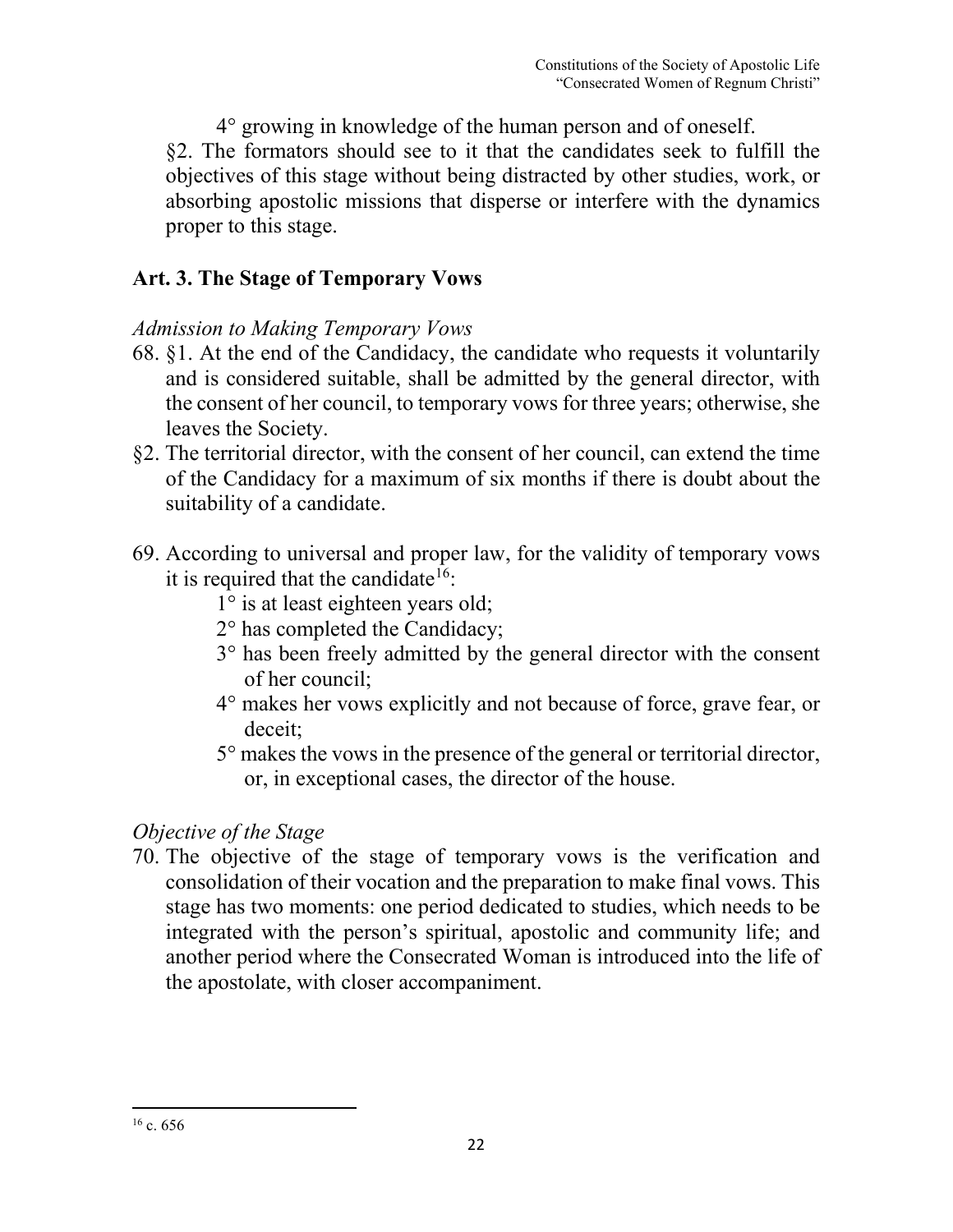## *Studies*

71. The studies undertaken during this stage should respond to the charism and mission of the Society. They are ecclesial or civil university studies in philosophy, theology and sciences related to the mission.

## *Admission to the Renewal of Temporary Vows*

72. At the end of the period for which the temporary vows were made, the Consecrated Woman who voluntarily requests it and is considered suitable, is admitted by the general director, with the consent of her council, to the renewal of the temporary vows for another three years or, exceptionally, to final vows. Otherwise, she is to leave the Society<sup>[17](#page-23-0)</sup>.

## **Art. 4. The Stage of Final Vows**

### *Admission to Final Vows*

73. §1. At the end of the second period of temporary vows, the Consecrated Woman who voluntarily requests it and is considered suitable is admitted by the general director with the consent of her council, to making final vows, or she shall leave the Society.

§2. The general director, with the consent of her council, can advance the time for making final vows, for serious cause, but not by more than three months, considering the prescriptions of number 74 2<sup>o</sup> of these Constitutions.

§3. If it seems fitting or if doubts exist about the suitability of a Consecrated Woman, the general director, with the consent of her council, can extend the period of temporary vows in accordance with what is established in the Rule of Life $18$ .

- 74. By universal law, for the valid emission of final vows, it is required, in addition to the requisites indicated in numbers 69 3º, 4º, and 5º of these Constitutions, that  $19$ :
	- 1° the Consecrated Woman must be at least twenty-one years of age;
	- 2° she must have previously made temporary vows for at least three years.

<span id="page-23-0"></span><sup>17</sup> c. 657 §1

<span id="page-23-1"></span> $18$  c. 657  $82$ 

<span id="page-23-2"></span> $19c.658$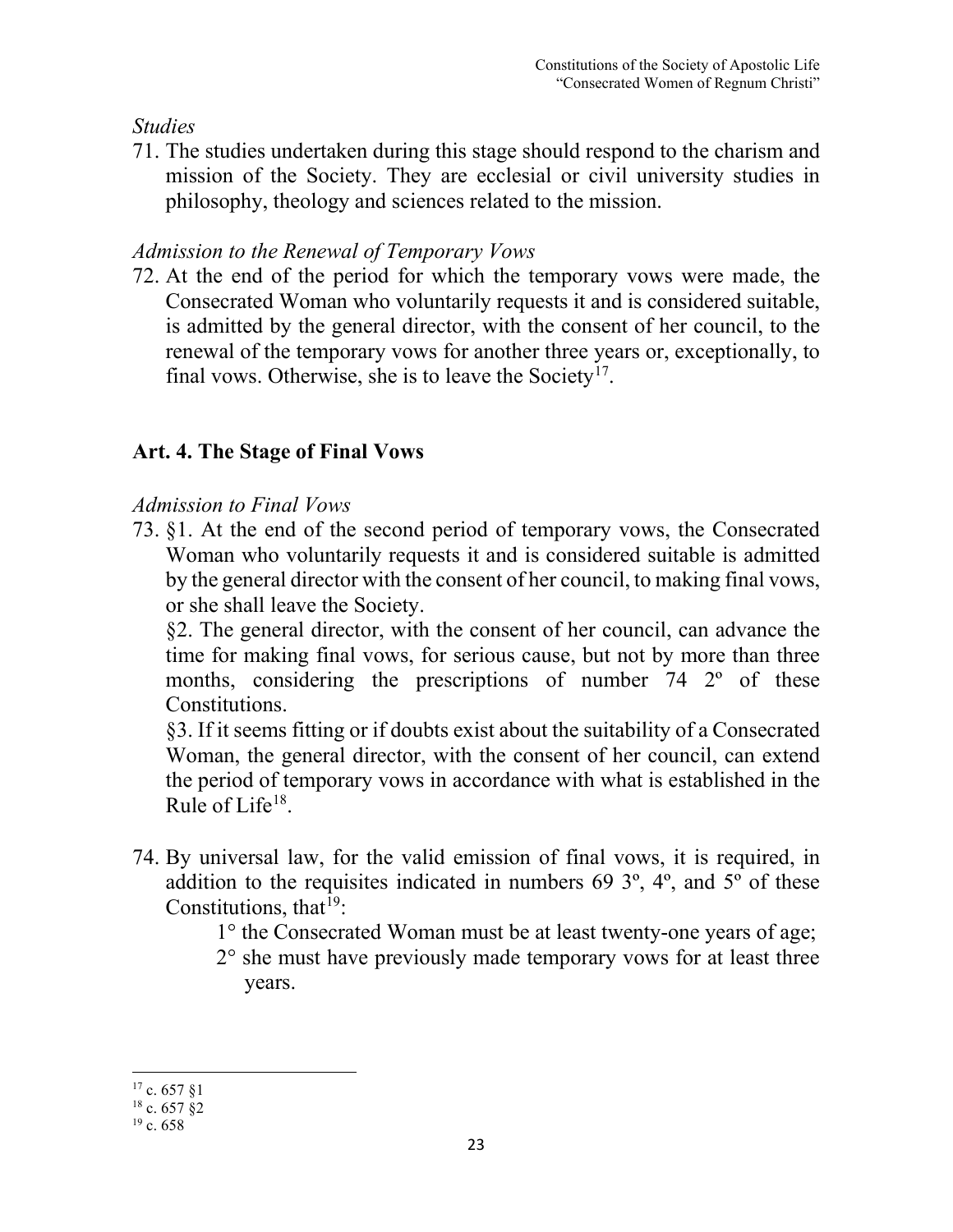#### *Preparation for Final Vows*

75. Making final vows entails a ratification of the commitment contracted with God and with the Society and the definitive incorporation into the Society. For this reason, the Consecrated Woman dedicates herself to an intense period of interior preparation before taking this step, according to what is established in the Rule of Life.

#### **Art. 5. The Life of Apostolate**

#### *Beginning the Life of Apostolate*

76. At the end of the period of studies, the Consecrated Woman begins full-time apostolate. Beginning the apostolate at any other moment depends upon the judgment of the general director.

#### *On-going Formation*

77. §1. In order to continue configuring themselves to Christ and respond better to God's call, the Consecrated Women follow a path of continual growth and deepening of their vocation.

§2. On-going formation is an attitude toward life which allows the Consecrated Woman to continue her integral formation with maturity, learning to discover formative opportunities in the events of life.

§3. On-going formation is also continued by other means of formation, such as post-graduate degrees and other means that allow the Consecrated Women to understand and respond to the demands of evangelization in a secularized world.

#### *Spiritual Renewal*

78. It is appropriate for the Consecrated Woman to have periods in her life for renewal and spiritual growth, in a climate of silence and interior freedom, and without the constraints of apostolic life.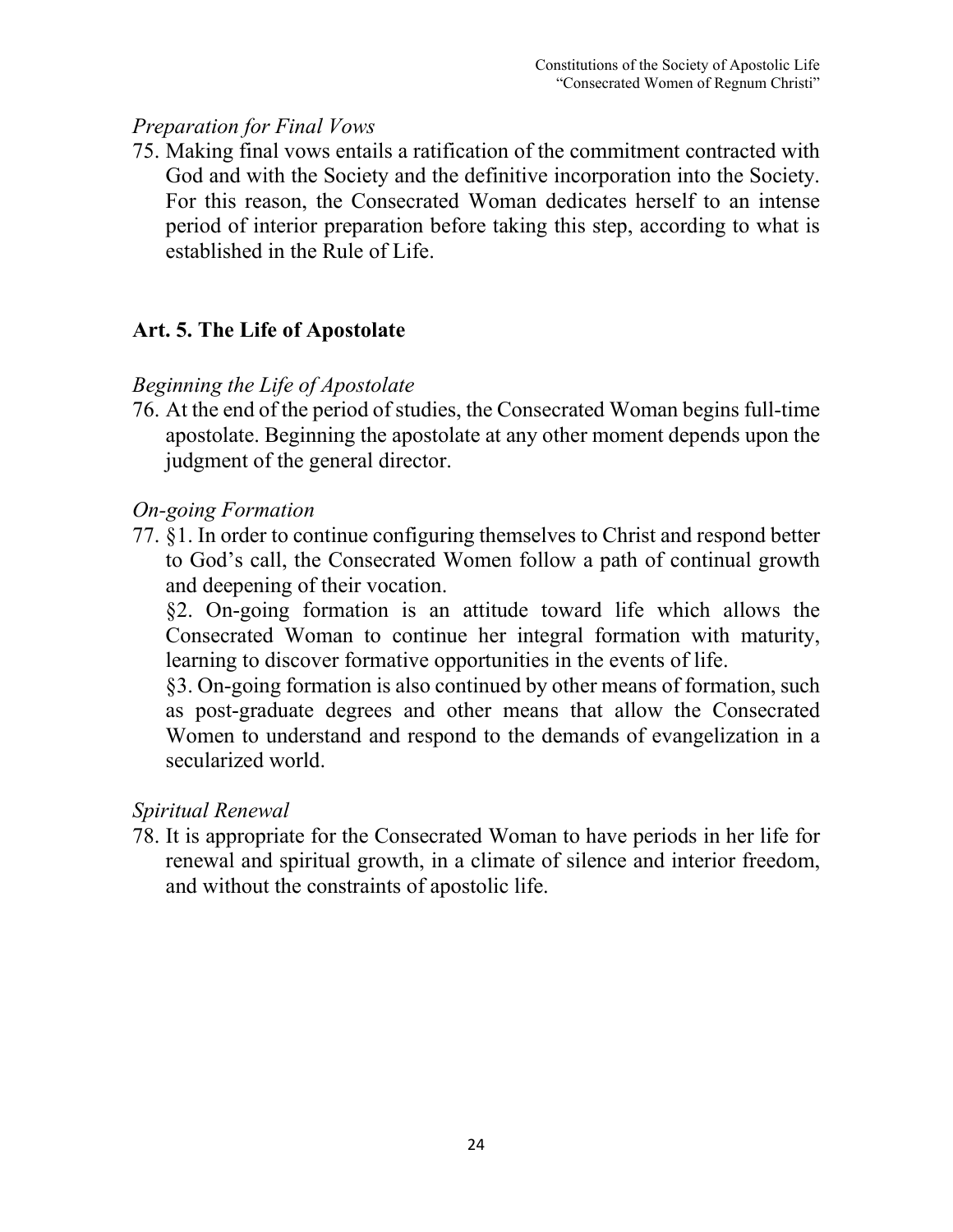## **CHAPTER VI**

#### **SEPARATION FROM THE SOCIETY**

#### *Living Outside the Society*

- 79. The general director, with the consent of her council, may grant to a permanently incorporated Consecrated Woman, for grave cause, an indult to live outside the Society, for a maximum of three years. The exercise of her rights and obligations not compatible with her new condition is suspended, and she remains under the care of the directors. She loses the right to passive voice and active voice.
- 80. Living outside the Society may be imposed by the Holy See on a Consecrated Woman, at the request of the general director, with the consent of her council, for grave cause, and observing equity and charity.

#### *Departure from the Candidacy*

81. §1. A candidate may freely leave the Society.

§2. The territorial director, having heard the opinion of her council, as well as the director of the Candidacy and her council, may determine that a candidate leave the Candidacy.

### *Withdrawal from the Society by a Consecrated Woman*

- 82. Whoever decides to ask for an indult of departure from the Society should ponder her motives before God, accompanied by the director of her community and counseled by her spiritual director, so that her decision may be prudent and mature, seeking above all the will of God in her life.
- 83. A Consecrated Woman who, after having made temporary vows but before their expiration, for a grave cause decides to leave the Society, presents a signed letter to the general director asking for an indult of departure<sup>[20](#page-25-0)</sup>. The general director, with the consent of her council, has the authority to grant it.
- 84. At the expiration of her temporary vows, a Consecrated Woman may freely leave the Society<sup>21</sup>.

<span id="page-25-0"></span> $20$  c. 742

<span id="page-25-1"></span> $21$  c. 688 81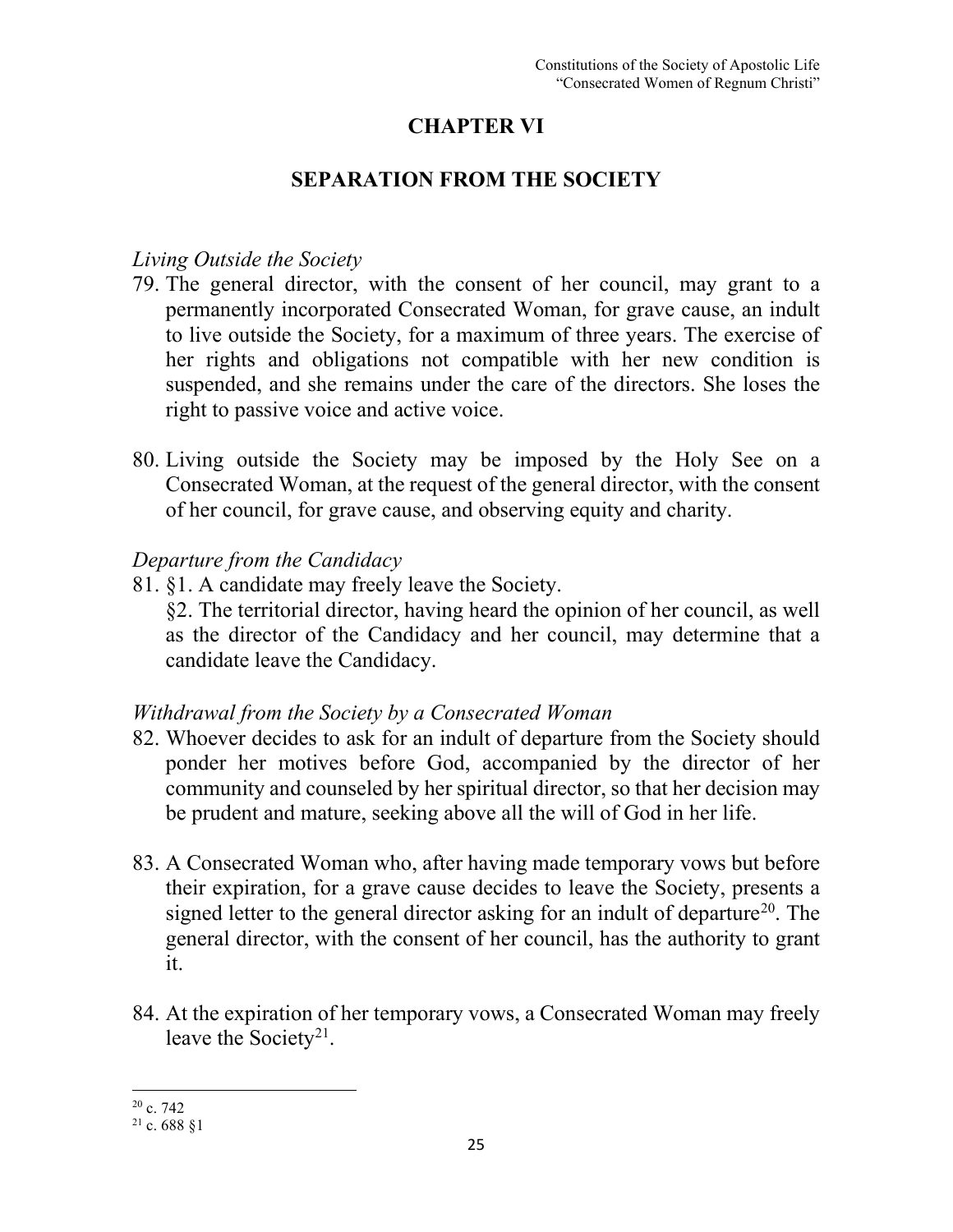- 85. A Consecrated Woman who, after making her final vows, for very grave reasons, decides to leave the Society, presents a signed letter to the general director asking for an indult of departure<sup>[22](#page-26-0)</sup>. The general director, with the consent of her council, has the authority to grant it.
- 86. The indult of departure legitimately granted and made known to the Consecrated Woman carries with it the cessation of the rights and obligations deriving from the incorporation, as well as the dispensation from the vows<sup>[23](#page-26-1)</sup>.

#### *Expulsion of the Consecrated Women*

87. For the expulsion of a member, whether definitively incorporated or not, canons 694-704, and the provisions of the Rule of Life and the Manual of Procedures are to be observed, subject to the exceptions.

#### *Transition to another Society or Institute of Consecrated Life*

88. §1. The general director, with the consent of her council, is the one who grants permission for a definitively incorporated Consecrated Woman to transfer to another Society of Apostolic Life. In the meantime, the exercise of rights and obligations in her own Society is suspended, but without prejudice to the right to return to it before her definitive incorporation in the new Society<sup>24</sup>. Likewise, it pertains to the general director, with the consent of her council, to authorize the transition of a person from another Society of Apostolic Life to the Society.

§2. For the transition from an Institute of Consecrated Life to the Society of Apostolic Life, or vice versa, consent of the Holy See is required<sup>25</sup>.

#### *Other dispositions*

89. §1. In everything that concerns the departure or expulsion of a Consecrated Woman, the directors, observing the prescriptions of universal law and proper law, are to proceed with understanding, charity, and maternal solicitude.

§2. Whoever legitimately leaves the Society or is expelled has no right to demand anything for any kind of service rendered in the Society. Nevertheless, the Society observes equity and evangelical charity with the Consecrated Woman who leaves  $it^{26}$  $it^{26}$  $it^{26}$ .

<span id="page-26-0"></span><sup>22</sup> c. 743

<span id="page-26-1"></span><sup>&</sup>lt;sup>23</sup> c. 743

<span id="page-26-2"></span> $24$  c. 744 §1

<span id="page-26-3"></span> $25$  c. 744  $\S$ 2

<span id="page-26-4"></span> $26$  c. 702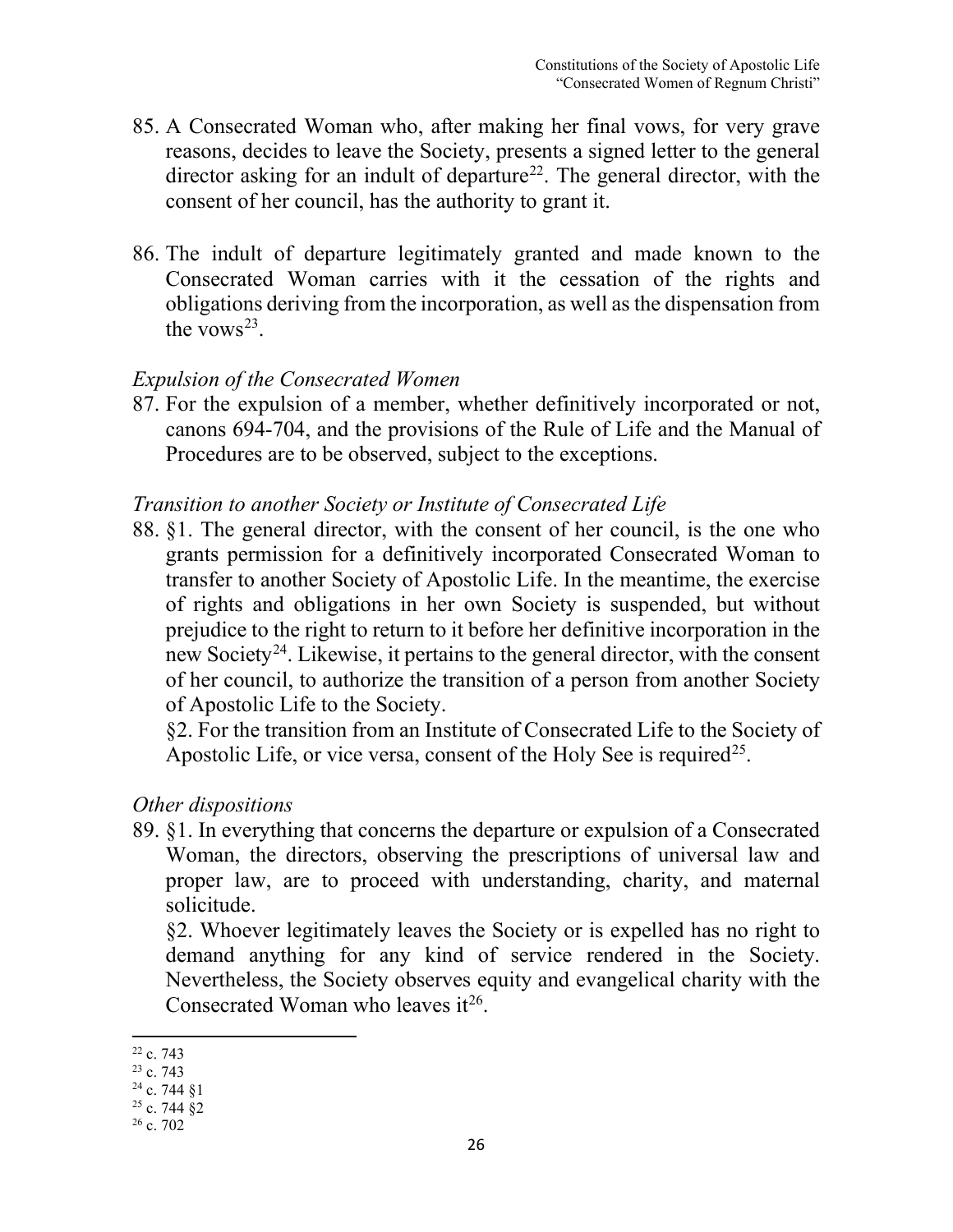### *Re-admission*

- 90. A candidate who has left the Candidacy may be readmitted to the same with the approval of the territorial director, with the consent of her council. It must be ensured that the time of Candidacy be as stipulated in number 64 of these Constitutions.
- <span id="page-27-0"></span>91. Whoever, at the end of the Candidacy or after having made vows has legitimately left the Society, may be readmitted by the general director with the consent of her council, without the need to repeat the Candidacy. It is up to the general director to determine the appropriate probationary period prior to making temporary vows and their duration before making final vows<sup>27</sup>.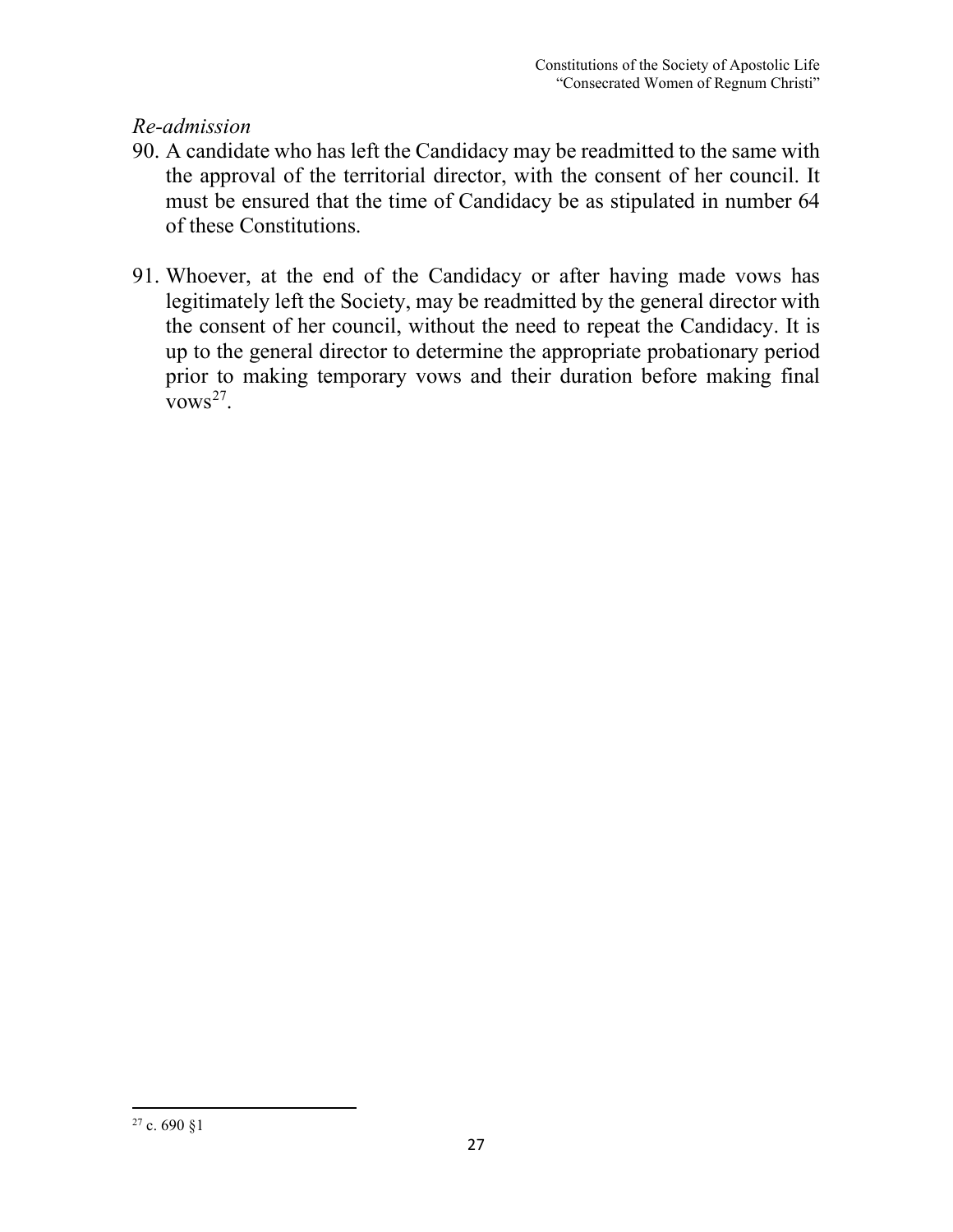## **CHAPTER VII**

## **GOVERNANCE AND ADMINISTRATION**

## **Art. 1. Authority in the Society**

- 92. In order to build profound communion in the Society and help to fully live the charism received from God, the authority exercises its service by applying the following principles of governance:
	- 1° participation: favoring the duty and the right of the Consecrated Women to contribute to the Society's life and mission at the different levels;
	- 2° information: with due prudence and respect for persons, offering in a timely manner the elements that enable participation and living of the charism;
	- 3° co-responsibility: fostering a responsible living of the charism received according to one's specific task;
	- 4° subsidiarity: recognizing the relative autonomy of each person in her respective area of life and mission. For this purpose, encouraging a harmonious and ordered articulation in establishing a hierarchy of faculties and competencies.

### *General Assembly*

93. The general assembly is the collegial and representative body of the Society that ought to be constituted in such a way that it is a true sign of its unity in charity. While it is in session it possesses supreme authority in the Society according to universal and proper law.

## *Major Directors*

94. §1. The general director has authority over the entire Society, the territories, houses, the apostolic works of the Society, and the Consecrated Women, according to universal and proper law.

§2. The territorial director has authority over all Consecrated Women, houses and works of the Society in the territory according to universal and proper law.

<span id="page-28-0"></span>§3. The general director and the territorial directors, who receive ordinary authority by virtue of the office they have received, are considered major directors[28](#page-28-0).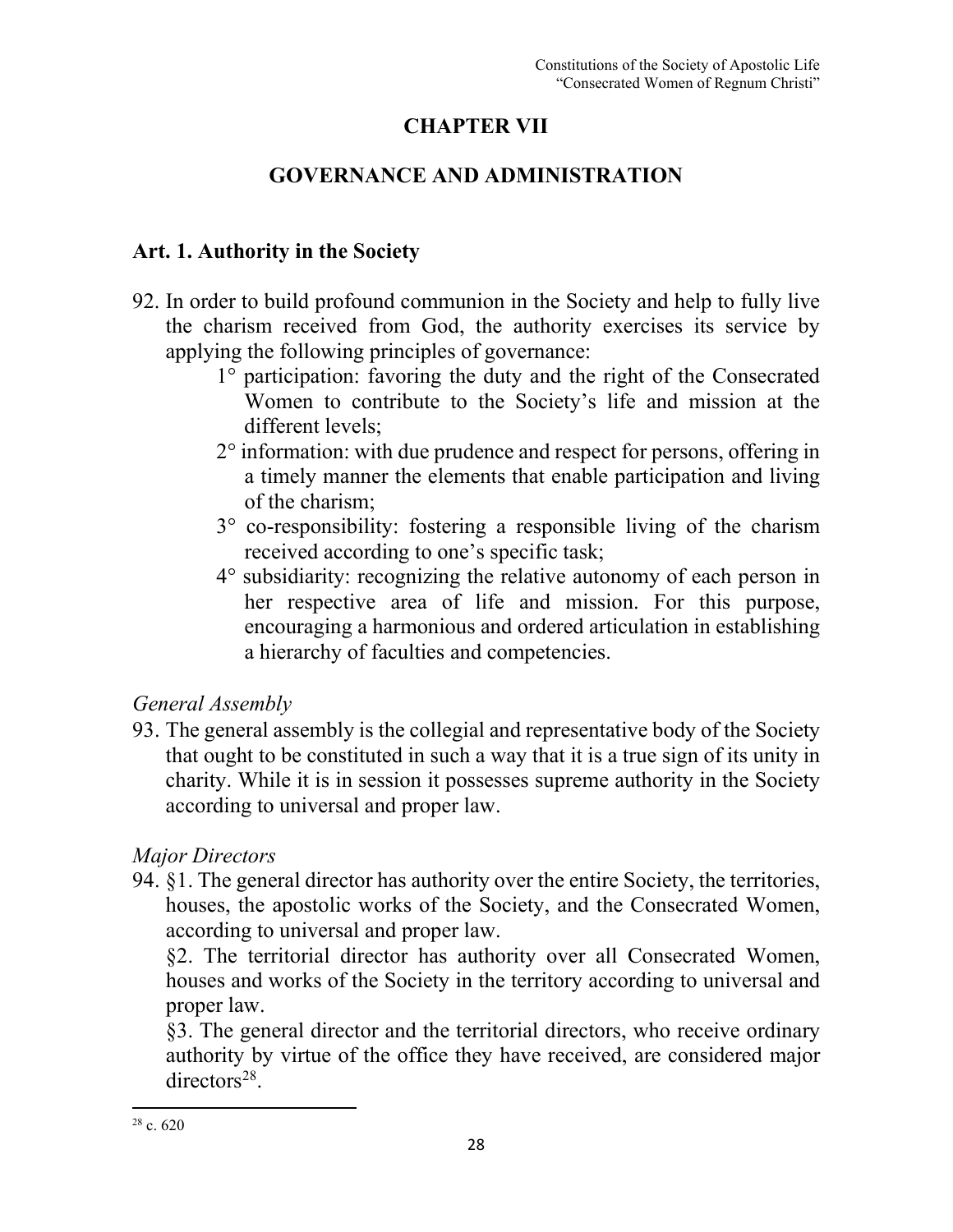*Directors* 

95. §1. The directors of the Consecrated Women are, in addition to the general director and the territorial directors, the directors of houses of formation and apostolate. All of them should have their own council, whose collaboration they should avail themselves of in the exercise of their office, in accordance with the norms of universal law and proper  $law^{29}$  $law^{29}$  $law^{29}$ .

§2. The directors are to fulfill their function and exercise their authority according to universal and proper  $law^{30}$ .

§3. The directors, appointed for a specific term, are not to hold positions of government for a long and uninterrupted period of time<sup>[31](#page-29-2)</sup>.

§4. In order to appoint a territorial director or the director of a house, an appropriate consultation<sup>[32](#page-29-3)</sup> must be made, in the manner indicated in the Rule of Life.

## *Exercising Authority*

- 96. Directors live the service of authority as Christ the Good Shepherd. Accordingly: $33$ 
	- 1° they themselves should be obedient to the will of God through an attitude of docile listening to and communion with him;
	- 2° they should exercise their authority at the service of communion, with a spirit of self-giving to their sisters in such a way that they express the charity with which God loves them;
	- 3° they should direct and accompany the Consecrated Women as daughters of God, showing them respect and trust, helping them fulfill the plan of God for their lives;
	- 4° with a spirit of discernment, they should listen to each person with attention and respect, foster loving obedience, co-responsibility, and the development of each one's personal charisms for their own good and that of the community, the Church and the Society, always safeguarding their authority to decide and prescribe what must be done.

<span id="page-29-0"></span><sup>29</sup> c. 596 §1; c. 627 §1

<span id="page-29-1"></span> $30$  c. 617

<span id="page-29-2"></span><sup>31</sup> c. 624 §1 and §2

<span id="page-29-3"></span> $32$  c. 625 §3

<span id="page-29-4"></span> $33$  c. 618; c. 619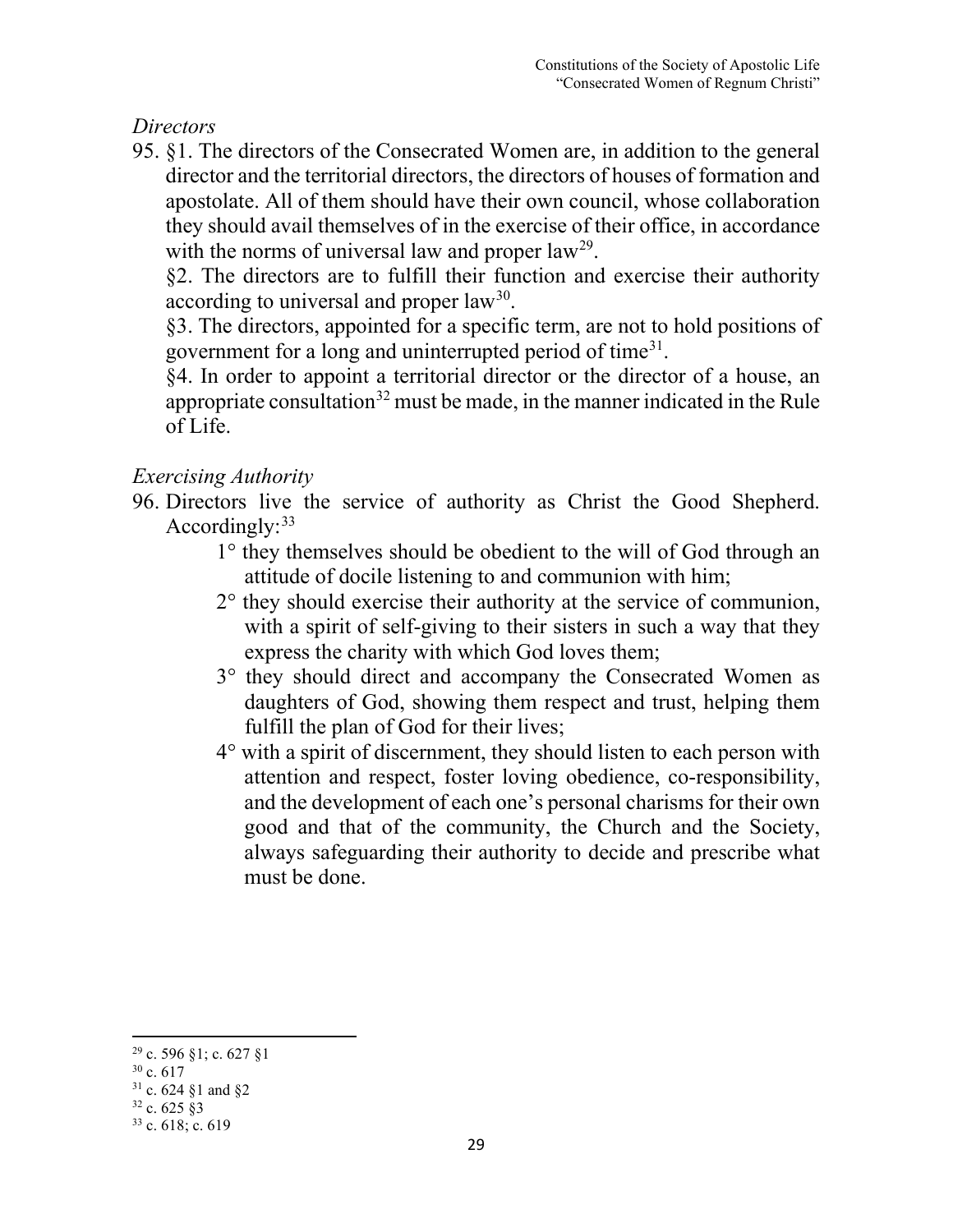## **Art. 2. The General Assembly**

## *Purpose*

97. The principal duties of the General Assembly are the safeguarding of the charism, the renewal and adaptation of the Society according to the charism, the election of the general director and her councilors, attending to matters of greater importance and the issuing of norms that are obligatory for all the Consecrated Women of the Society<sup>[34](#page-30-0)</sup>.

## *Ordinary or Extraordinary*

98. The general assembly can be ordinary or extraordinary

§1. It is ordinary when convoked for the election of the general director and her council. It must meet every six years.

§2. It is extraordinary when convoked to study important and urgent matters of the Society.

## *Rule of Procedures of the Assembly*

99. The General Assembly is governed by these Constitutions, by the Rule of Composition promulgated by the previous General Assembly, and by the Rule of Procedures which the general director, with the opinion of her council, submits for approval to the General Assembly in the preliminary sessions.

## *Participants and Elections*

- 100.§1. The participants of the General Assembly attend either by reason of their office or by election.
	- §2. Those participating by office:
		- 1° the current general director;

2° the general councilors;

- 3° the territorial directors;
- 4° the general financial officer;
- 5° the general secretary;
- 6° the general head of studies.

§3. The number of elected participants is greater than the number of those participating by reason of their office, according to the indications in the Rule promulgated by the General Assembly.

§4. Representatives of the other federated institutions of the Regnum Christi Federation or associated lay members, or other invited persons may

<span id="page-30-0"></span> $34$  c. 631  $\S1$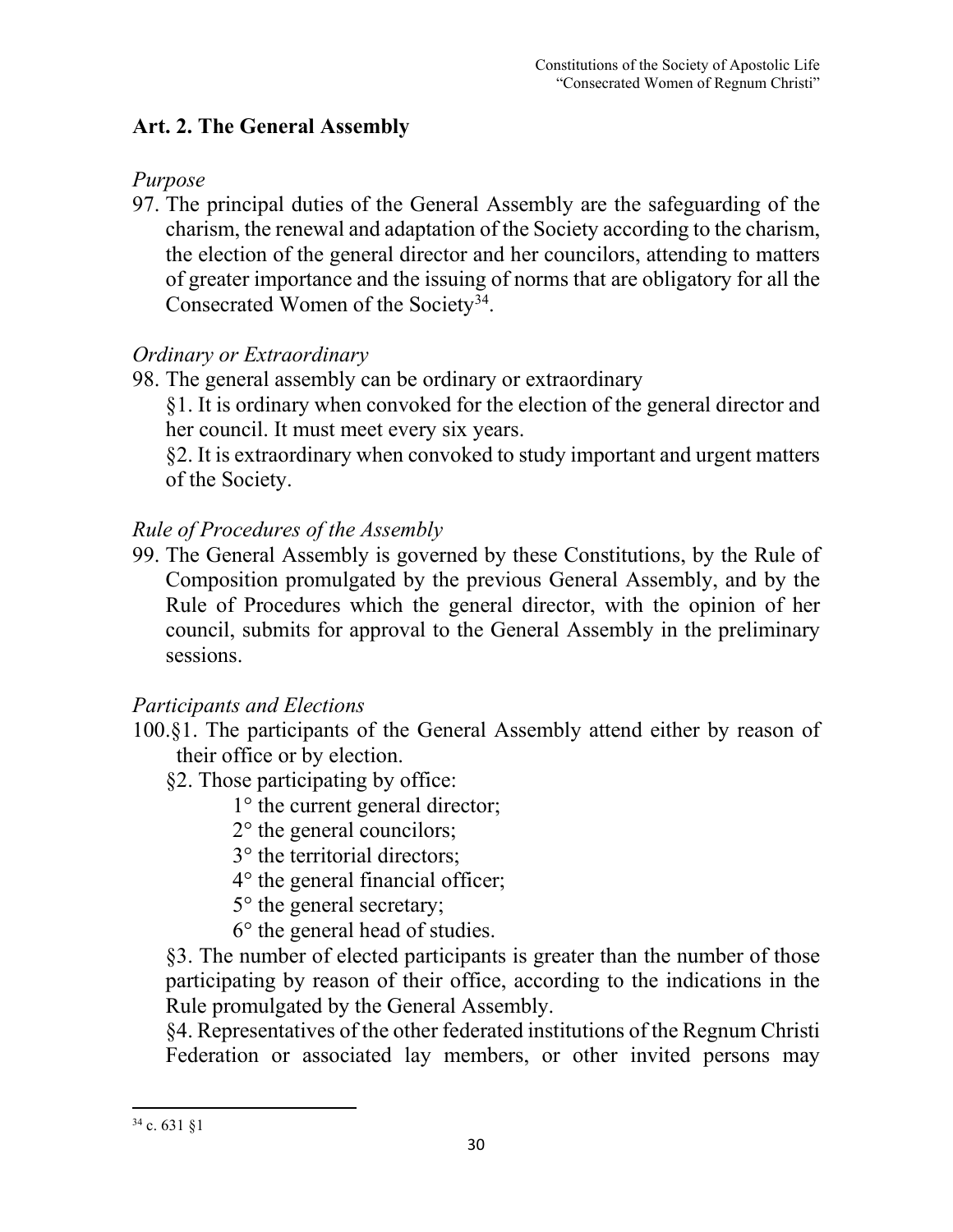participate with voice but without vote, as established in the Rule of the General Assembly.

#### *Preparation for the General Assembly*

101.§1. In preparing for the ordinary General Assembly, territorial assemblies are held with the objective of identifying, pondering, and preparing the proposals of each territory for the General Assembly.

§2. In the case of an extraordinary General Assembly, each territory holds an assembly or has some other appropriate means of consultation, as approved by the general director, after having obtained the consent of her council.

§3. Territorial assemblies are governed by a Rule of Procedures approved by the general director with the consent of her council.

§4. Each Consecrated Woman may send her desires and suggestions directly and freely to the General Assembly<sup>[35](#page-31-0)</sup> as established in the Rule of Procedures of the General Assembly.

#### *Participants and Elections for Territorial Assemblies*

102.§1. The following are convoked to the territorial assembly by office:

- 1° the territorial director;
- 2° the territorial councilors;
- 3° the territorial financial officer;
- 4° the territorial secretary;
- 5° the director of the formation stage in the territory, if there is one.

§2. The number of elected participants is greater than the number of those participating by reason of their office, according to the Rule of Procedures of the Territorial Assemblies.

### *Resolutions of the General Assembly*

103. All questions that the General Assembly analyzes and discusses are to be resolved in an atmosphere of prayer, discernment, and respectful dialogue. §1. The resolutions of the General Assembly, if there are any, are

promulgated in decrees.

§2. The decrees of the Assembly can be modified or abrogated only by successive General Assemblies.

<span id="page-31-0"></span>§3. Other dispositions and exhortations which the General Assembly deems it opportune to make known to all Consecrated Women of the Society are published in communiqués of the assembly.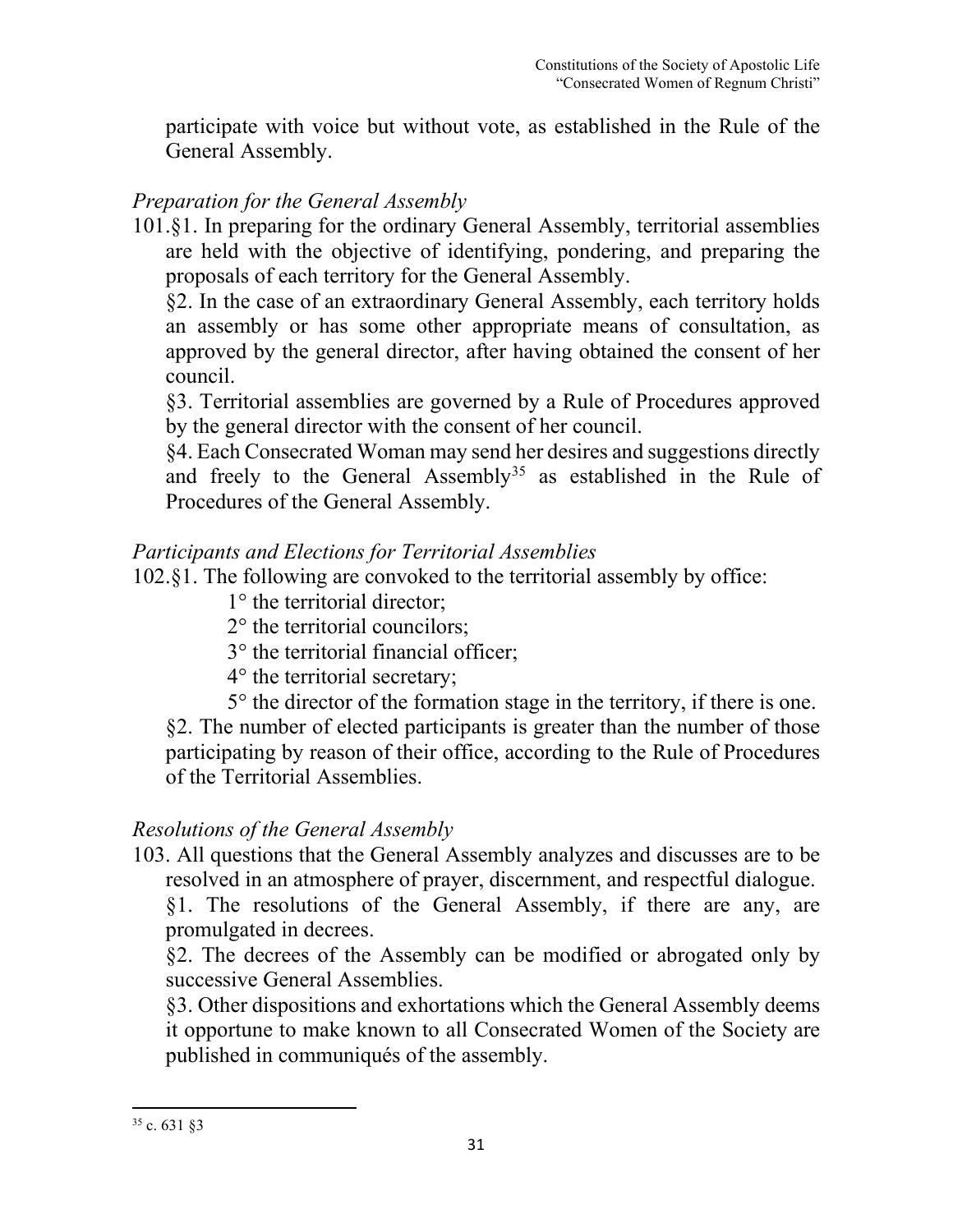§4. The General Assembly, by an absolute majority of votes, can give a mandate to the general director so that she, with the consent of her council, may decide on a particular matter and communicate it by means of a general decree.

104.§1. To approve amendments to the Constitutions, proposals must obtain a qualified majority of two-thirds of the votes in the General Assembly. All changes must subsequently be approved by the Holy See.

 §2. The approval of other resolutions of the General Assembly is decided by an absolute majority vote or as established by the Rule of Procedures of the General Assembly.

### **Art. 3. The General Director and her Council**

#### *Election*

- 105.The general director is elected by the General Assembly for a period of six years, with the possibility of being re-elected for another period of six years. She cannot, however, be elected for a third term.
- 106. §1. In electing the general director, with a spirit of unity and faith, they should seek the maximum convergence of votes for the Consecrated Woman who they in conscience consider to be suitable, for the good of the Society.

§2. The one who obtains the qualified majority of votes of the electors present is the person considered to be elected as the general director. After three unsuccessful votes, they hold a fourth vote in which the person who obtains the absolute majority is elected.

§3. If in the fourth vote nobody obtains the absolute majority, then proceed to a fifth vote, in which only the two who obtained the most votes in the fourth vote have a passive voice. If in the fourth vote there are more than two who obtained an equal number of votes, then the two who have the most years since final vows are to be presented to the fifth vote.

§4. In the fifth vote, the person who obtains the majority of the votes is elected. If the two receive the same number of votes, then the person considered to be elected is the one who has the most years of final vows. If both of them made their final vows on the same day, then the elder is considered elected.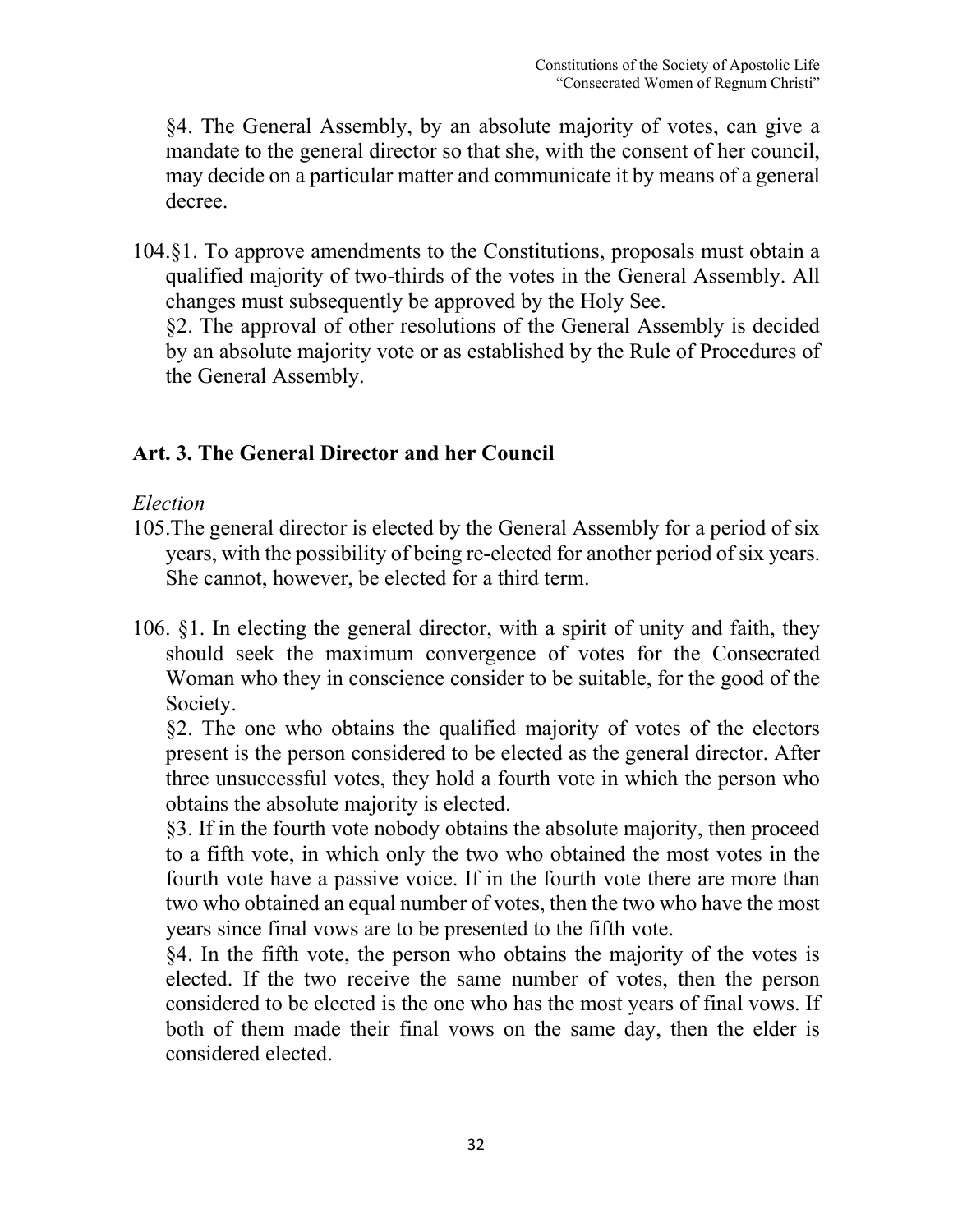#### *Requirements and Qualities*

107.The general director should be at least thirty-five years old with final vows for at least ten years.

108.Whoever is elected as general director:

§1. Must be known to be a woman of God, with a deep prayer life, and faithful to the Magisterium of the Church and to the specific charism, with the ability to foster unity and communion with the Church and among the federated institutions of the Regnum Christi Federation and the associated lay members;

§2. Ought to possess the qualities and virtues necessary for directing the Society, especially humility, service, charity, prudence, and fortitude; the capacity for teamwork, discernment listening and dialogue; and apostolic zeal and experience.

§3. Must have breadth of vision, ability to direct and make decisions.

§4. Should be in good health and able to fulfill her responsibilities.

*Priorities* 

- 109.§1. The general director has the responsibility of directing the Society so that it will be faithful to its charism and fulfill its mission in the Church, according to God's will.
	- §2. Therefore, her priorities are:
		- 1° to direct the Consecrated Women in close collaboration with the territorial directors, with closeness and solicitude, paying attention to prayer life, a good spirit, integral formation, perseverance, fraternal life in community and the living of the mission;
		- 2° to promote the consolidation, expansion, communion, and institutional unity of the Regnum Christi Federation, and to work closely with the competent bodies of the Federation with regard to the preservation of the spirit, planning, direction, apostolate and economic health;
		- 3° to promote the consolidation, projection and expansion of the apostolate, fostering the collaboration and co-responsibility of the territorial directors and of all the Consecrated Women in the mission of the Society;
		- 4° to promote pastoral vocational work;
		- 5° to carry out the indications given by the General Assembly;
		- $6^\circ$  to see to it that the territorial directors fulfill their responsibilities according to what is established in proper law;
		- 7° to consolidate the stable patrimony mentioned in the Rule of Life,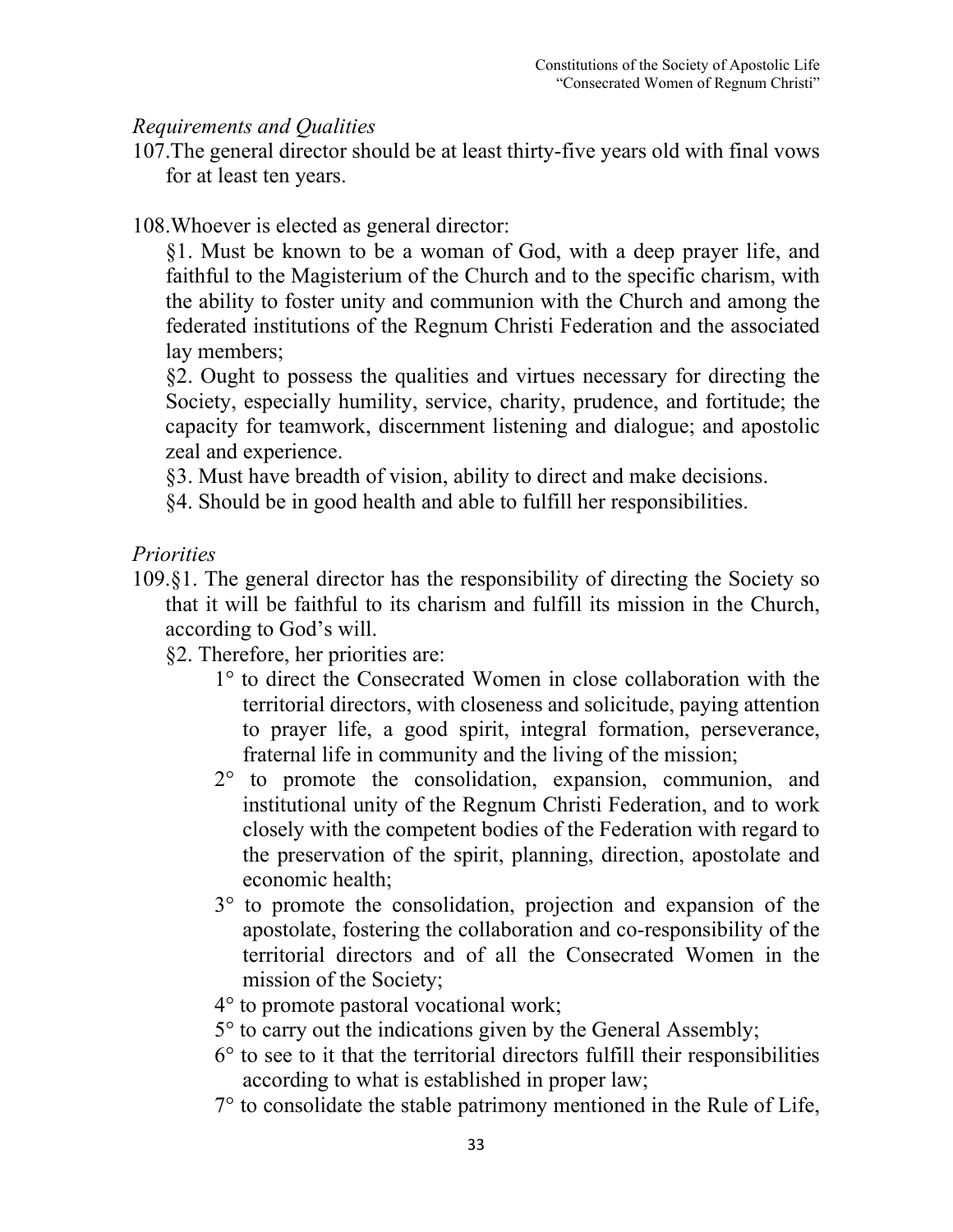to supervise the administration of the Society, to ensure a healthy economy and to be co-responsible for the economy of the Federation.

*See*

110.The see of the general director and her council should be in the city of Rome.

## *Resignation or Removal from Office*

111.For the resignation, removal, or dismissal of the general director, the indications given in canons 187-189 and 192-196 of the Code of Canon Law are to be observed.

## *General Council*

112.§1. The general council collaborates with the general director in the exercise of her office<sup>[36](#page-34-0)</sup>. They express this collaboration, above all, by giving their consent or opinion as is determined by universal and proper law.

§2. The general council of the Society is composed of five members.

 §3. They should not be entrusted with other occupations that impede them from fulfilling their role responsibly.

## *Election*

- 113.The general councilors are elected by the General Assembly for a term of six years. At the end of this term, they may be elected for another six-year term, but not for a third.
- 114.The general councilors are elected by absolute majority:

§1. After three unsuccessful ballots, a fourth vote is held with the two Consecrated Women who obtained the greatest number of votes on the third vote. If more than two have obtained an equal number of votes, the two with the most years of final vows are presented for the fourth vote.

§2. In the fourth vote, the one who obtains the greater number of votes shall be elected. If both obtain the same number of votes, the one who has more years of final vows is considered elected; if both made their final vows on the same day, the one who is older is considered elected.

## *Requirements and Qualities*

115.§1. General councilors should be at least thirty-five years of age and have final vows for at least five years.

<span id="page-34-0"></span><sup>36</sup> can. 627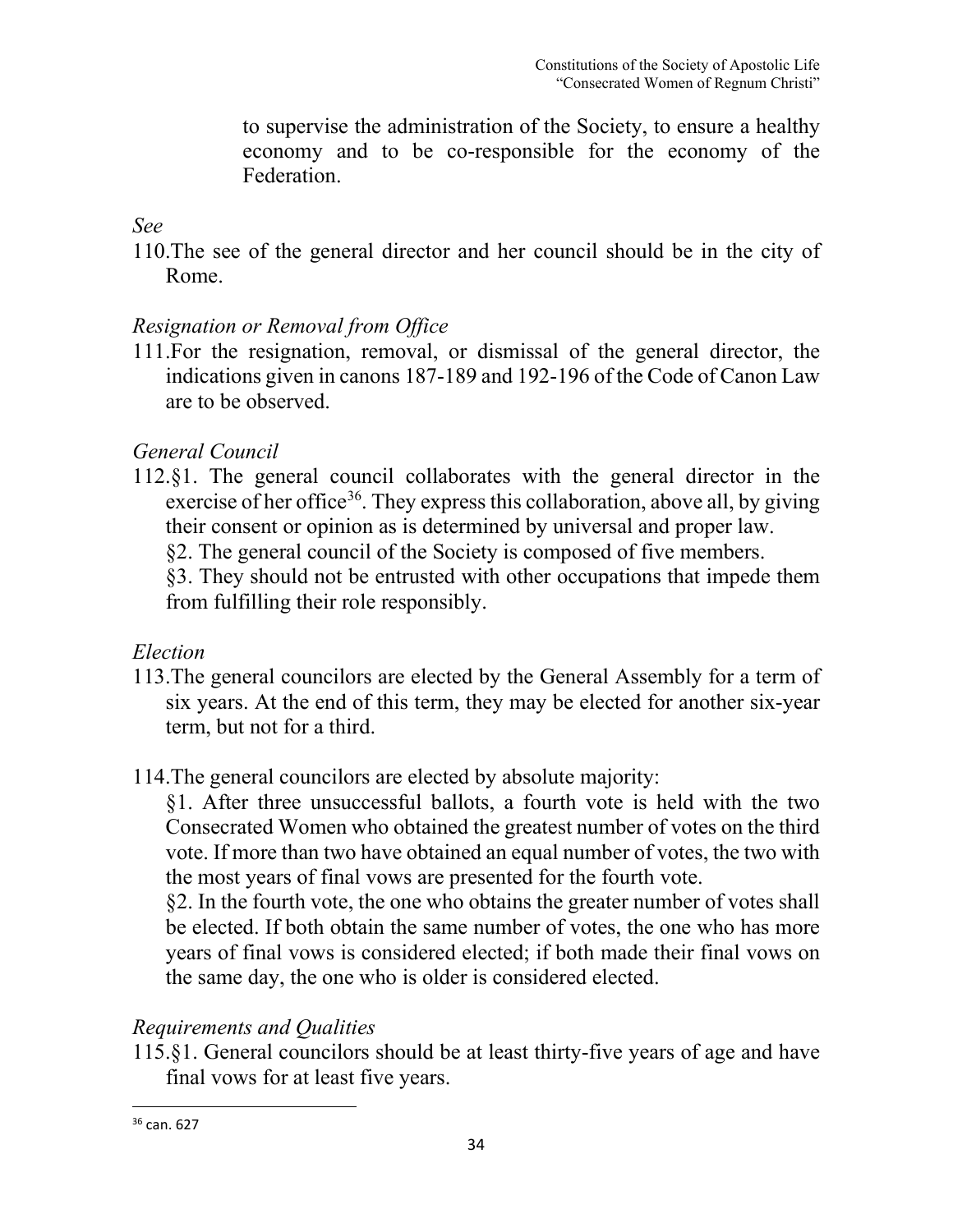§2. General councilors should be prudent, humble, discreet, have the ability to listen and dialogue, with apostolic zeal, and have a profound knowledge of the human heart, of the Constitutions and of Regnum Christi, and be particularly gifted at teamwork.

## *The Vicar General*

116.§1. The first councilor elected by the General Assembly is *ipso iure* the vicar general of the Society.

 §2. It is important to consider for the election of the vicar general a person who can be a valuable help to the general director.

### *Functions of the Vicar General*

- 117.§1. The vicar general has those faculties which the general director has delegated to her in specific matters, for a time or in a stable manner during the period of government, in accord with number 118 of these Constitutions. §2. When the general director is impeded or when the office is vacant, the vicar general
	- 1° assumes all the obligations and rights of the general director in relation to the Society and to the Regnum Christi Federation;
	- 2° during her term of office, she is forbidden to make innovations in the regimen of the Society;
	- 3<sup>°</sup> in case the position of general director becomes vacant, she must convoke an ordinary general assembly within three months and preside over it until the election of the new general director.

### *Delegation of Powers*

118.§1. In order to ensure the effective functioning of the governance of the Society, the general director shall also delegate powers, as appropriate, to the other councilors or other Consecrated Women.

§2. The delegation of faculties must be made in writing so that the scope of such faculties may be clearly documented and be known to all the members of the Society.

 §3. Any act that exceeds the limits of the faculties delegated by the general director is null and void.

#### *Resignation and Substitution*

119.§1. The general director, with the opinion of her council, can accept or reject the resignation submitted by a general councilor.

 §2. For grave cause, a councilor may be removed from office by the general director, with the consent of the other members of her council.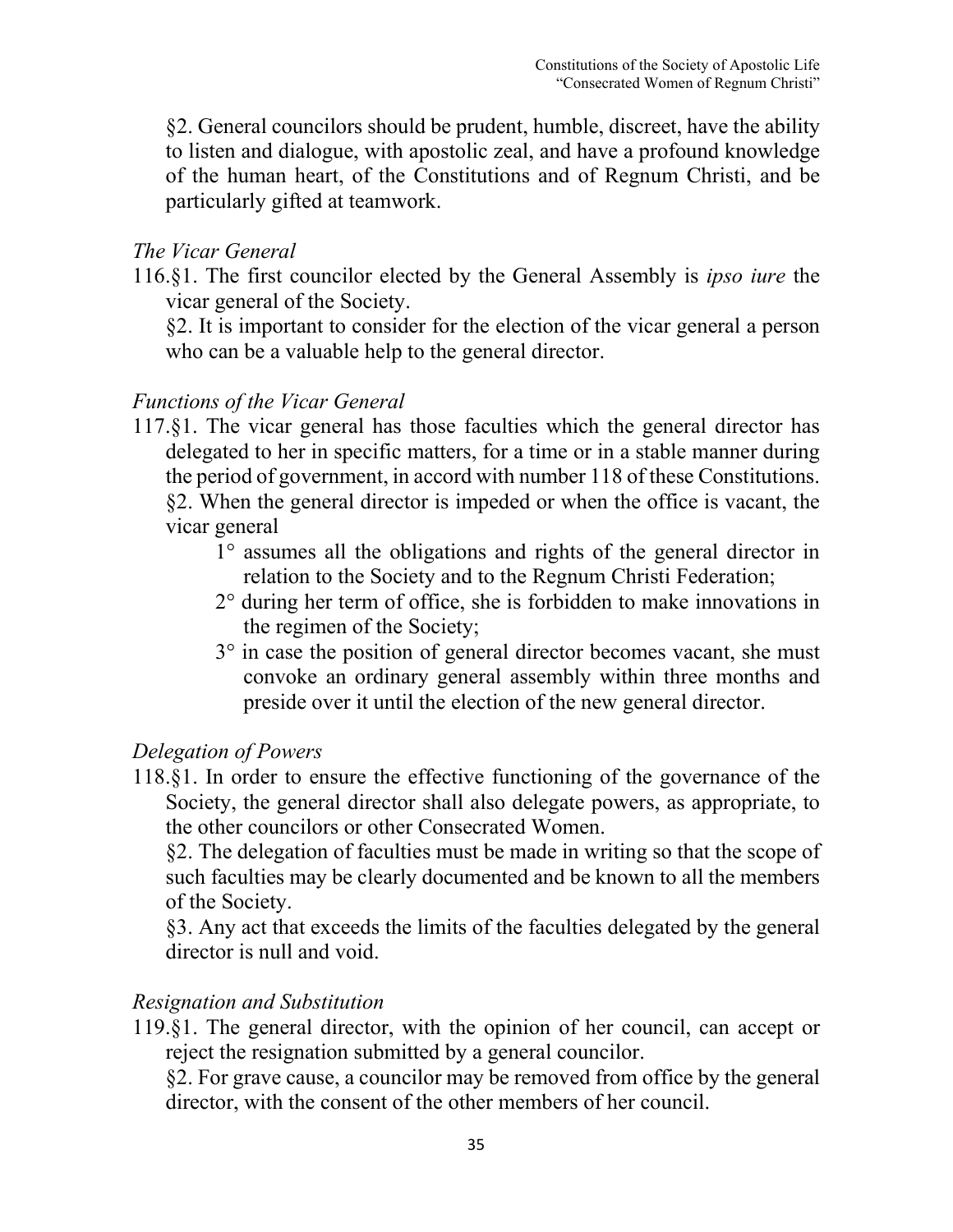§3. In the case of the resignation, removal or death of a councilor, the general director and the other councilors, with a collegial vote, elect a new general councilor by absolute majority, after having heard the opinion of the territorial directors. The new councilor will occupy the last position among them. Should the office of vicar become vacant, the second councilor will occupy this office and another councilor will be elected.

§4. The general director is to notify the Holy See of any change in the general councilors.

#### *Meetings with Territorial Directors*

120.The general director shall convoke, at least once a year, the general councilors and all the territorial directors to consultative meetings to analyze the situation of the Society, to update plans and programs of formation or apostolate, and to study other topics of interest or importance for the Society and the Regnum Christi Federation. Other persons who are invited by the general director because of their experience or competence in the topics to be discussed may attend as consultants.

## **Art. 4. The General Secretary and the General Head of Studies**

#### *General Secretary*

121.§1. The general secretary is appointed by the general director, with the consent of her council, for a period of six years. She can be appointed for a second six-year period.

 §2. The general secretary should be at least thirty-five years of age and with final vows for at least five years.

 §3. She should be discreet, mature, solicitous and prudent; possess a solid doctrinal preparation and with proven experience in dealing with others, by word as well as in writing; with organizational ability; with a profound love and commitment to the Society such that she can safely be trusted with any matter referring to it. She ought to know the Constitutions and the Statutes of the Regnum Christi Federation.

#### *General Head of Studies*

122.§1. The general head of studies is appointed by the general director, with the consent of her council, for a period of six years. She can be appointed for a second six-year period.

 §2. The general head of studies should be at least thirty-five years of age and with final vows for at least five years.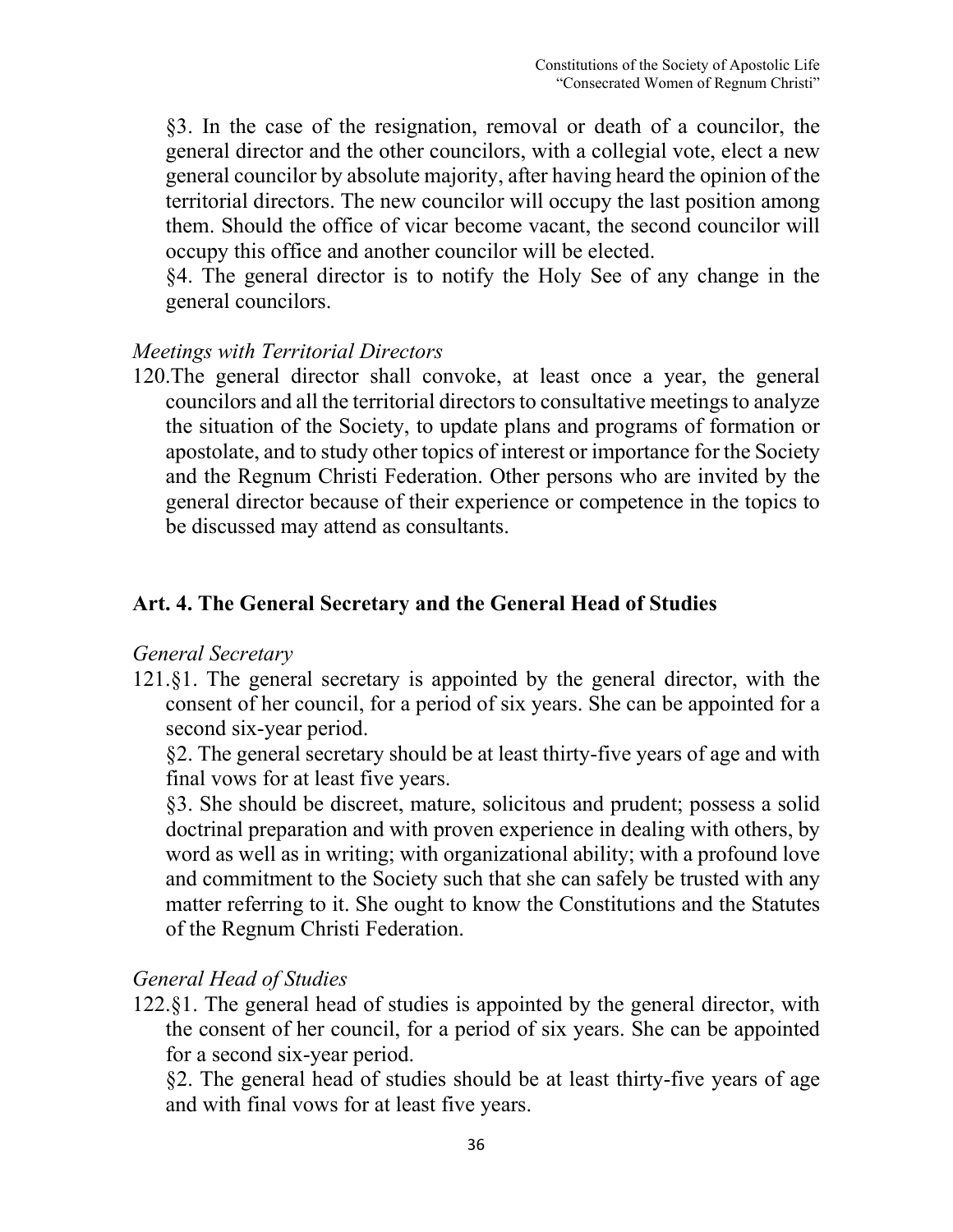§3. If it seems opportune, one of the general councilors can be appointed to this position.

 §4. The person taking on this role should identify with the spirit of the Society and firmly adhere to the Magisterium and to the directives of the Holy See. She should have an adequate formation, be well-balanced and upright in her judgments and, if possible, have a degree in an ecclesiastical discipline.

## **Art. 5. The Territory, the Territorial Director, and her Council**

## *Territories*

- 123.The Society is organized by territories according to its needs and the expansion of the Society. A territory is a group of several houses that have been canonically established by the general director and is under the authority of a territorial director $37$ .
- 124.The canonical establishment, suppression, fusion, or demarcation of a territory is determined by the general director, with the consent of her councilors, having heard the territorial directors who are implied and in communication with the other federated institutions of the Regnum Christi Federation.
- 125.Each Consecrated Woman is assigned to a territory, unless she depends directly on the see of the general director. The assignment to the houses is made by the competent major director, as established in the Manual of Procedures.

## *Appointment of Territorial Directors*

126.§1. The territorial director is appointed by the general director, with the consent of her council, for a period of three years. She may be appointed for a second period of three years, and in exceptional cases, she can be appointed for a third period of three years. In this last case, the general director must obtain the consent of at least two-thirds of the general council. §2. The territorial director should be at least thirty-five years of age and with final vows for a least ten years.

 §3. In appointing the territorial director, the general director takes into account, in addition to the qualities mentioned for the general director in number 108 of these Constitutions, the following qualities:

<span id="page-37-0"></span> $37$  c. 621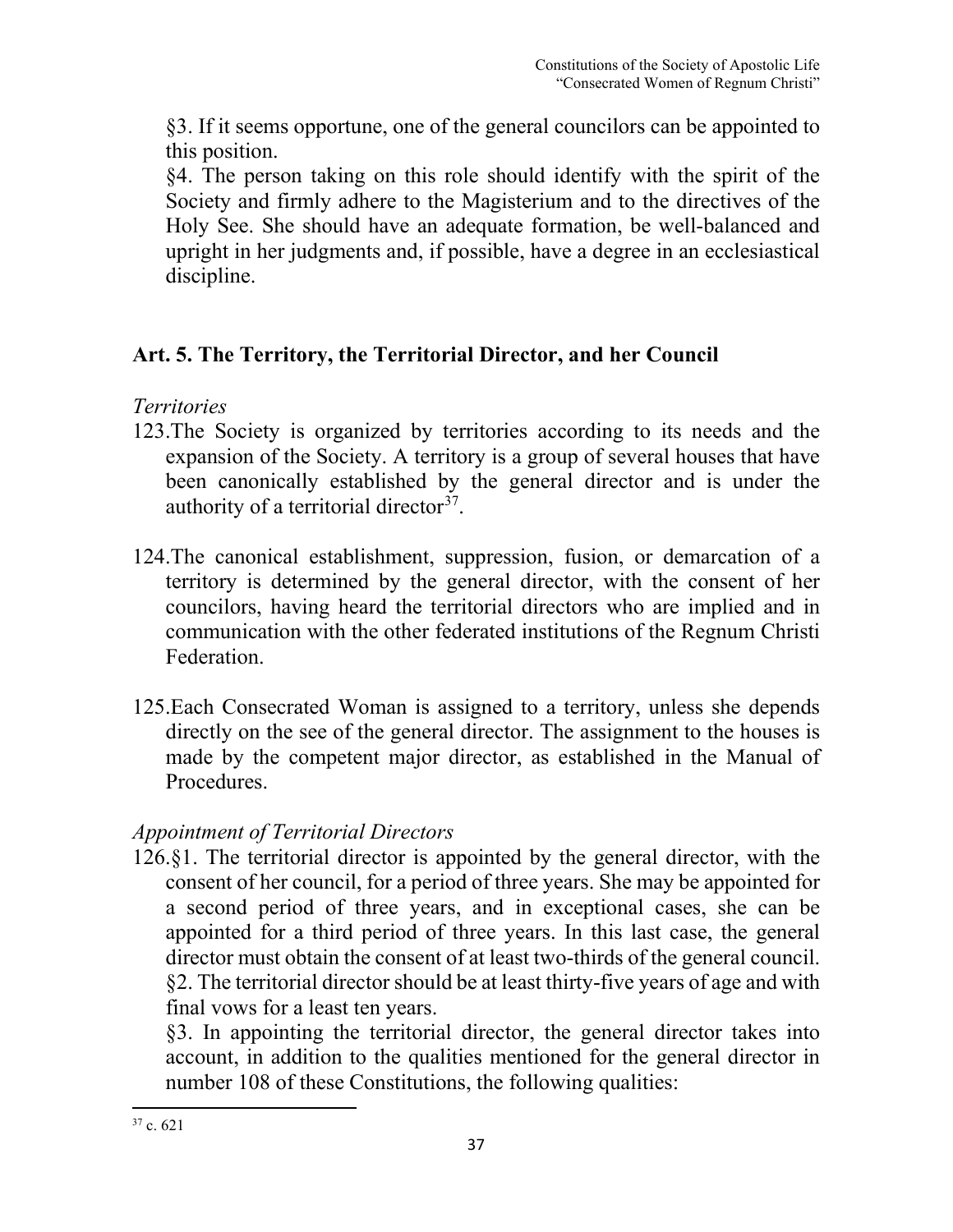- 1° adherence to the authority of the general director;
- 2° a charitable and approachable manner, a reconciling spirit, and strong relationship skills.

#### *Priorities*

- 127.The territorial director, in addition to the priorities of the general director mentioned in number 109 of these Constitutions, except for the differences, is responsible for the following:
	- 1° directing and attentively accompanying the directors of houses;
	- 2° ensuring that the directors of works of apostolate receive adequate accompaniment;
	- 3° being close to the communities and the Consecrated Women, to listen to them, support them and to ensure that they have the means that will most help their formation and apostolate;
	- 4° maintaining an on-going dialogue with the other levels of government and the apostolates of the Regnum Christi Federation as regards planning, apostolate, and finances;
	- 5° favoring an adequate integration of the Society in the ecclesial, cultural and social context of the country or of the various countries of the territory;
	- 6° fostering communion and being attentive to relations with the ecclesiastical hierarchy;
	- 7° taking care of the healthy economy of the Society in the territory, assuring that the communities and apostolic works of the Society have the necessary economic support.

### *Territorial Council*

128.§1. The territorial council collaborates with the territorial director in the exercise of her office. This collaboration is expressed, above all, by giving their consent or their opinion as is determined by universal or proper law.

 §2. The territorial councilors are appointed by the general director, with the consent of her council, for a period of three years. They can be appointed for a second three-year period.

 §3. Territorial councilors are to be at least thirty-five years of age and with final vows for at least five years.

 §4. The general director decides the number of territorial councilors, with the opinion of her council, at the proposal by the territorial director, according to the needs of the territory. A territory must have at least two councilors.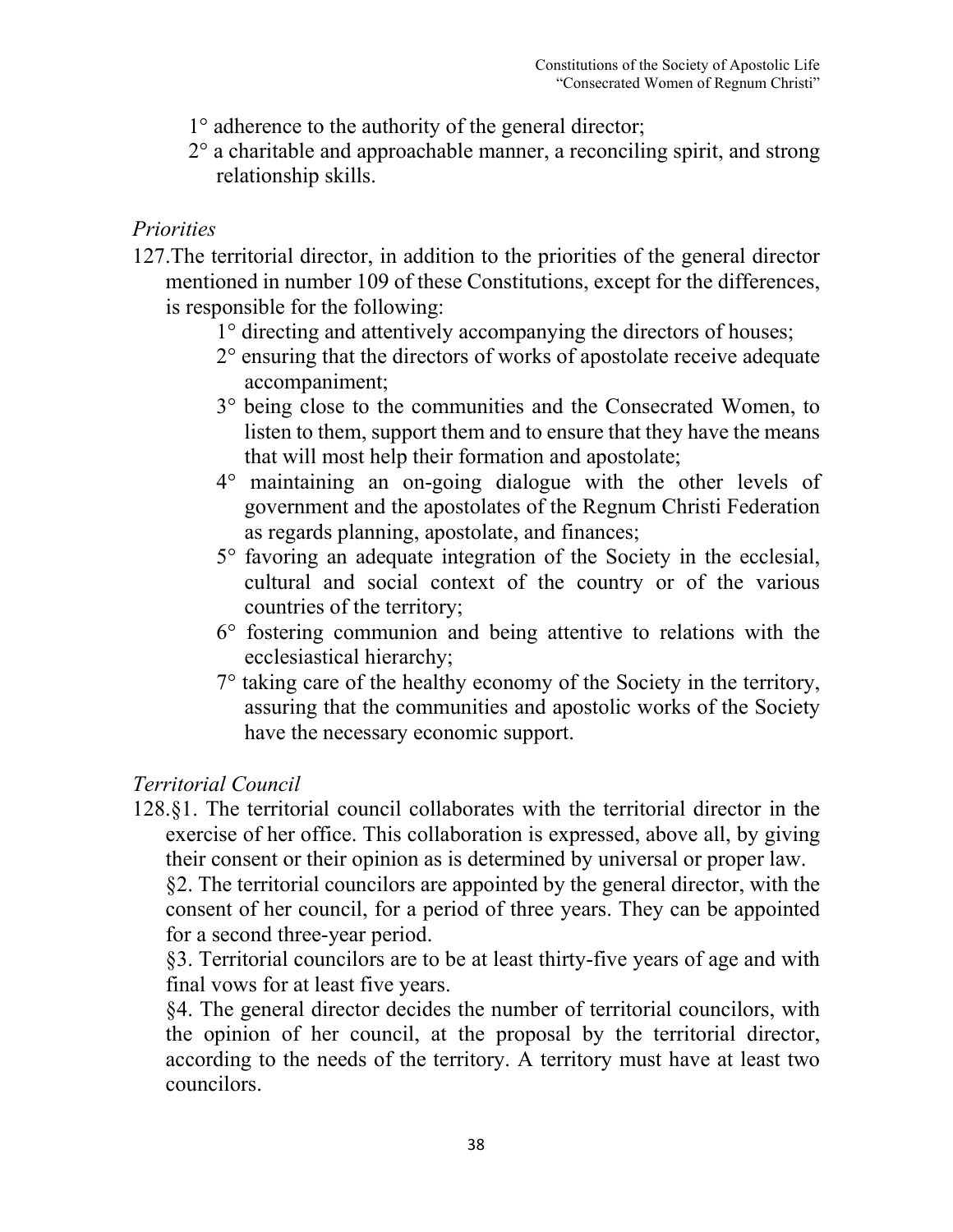129.The general director names Consecrated Women as territorial councilors who, as much as possible, possess the qualities mentioned for general councilors in number 115 of these Constitutions, and whose profile responds to the needs of the territory.

#### *Territorial Vicar*

130.§1. The first territorial councilor is the territorial vicar.

 §2. The functions of the territorial vicar are those specified for the vicar general in number 117  $\S$  1 and 2, 1<sup>o</sup> and 2<sup>o</sup> of these Constitutions, in the context of the territory.

131.The territorial director is governed by number 118 of these Constitutions concerning the delegation of faculties of the general director, according to the needs of the territory.

#### *Territorial Secretary*

132.§1. The territorial secretary is appointed by the general director, with the consent of her council, for a term of three years, renewable more than once. She is not to be given other responsibilities that would prevent her from fulfilling her office.

 §2. The territorial secretary must be at least thirty years of age and have made final vows.

 §3. She must be a discreet, mature, solicitous, and prudent person; with a deep love and commitment to the Society, so that she can be confidently entrusted with any matter concerning the Society in the territory. In addition, she ought to have organizational skills and know the Constitutions and the Statutes of the Regnum Christi Federation.

#### **Art. 6. Houses, the Director and her Council**

133.§1. The general director is responsible, with the consent of her council, to establish the houses of formation and apostolate of the Society and constitute the local communities having previously obtained the diocesan bishop's written consent.

 §2. It pertains to the general director, with the consent of her council, to suppress the Society's houses of formation and apostolate, as well as to close established communities, having previously consulted the diocesan bishop.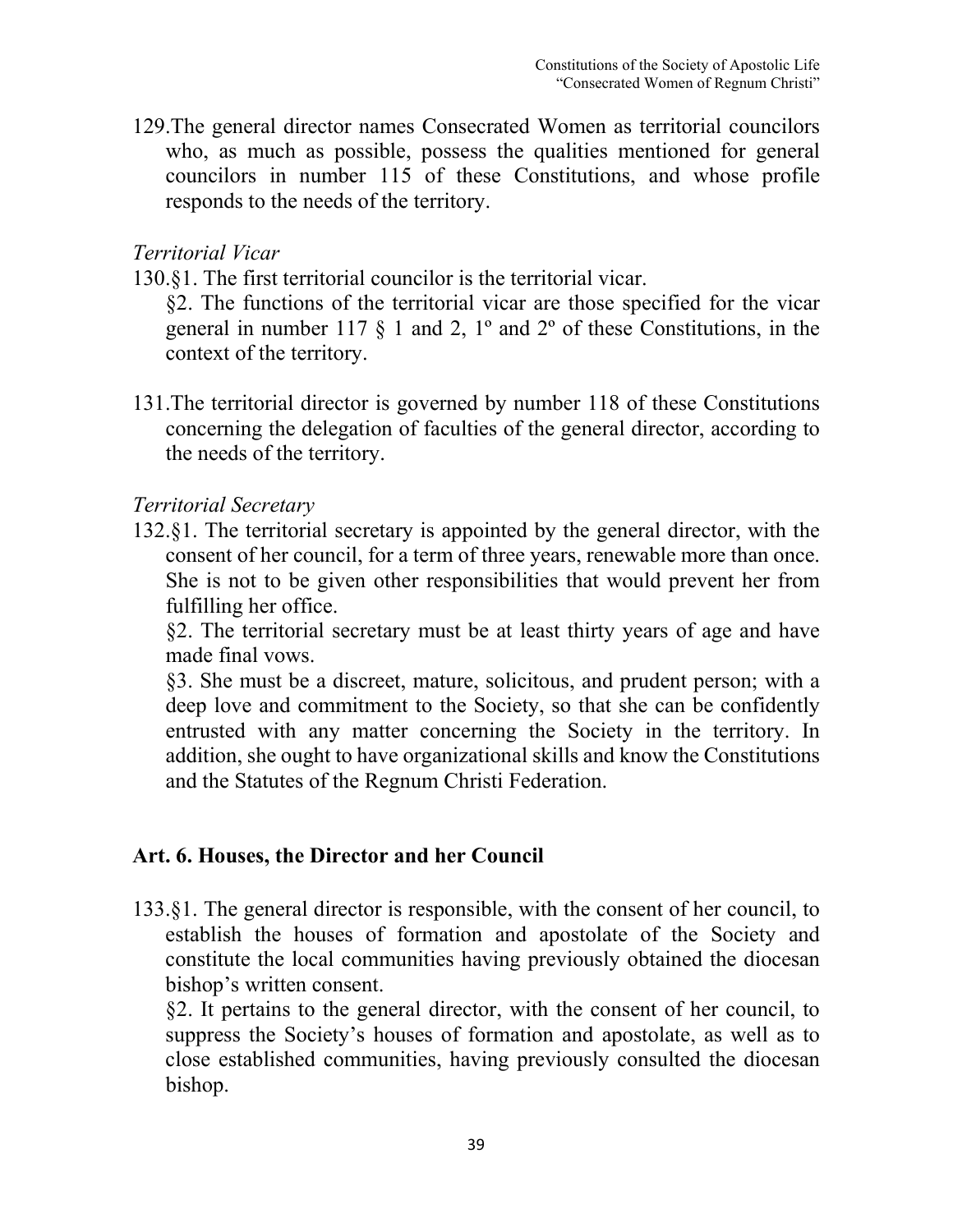§3. All that is said in these Constitutions and in other texts of proper law concerning local directors applies equally to those of established houses and those of constituted communities.

## *Appointment and Requirements of the Community Director*

134.§1. The directors of the houses are appointed by the general director with the consent of her council.

 §2. They must be at least thirty years of age and with final vows for at least five years.

- §3. According to the type of house they direct, they are appointed:
	- 1° the director of the Candidacy, for an indefinite term;
	- 2° the director of Consecrated Women in the period of studies, for three years, with the possibility of being renewed more than once;
	- 3° the directors of houses of apostolate, for three years and can be appointed for a second three-year term and, exceptionally, a third term in the same house.

## *Qualities*

135.The directors should be:

- 1° women of prayer, solid in their consecrated life, prudent, mature, even-tempered, humble and knowledgeable of the human heart;
- 2° with a capacity for listening, dialogue, and discernment;
- 3° knowledgeable of the charism of the Society and with apostolic zeal.

## *Mission and Obligations*

136.The Directors:

- $§1.$  aware of the importance of their mission<sup>[38](#page-40-0)</sup>:
	- 1° sustain the community entrusted to them with prayer and sacrifice;
	- 2° surrender themselves with love and a spirit of service to direct their communities, taking care that other apostolic responsibilities do not impede them from fulfilling their duty as director;
	- 3° foster the co-responsibility of the community so that all may have their material needs met and are able to carry out the mission;
	- 4° in the exercise of government, they cultivate proper dependence on the major directors.

§2. They strive to listen, to dialogue and understand, to trust each Consecrated Woman and to reach out to her.

<span id="page-40-0"></span><sup>&</sup>lt;sup>38</sup> can. 619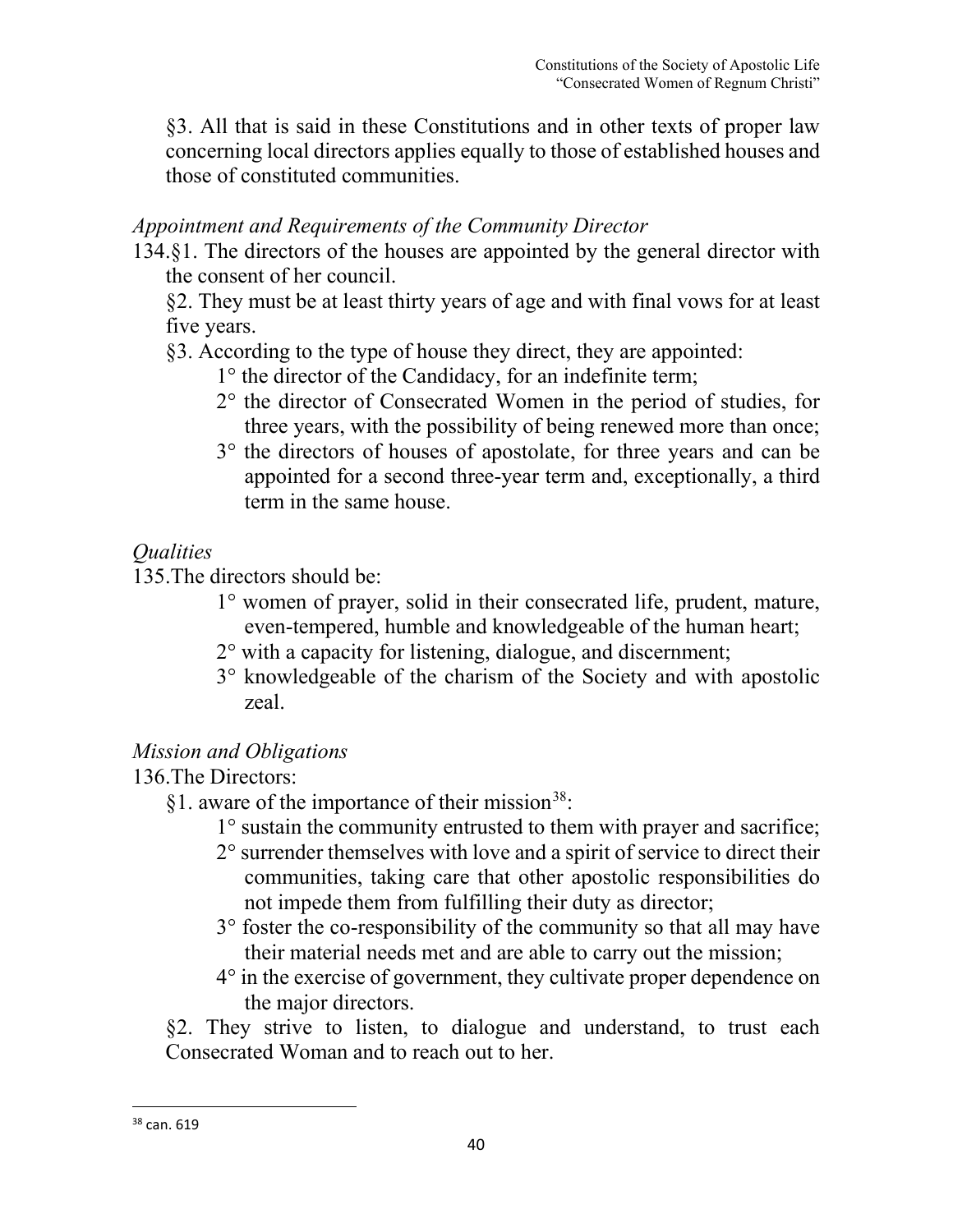§3. They foster responsibility in the Consecrated Women so that they may interiorize the principles and seek to live their consecration with coherence in all aspects and in the different moments of their lives.

§4. They watch over and encourage the development of the charism in their own locality, promote apostolic zeal and responsibility; fraternal charity; the spirit of unity and communion; teamwork, both in the community and with the other members of the Regnum Christi Federation.

## *Council of a House*

- 137.The council of a house has the mission of assisting the director in the governance and motivation of the community.
- 138.§1. The director of a house of apostolate consisting of more than five Consecrated Women is assisted by a council formed by two Consecrated Women. In smaller communities, the entire community serves as the council of the director.

 §2. The councilors are appointed by the territorial director with the consent of her council, for a period of three years, or for the duration of the director's term or that of her own mission assignment. They may be appointed for a second three-year term.

§3. Councilors should have made final vows.

139.§1. The director of the Candidacy and of the stage of studies governs with a council which generally is made up of other Consecrated Women who collaborate as formators or assistants of the stage.

 §2. The councilors are appointed by the territorial director, with the consent of her council, for a period of three years or for the duration of the director's term or that of her own mission assignment. They may be appointed for a second three-year term.

§3. The councilors should have made final vows.

## **Art. 7. Administration of Temporal Goods**

140.§1. As juridical persons, the Society, the territories, and the houses enjoy the right to acquire, possess, administer, and dispose of temporal goods, according to universal and proper law. All these are ecclesiastical goods<sup>39</sup>. §2. The general director, at the proposal of the territorial director, authorizes that a canonically established house be granted civil juridical personality.

<span id="page-41-0"></span> $39$  c. 741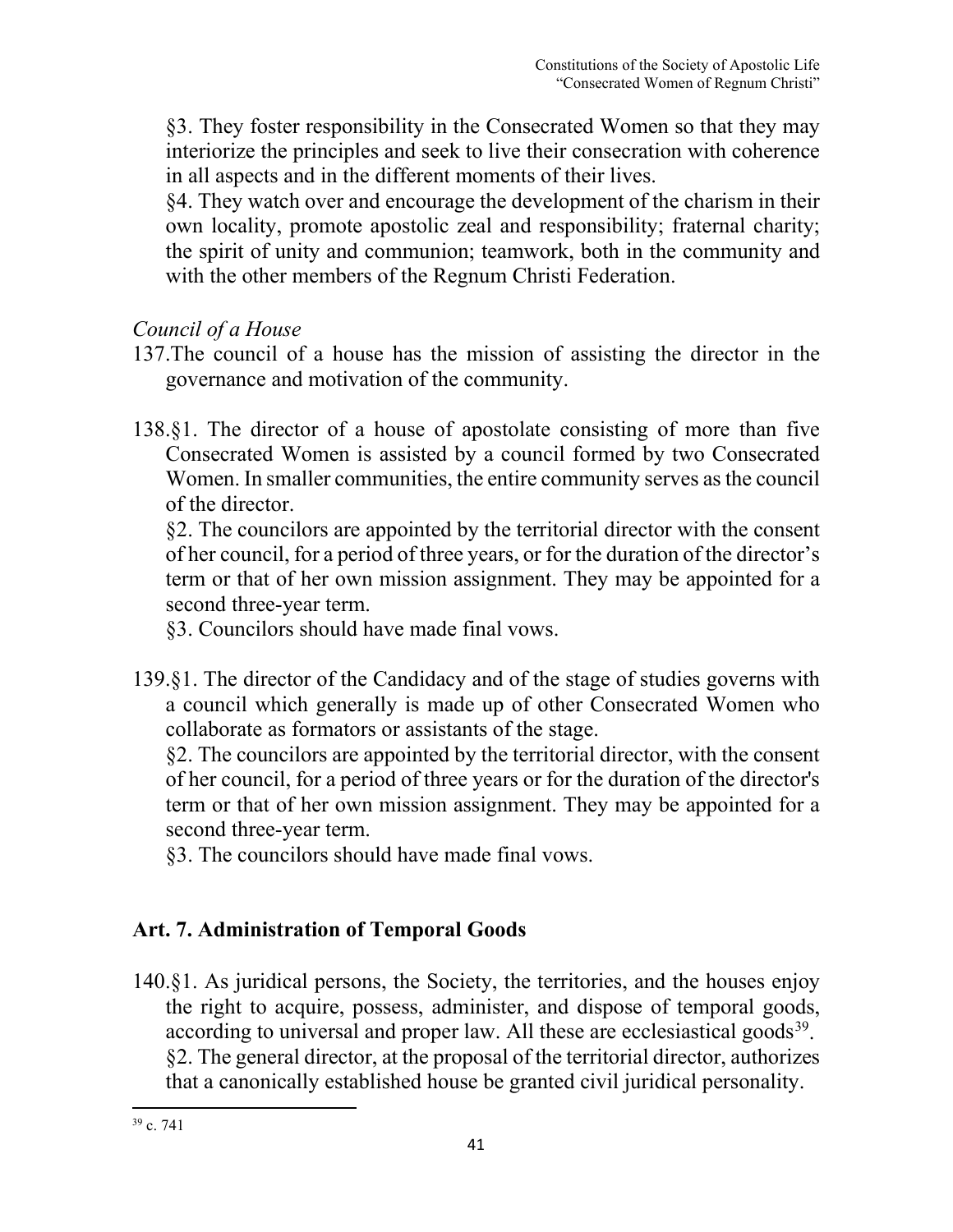## *Purpose of Goods*

- 141.The principal purposes for which the goods of the Society are to be used and thus ensure its development and projection are:
	- 1° the sustenance of the Consecrated Women in all that refers to their life and formation;
	- 2° the fulfillment of their mission;
	- 3° the needs of the universal Church and works of charity in favor of those most in need;
	- 4° the promotion and development of the Society and the Regnum Christi Federation.

## *Spirit of Poverty*

142.The spirit of poverty and fidelity to the charism should motivate the responsible use of goods, which requires a sure and efficient administration, carried out in a spirit of service.

## *The Administration of the Society*

143.The Society assumes the administrative norms of the Regnum Christi Federation, of which it is a part, within the limits of universal and proper law.

## *Subordination*

144.The ownership and administration of the goods of the territories and houses is subordinated to the common good of the whole Society, in such a manner that the general director with her council, for a just and proportionate cause, can dispose of the goods of any house or territory for the general needs of the Society, in accordance with what is established in the Rule of Administration.

## *General Obligations of the Financial Officers*

145.§1. The administration of goods pertains to the general financial officer, territorial financial officers, and house administrators under the authority of the general, territorial, or community director, as the case may be, according to universal and proper  $law<sup>40</sup>$  $law<sup>40</sup>$  $law<sup>40</sup>$  and civil legislation.

 §2. The general and territorial financial officers, and the house administrator should regularly render accounts of their administration to the corresponding director and help her to prepare financial reports for the competent authorities of the Society, the civil authorities, benefactors, and other persons who ought to be informed.

<span id="page-42-0"></span> $40$  c. 636 §1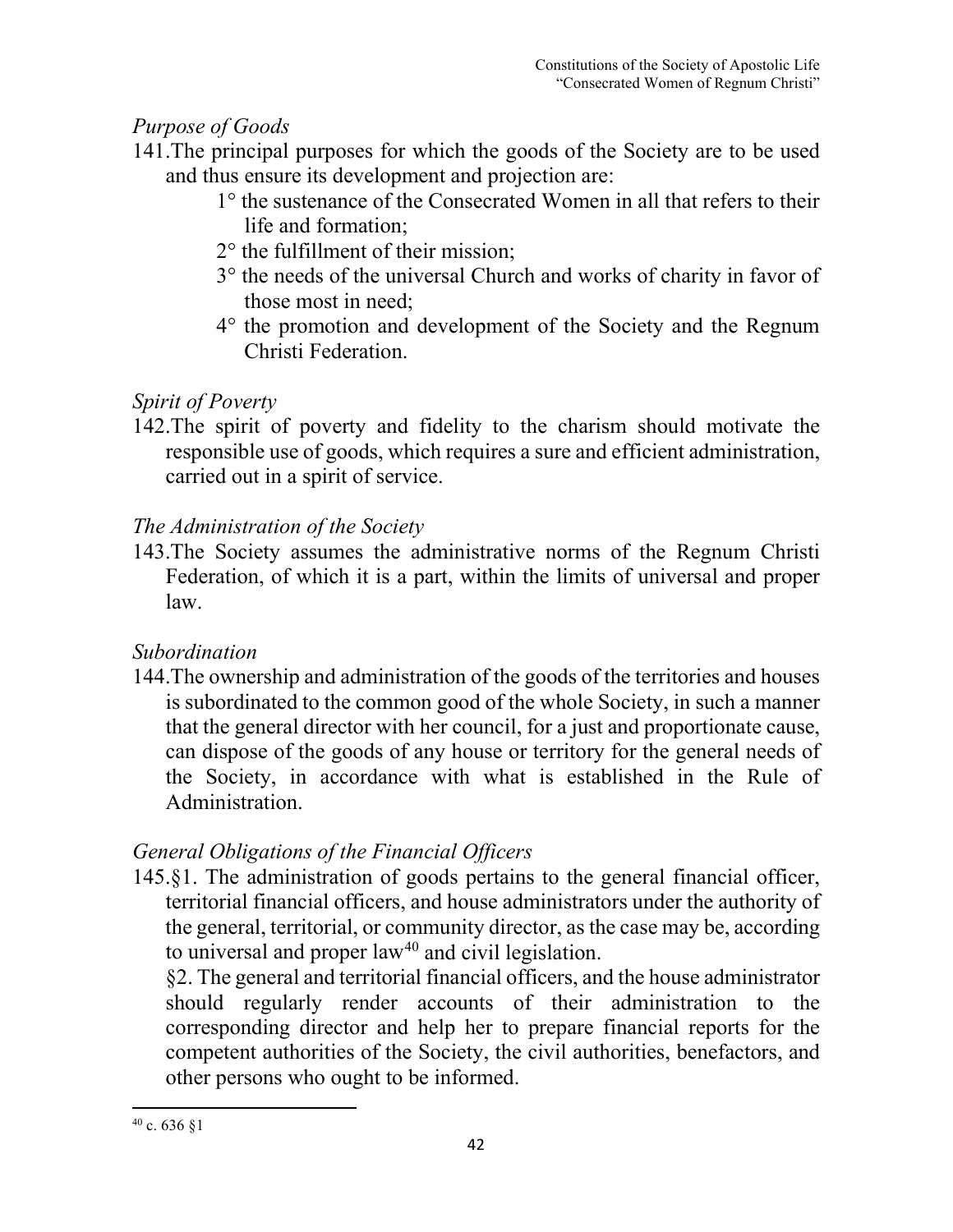## *General Financial Officer*

146.The general financial officer:

§1. is elected by the general assembly by absolute majority for a period of six years. At the end of this term, she can be reelected for a second six-year term.

§2. The general financial officer should be at least thirty-five years of age with final vows for at least five years.

§3. She cannot be a general councilor.

§4. If for some reason this position falls vacant, the general director with the consent of her council appoints a new general financial officer.

§5. She must be a Consecrated Woman who is solid in her vocation, mature, prudent, patient, well-mannered, trustworthy, capable of dialogue, of facing problems and making decisions, and competent in matters of administration and in managing goods.

## *Territorial Financial Officer*

147.The territorial financial officer:

§1. is appointed by the general director, with the consent of her council, for a period of three years. She may be appointed for a second and third threeyear term.

§2. The territorial financial officer should be at least thirty-five years of age with final vows for at least five years.

§3. The qualities of the territorial financial officer are the same as those of the general financial officer according to number 146 §5 of these Constitutions. Preferably, she should also be familiar with the social and cultural realities of the territory.

## *Administration of Houses*

148.§1. The director of the house is the one responsible for its administration. §2. She ordinarily has the help of an administrator who is appointed by the territorial director.

 §3. The administration of the houses of the Society follows the criteria established in the Rule of Administration.

## **Art. 8. The Historical Archive**

149.All documents, of any kind, produced by the Society in the development of its activities will be stored in the general archive of the Society, instituted for this purpose. The general secretary is responsible for its different phases: current, deposit, and historical.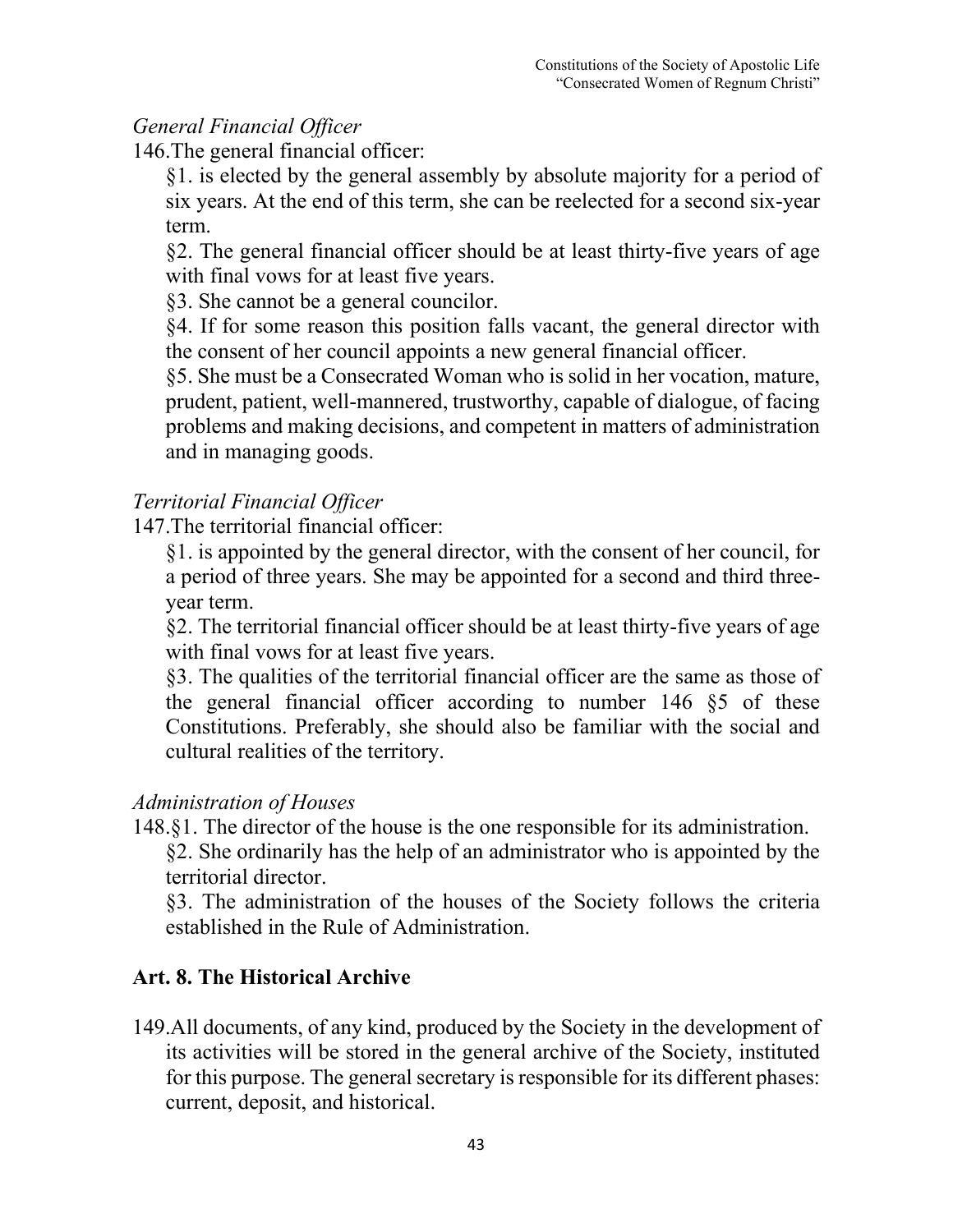## **CHAPTER VIII**

## **OBLIGATION OF THE CONSTITUTIONS**

150.The Consecrated Women have as their supreme rule of life and way of holines the following of Christ, as proposed in the Gospel and in the prescriptions expressed in these Constitutions<sup> $41$ </sup>.

#### *Codes of Proper Law*

151.§1. These Constitutions regulate the government proper to the Society of Apostolic Life "Consecrated Women of Regnum Christi" at the general, territorial and local level.

 §2. The Constitutions and other duly approved and promulgated rules make up the proper law and each Consecrated Woman is obliged to observe it.

§3. The approval of the Rule of Life pertains to the General Assembly.

 §4. The approval of the secondary codes of the Society, such as the Rule of Administration, Manual of Procedures, the rule for the stages of formation and the like, are approved by the general director with the consent of her council.

 §5. For a grave reason, the general director may ask the Holy See for a dispensation from a provision established in the Constitutions.

### *Obligation of the Directors*

152.§1. Directors are obliged to foster the observance of the Constitutions.

<span id="page-44-0"></span> §2. In particular cases, for a just and reasonable cause, the general director, the territorial directors and the directors of the houses, can temporarily dispense Consecrated Women, either on an individual basis or as a community, from observing a purely disciplinary norm of proper law.